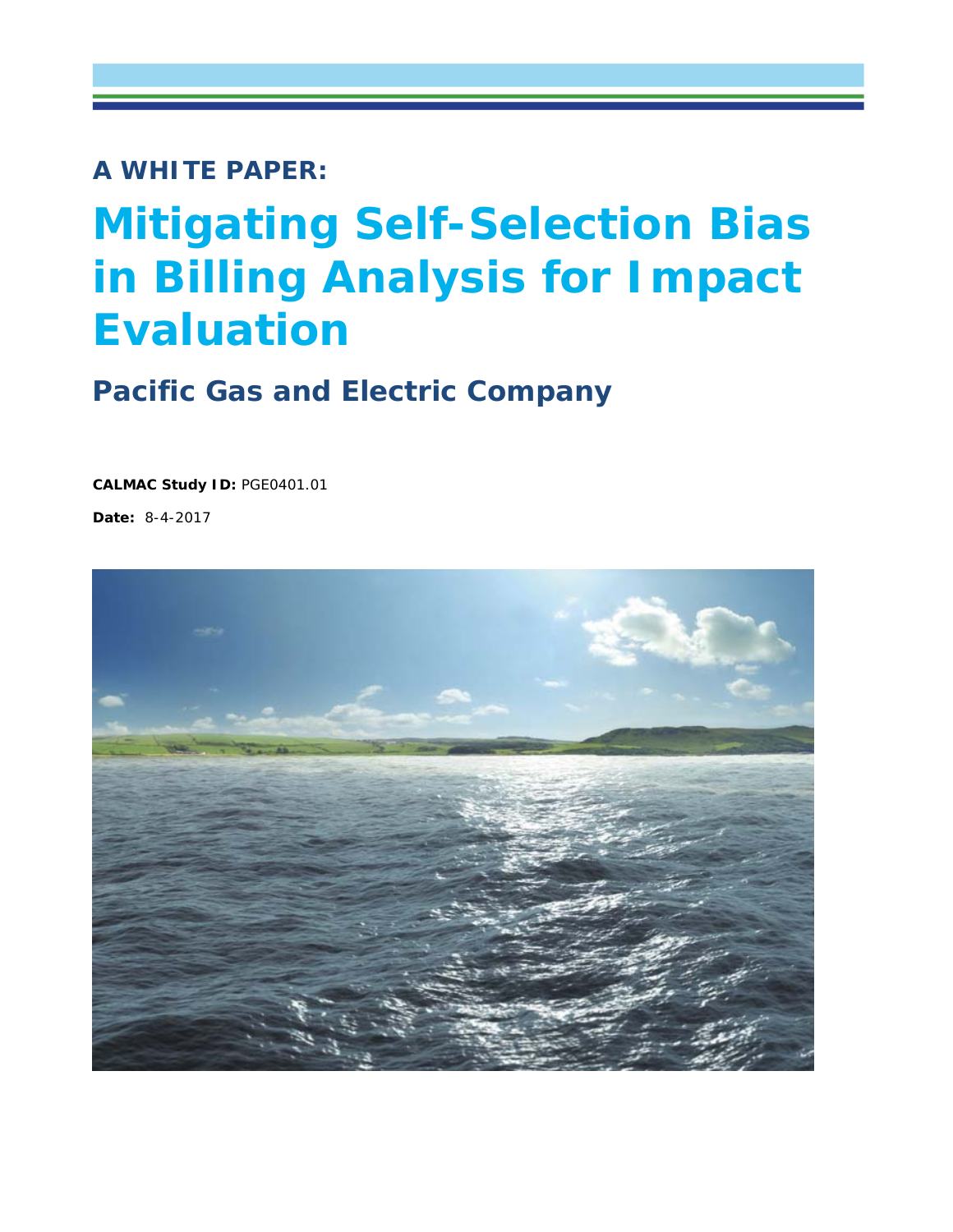#### **Prepared by:**

Miriam Goldberg and Ken Agnew, DNV GL Kenneth Train, NERA and the University of California, Berkeley Meredith Fowlie, University of California, Berkeley

#### **Prepared for:**

Pacific Gas and Electric Company Brian Arthur Smith, project sponsor

#### **Acknowledgements**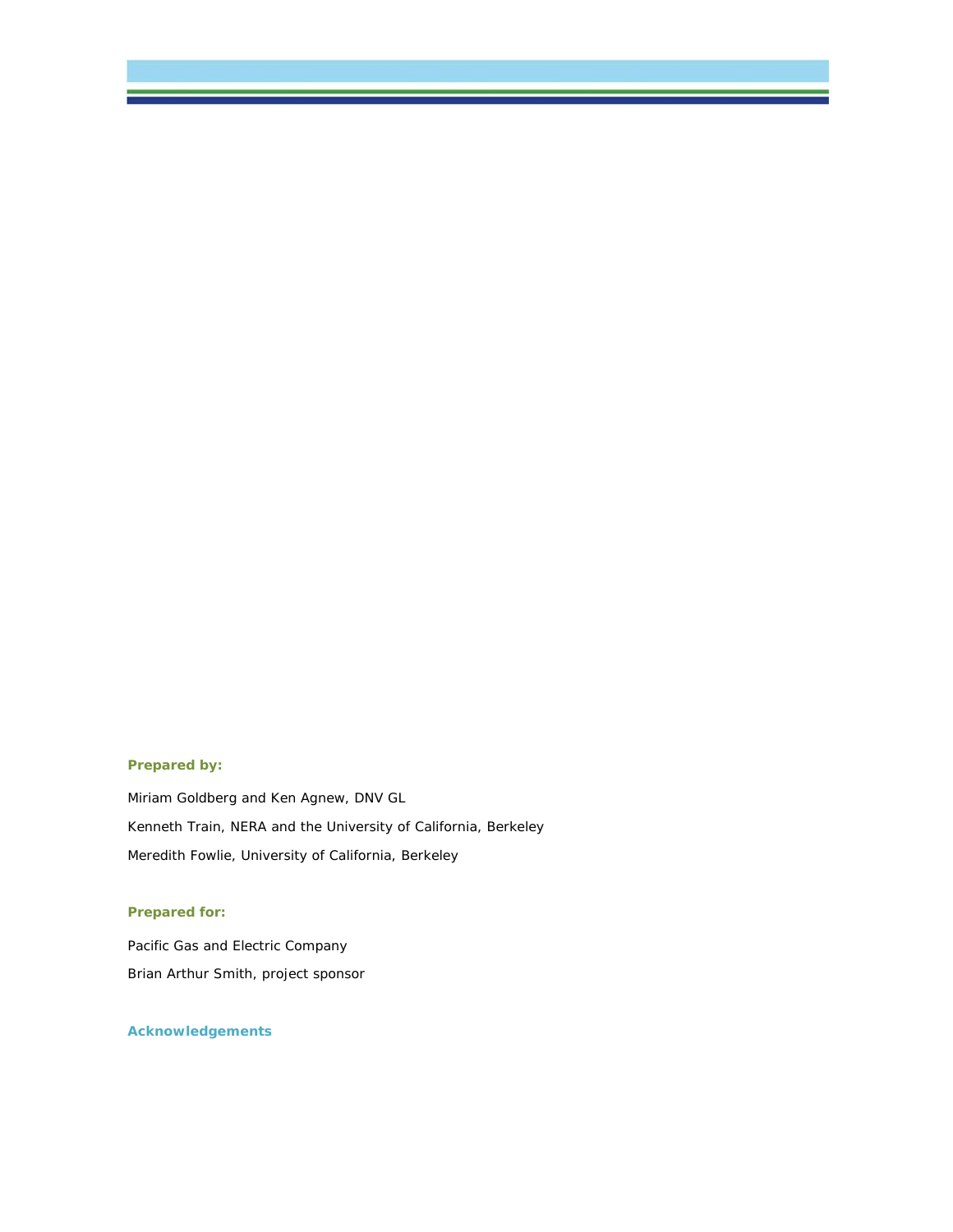# TABLE OF CONTENTS

| 1     |                                                                                                                  |    |
|-------|------------------------------------------------------------------------------------------------------------------|----|
| 1.1   | Purpose                                                                                                          | 1  |
| 1.2   | Approach                                                                                                         | 1  |
| 1.3   | Background                                                                                                       | 1  |
| 1.3.1 | Renewed interest in billing analysis                                                                             | 1  |
| 1.3.2 | Gross and Net savings                                                                                            | 2  |
| 1.3.3 | Why self-selection matters                                                                                       | 2  |
| 1.4   | Organization of the paper                                                                                        | 3  |
| 2     |                                                                                                                  |    |
| 2.1   | An improved method for controlling for self-selection: the IV-IMR method                                         | 4  |
| 2.2   | A partial correction: IV only, without IMR                                                                       | 5  |
| 2.3   | The importance of good predictors of participation                                                               | 5  |
| 2.4   | The challenge of obtaining data for key participation drivers                                                    | 6  |
| 2.5   | Use of Randomized control trials (RCT)                                                                           | 6  |
| 2.6   | Use of Random encouragement design (RED)                                                                         | 6  |
| 2.7   | Billing analysis for gross savings                                                                               | 7  |
| 3     |                                                                                                                  |    |
| 4     |                                                                                                                  |    |
| 4.1   | Difference in Differences                                                                                        | 9  |
| 4.1.1 | DID with RCT                                                                                                     | 10 |
| 4.1.2 | DID without non-random assignment                                                                                | 10 |
| 4.2   | Random Encouragement Design                                                                                      | 10 |
| 5     | NEW PROCEDURE: IV-IMR FOR NET SAVINGS WITHOUT RANDOM ASSIGNMENT  13                                              |    |
| 5.1   | Participation is unrelated to the customer's naturally occurring savings and potential<br>net savings            | 13 |
| 5.2   | Participation is related to the customer's naturally occurring savings but not to their<br>potential net savings | 14 |
| 5.2.1 | Instrumental Variables Correction                                                                                | 14 |
| 5.2.2 | Adding other explanatory variables                                                                               | 15 |
| 5.3   | Participation is related to both the customer's naturally occurring savings and their<br>potential net savings   | 15 |

i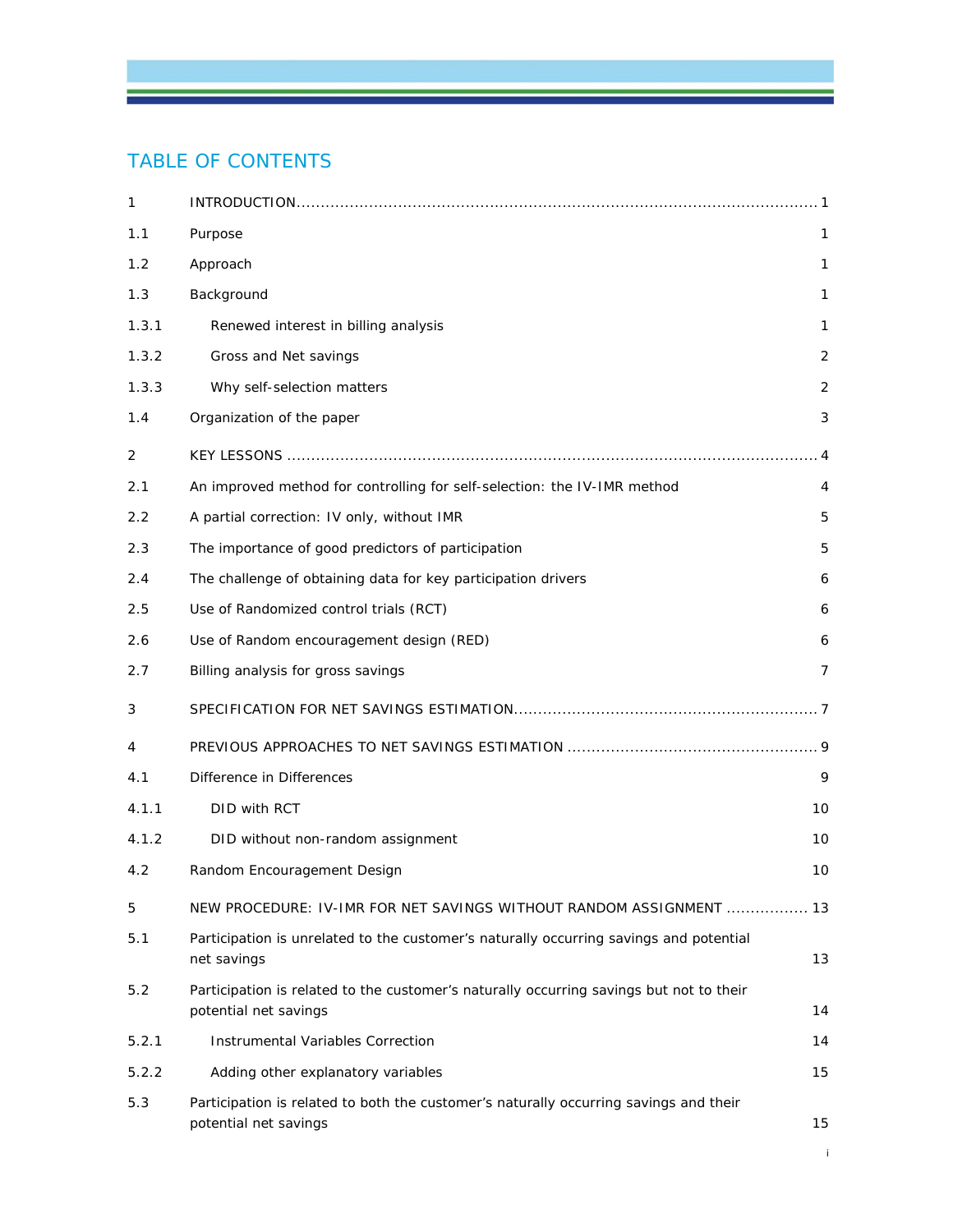| 5.3.1 | IMR Correction with normally distributed error terms                                                                                     | 16 |
|-------|------------------------------------------------------------------------------------------------------------------------------------------|----|
| 5.3.2 | Relation to Double Mills Ratio                                                                                                           | 17 |
| 5.3.3 | Extension to Statistically Adjusted Engineering Estimates                                                                                | 17 |
| 6     |                                                                                                                                          |    |
| 6.1   | Simulations with distributions matching the regression assumptions                                                                       | 17 |
|       | Case A: Positive relation between net savings and participation, net savings uncorrelated with<br>naturally occurring change             | 17 |
|       | Case B: Positive relation between net savings and participation, negative relation between net<br>savings and naturally occurring change | 19 |
|       | Case C: Less variation in the participation drivers                                                                                      | 19 |
| 6.2   | Data Generation Process Does Not Match the Model Assumptions                                                                             | 20 |
|       | Case D: NOC and NET are distributed logistically                                                                                         | 20 |
|       | Case E: NOC and NET are distributed uniformly                                                                                            | 20 |
|       | Case F: NOC is discrete and NET is zero                                                                                                  | 20 |
| 6.3   | Summary of Simulation Results                                                                                                            | 21 |
| 7     |                                                                                                                                          |    |
| 8     |                                                                                                                                          |    |
| 8.1   | Key Findings and Practical Considerations                                                                                                | 23 |
| 8.1.1 | No Self-Selection Correction                                                                                                             | 23 |
| 8.1.1 | Correction using IV only                                                                                                                 | 23 |
| 8.1.1 | Correction using the IV-IMR method                                                                                                       | 24 |
| 8.1.2 | The importance of good participation prediction                                                                                          | 25 |
| 8.1.3 | The importance of measure applicability                                                                                                  | 25 |
| 8.1.4 | <b>RCT</b>                                                                                                                               | 26 |
| 8.1.5 | RED                                                                                                                                      | 26 |
| 8.1.6 | RED together with IV-IMR                                                                                                                 | 26 |
| 8.1.7 | Billing analysis for gross savings                                                                                                       | 27 |
| 8.1.8 | Spillover                                                                                                                                | 27 |
| 8.2   | <b>Next Steps</b>                                                                                                                        | 27 |
| 9     |                                                                                                                                          |    |
|       |                                                                                                                                          |    |
|       |                                                                                                                                          |    |
|       |                                                                                                                                          |    |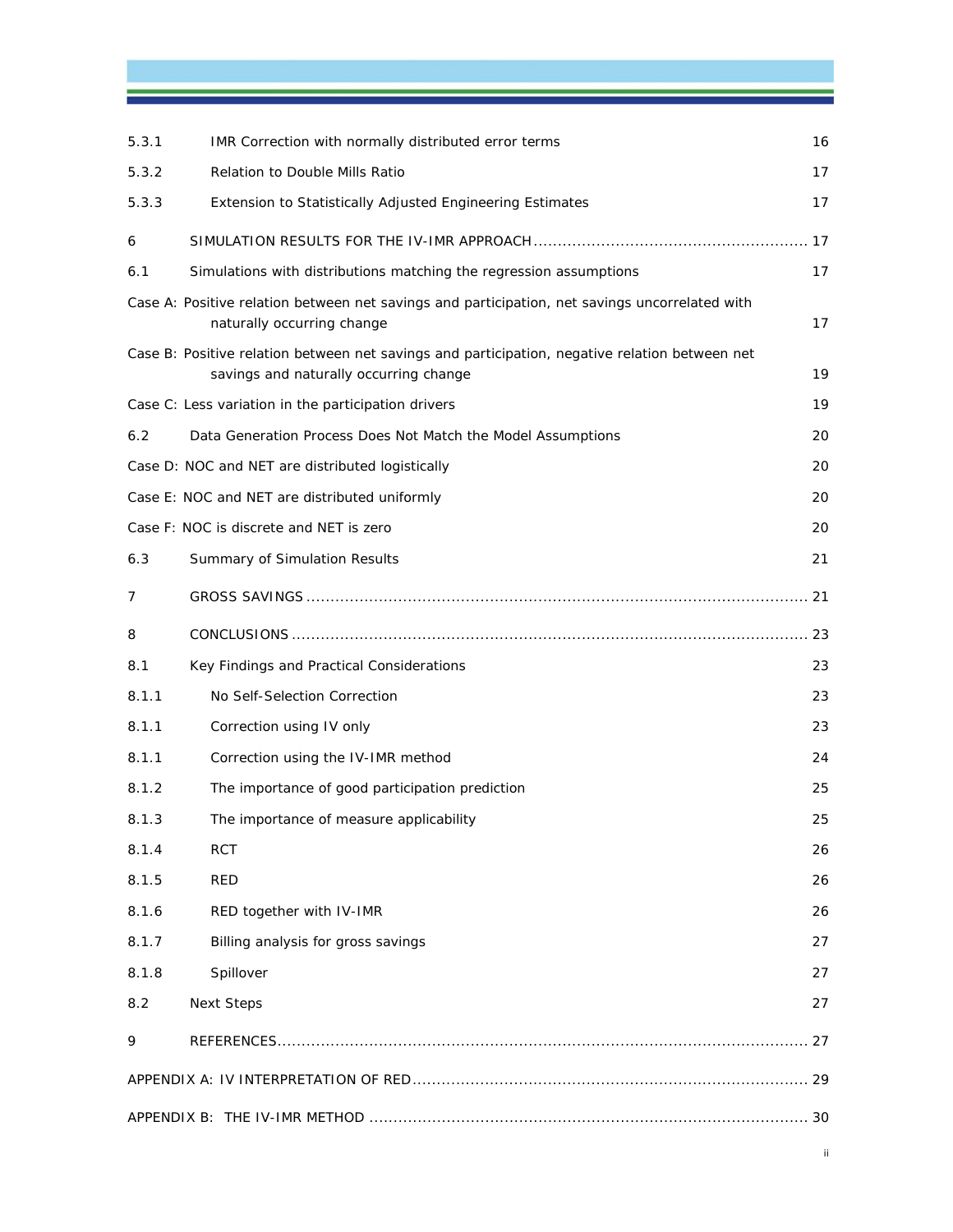| Underlying Model of Program Attractiveness                                                                        | 30 |
|-------------------------------------------------------------------------------------------------------------------|----|
| B.1 No correlation between the participation decision and naturally occurring savings or<br>potential net savings | 30 |
| B.2 Correlation between the participation decision and naturally occurring savings but not with                   |    |
| potential net savings                                                                                             | 31 |
| B.2.1 How to apply the method                                                                                     | 31 |
| B.3 Participation is related to both naturally occurring and net savings                                          | 32 |
| B.3.1 How to apply the method                                                                                     | 32 |
| APPENDIX C. IV-IMR FOR STATISTICALLY ADJUSTED ENGINEERING ESTIMATES OF NET                                        |    |
| APPENDIX D. COMPARISON OF THE IV-IMR METHOD TO THE "DOUBLE IMR" METHOD 35                                         |    |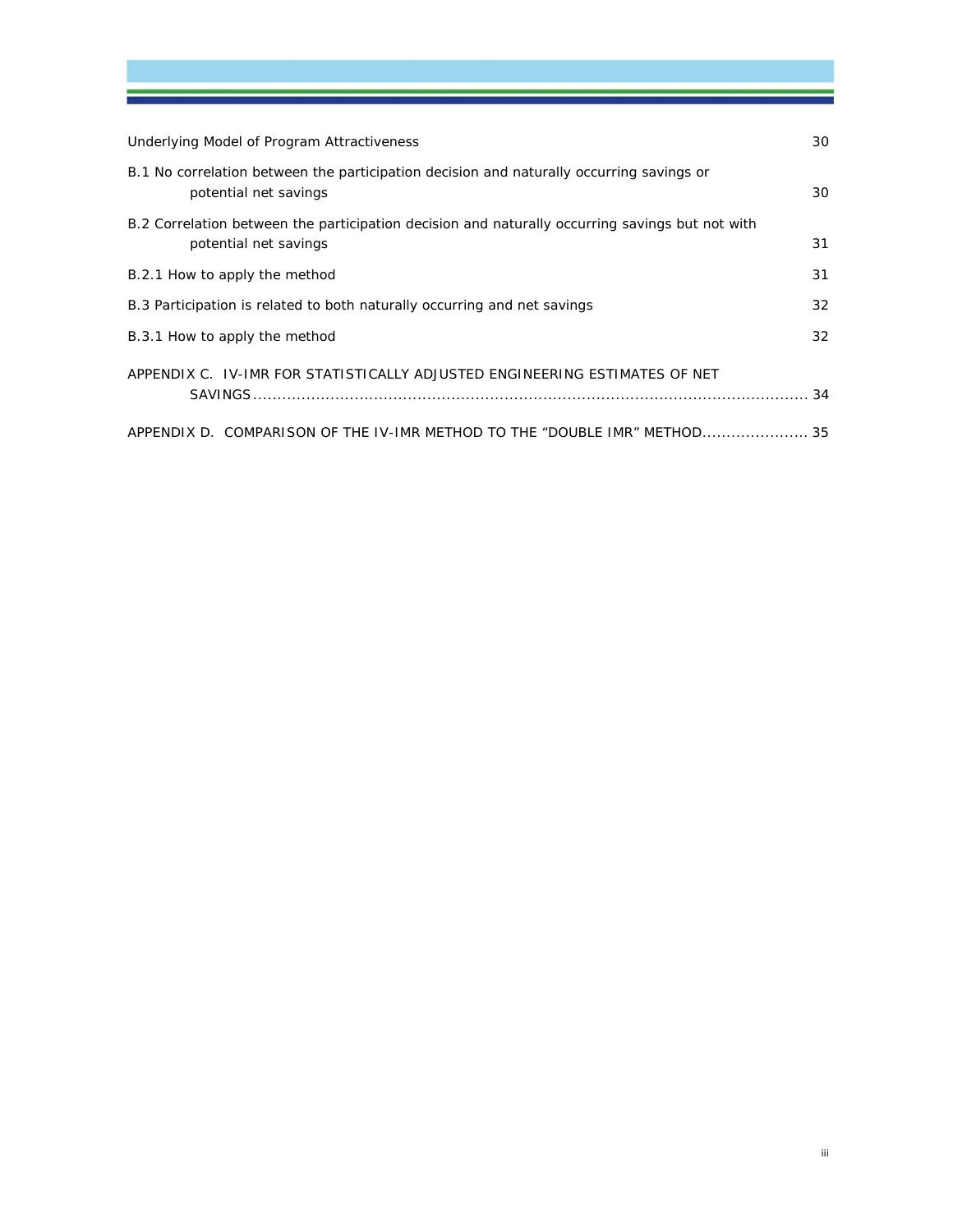# **1 INTRODUCTION**

### **1.1 Purpose**

This paper describes methods to estimate the net savings of energy efficiency programs using customerlevel consumption data analysis, also known as billing analysis for net savings. The specific focus is on mitigating self-selection bias.

Not addressed in this paper is the effect of nonparticipant spillover, that is, of nonparticipants adopting program measures because of the program but outside of the program. Addressing such effects is beyond the scope of this paper.

This paper is intended for use by evaluators who want to understand the techniques better, as well as by program administrators, regulators, and other stakeholders who want to understand what is and isn't possible. The opening sections offer a discussion of conceptual issues and approaches. Technical details for the interested readers in the later sections and appendices. A shorter discussion that includes key points from this paper is in Goldberg et al. (2017).

While the primary thrust of this paper is on net savings, many of the same issues and methods apply to gross savings estimation. A key point of this discussion is that the use of a comparison group, and even the use of a randomly assigned comparison group under some designs, is often not sufficient to identify net savings. Depending on the study design, the result of the comparison group analysis may represent net savings, gross savings, or neither.

# **1.2 Approach**

The paper considers alternative assumptions about customers' decision to participate or not in a program, and describes analytic methods that can be used to avoid self-selection bias for each of these situations. We start by describing two related research designs: randomized control trials (RCT) and random encouragement designs (RED). We identify situations under which these designs can be used to estimate the net savings of interest, and delineate why they cannot always be used. We then describe a new alternative approach to address self-selection when the random assignment procedures are inapplicable.

A key element in this work is the use of a model of program participation, which can be enhanced by use of an RED. The new estimation procedure is both simpler and more robust compared to an earlier approach that used similar terms from a participation model<sup>1</sup>. Importantly, we show how, in situations where the RED design with a standard analysis does not by itself provide the net savings of interest, this quantity can be estimated conditional on additional assumptions about the process that determines program participation.

# **1.3 Background**

-

## 1.3.1 Renewed interest in billing analysis

The use of consumption data regression analysis for program net savings estimation is of increasing interest in California with the adoption of AB802, which emphasizes normalized metered usage data as the basis for savings estimates. Additional interest in these estimation approaches has been generated by the recent publication of the Uniform Methods Project Chapter 8, (National Renewable Energy Laboratory.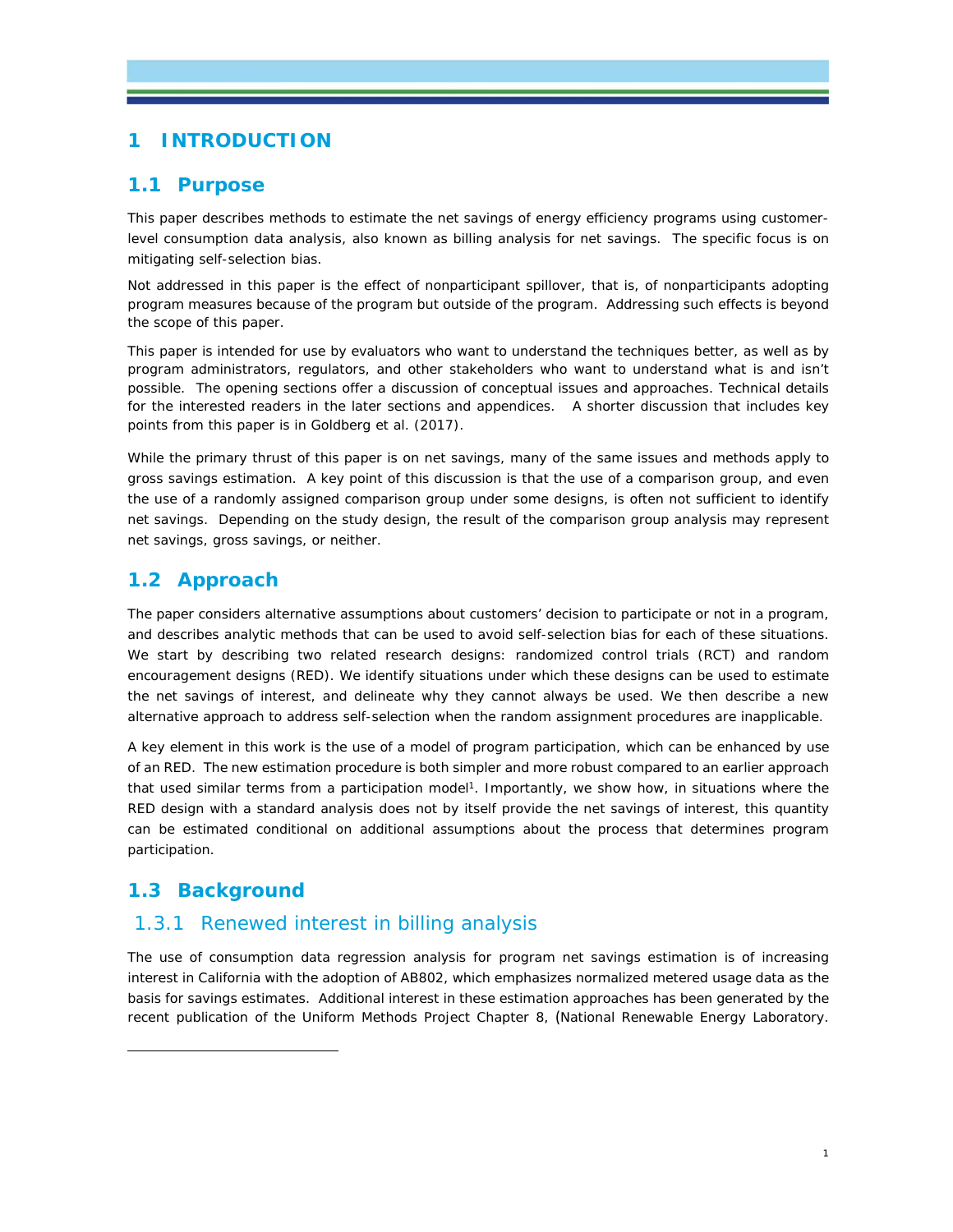2013) the use of random assignment methods as the basis for ongoing savings estimation from Home Energy Reports programs, (e.g., Applied Energy Group 2014) as well as the increased use of random assignment methods for pilot programs and special studies (e.g. DNV GL 2015).

# 1.3.2 Gross and Net savings

**Net** program savings is the difference between participants' consumption with versus without the *program* in place. As noted, nonparticipant spillover is not addressed in this paper and is assumed for discussion purposes to be zero. The effect of the program on the participant consumption includes the effect of the program on the measure adoption, along with any incidental effect of the program on adoption of other measures or behavioural modifications outside the program (participant spillover) as well as any economic takeback effects.

**Gross** program savings is the difference between participants' consumption with versus without the *measures* targeted by the program in place. To the extent the program measure itself induces a household to adopt other measures or to alter energy-using behaviour in other ways, these effects are also part of the gross program savings. These are effects of the measure, regardless of how the program influenced its adoption.

## 1.3.3 Why self-selection matters

Self-selection is a challenge for comparison group methods whenever customers are not randomly assigned to participate or not participate in the program. Self-selection means that, even starting from a pool of customer with similar characteristics and program/measure applicability, those who choose to join a program or adopt a measure are different from those who don't, in ways that could affect changes in energy consumption apart from the participation choice. As a result, the analysis cannot separate the program or measure effect from the effect of being in the "inclined to join/adopt" group.

Terms like "self-selection bias mitigation" and the associated analysis techniques are sufficiently arcane to make both evaluation practitioners and their audiences often regard these issues as nuances and fine points not of general interest. However, the effects of self-selection in comparison group analyses can be substantial and meaningful. As one program administrator has put it, "Self-selection is the point of programs. We can't assume it's not there."

When we talk about the need for the comparison group to be similar to the participant group, we usually consider factors such as premise characteristics, equipment, and demographics/firmographics. In practice we often use prior consumption to represent their combined effects. While these can all be important, a key concern for net savings estimation is how well the comparison group represents the "natural adoption" rate among the participants. Natural adopters are those who would have adopted the program measure on their own if the program didn't exist. Participants who are natural adopters, also called free riders, contribute zero to net savings. For many programs, however, natural adopters who are aware of the program will be more likely to become participants than to stay outside the program. As a result, the proportion of natural adopters among the comparison group will tend to be lower than the proportion among participants. Thus, even accounting for other customer characteristics, the comparison group will not by itself "net out" the effect of free ridership.

Examples of self-selection effects include the following:

 A high-efficiency HVAC program is well known to local contractors, who facilitate customer applications. As a result, a high proportion of those who would adopt high efficiency equipment on their own obtain a rebate from the program. A comparison group of non-participant equipment replacers is identified by phone, and savings are estimated as the difference between the average change in consumption for program participants and that of non-program replacers. The comparison group doesn't reflect the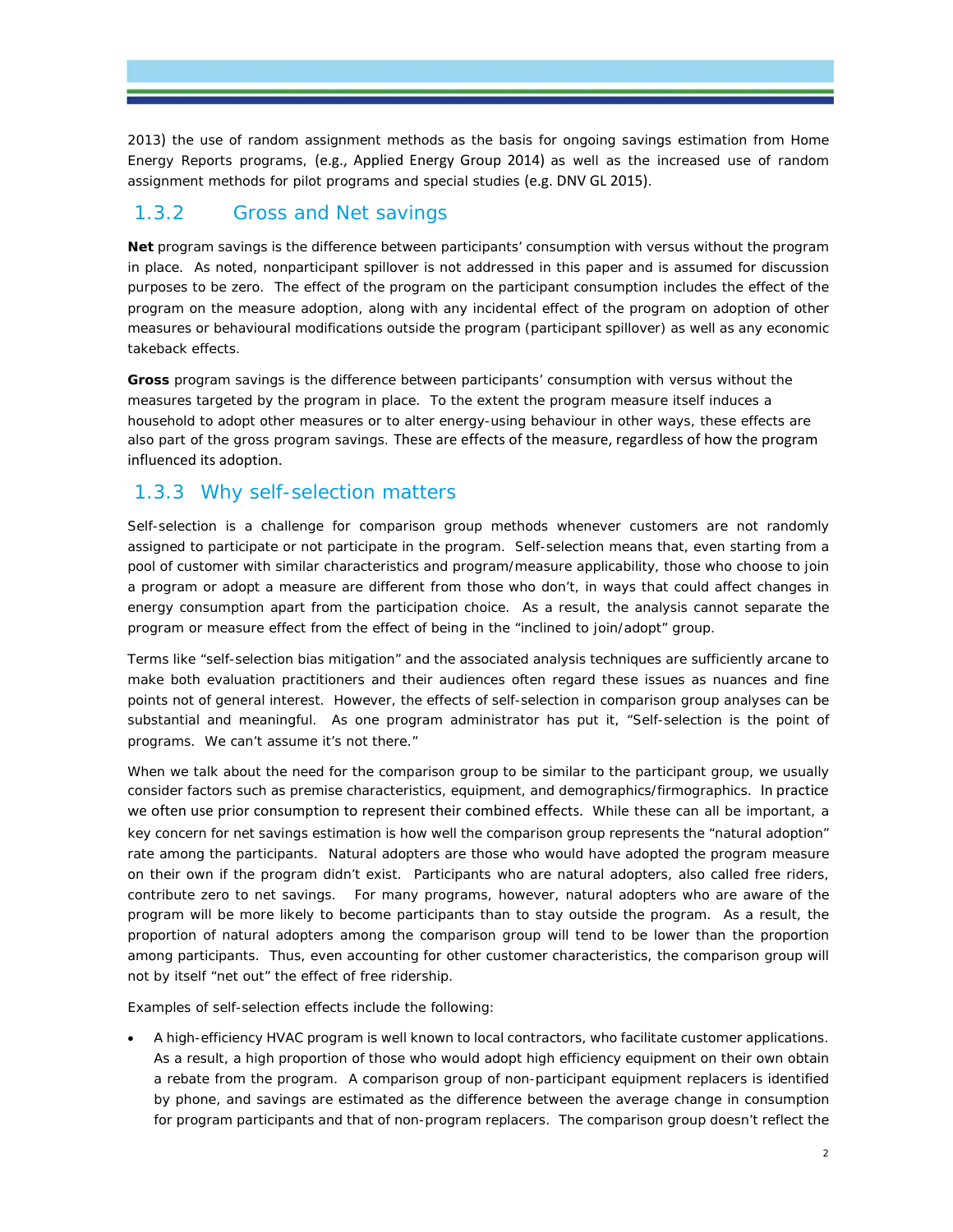natural adoption of high-efficiency equipment, because most natural adopters of high efficiency join the program. In this case, free ridership isn't accounted for by the comparison group. On the other hand, the comparison group also does not represent average change in consumption with adoption of standard efficiency equipment, because at least some of the nonparticipants might have adopted high efficiency equipment but not obtained a rebate. Thus, the analysis produces neither gross nor net savings, but something in between.

 A whole-house retrofit program is available to the general residential population, and tends to be joined by higher income households at a time when they are having other work done in their homes. The effect of the other home upgrade activities in conjunction with the program distorts the savings estimated by the analysis, unless a comparison group can be identified of similar demographics, who are doing similar work on their homes but not also participating in the program.

## **1.4 Organization of the paper**

Section 2 summarizes the key results of this paper and briefly describes a new method for estimating net savings with billing data. This section provides high-level guidance, without technical detail. It may be of interest in particular to funders and users of evaluation results who want perspectives on the strengths and limitations of alternative methods.

Section 3 establishes notation and terminology for net savings estimation using regression analysis.

Section 4 describes two random assignment procedures that have been applied to estimate net savings on billing data: randomized control trials (RCT) and random encouragement designs (RED). We show conditions under which each of these methods provides a valid estimate of net savings for all participants. We also describe situations where these methods must be augmented with additional assumptions or additional methods are needed in order to identify the net savings of interest.

Section 5 presents regression-based methods for net savings estimation that include corrections for selfselection. These methods are potentially useful when random assignment procedures are not applicable or valid. To explain the need and form of the corrections, we begin with assumptions under which a standard regression is accurate without any need for correction terms; we then relax (generalize) the assumptions to account for various types of self-selection. Importantly, we provide a new method that addresses self-selection in its most general, and most common, form.

Section 6 describes simulation results using the new method. The simulations confirm that the approach works as intended when the required assumptions are true. The simulations also investigate the robustness of the method under departures from those assumptions, as well as the effect of increased sample size on the method accuracy.

Section 7 describes how the methods can be used to estimate gross savings.

Section 8 gives a summary of key findings and practical considerations, with somewhat more technical detail than is in Section 2.

#### Section 9 provides references

Appendix A describes the instrumental variables interpretation of random encouragement designs, and Appendix B provides the formal derivation our new method.

Appendix C describes the extension of the method to a statistically adjusted engineering (SAE) framework.

Appendix D compares the new method introduced in this paper to a previous "Double Inverse Mills Ratio" approach.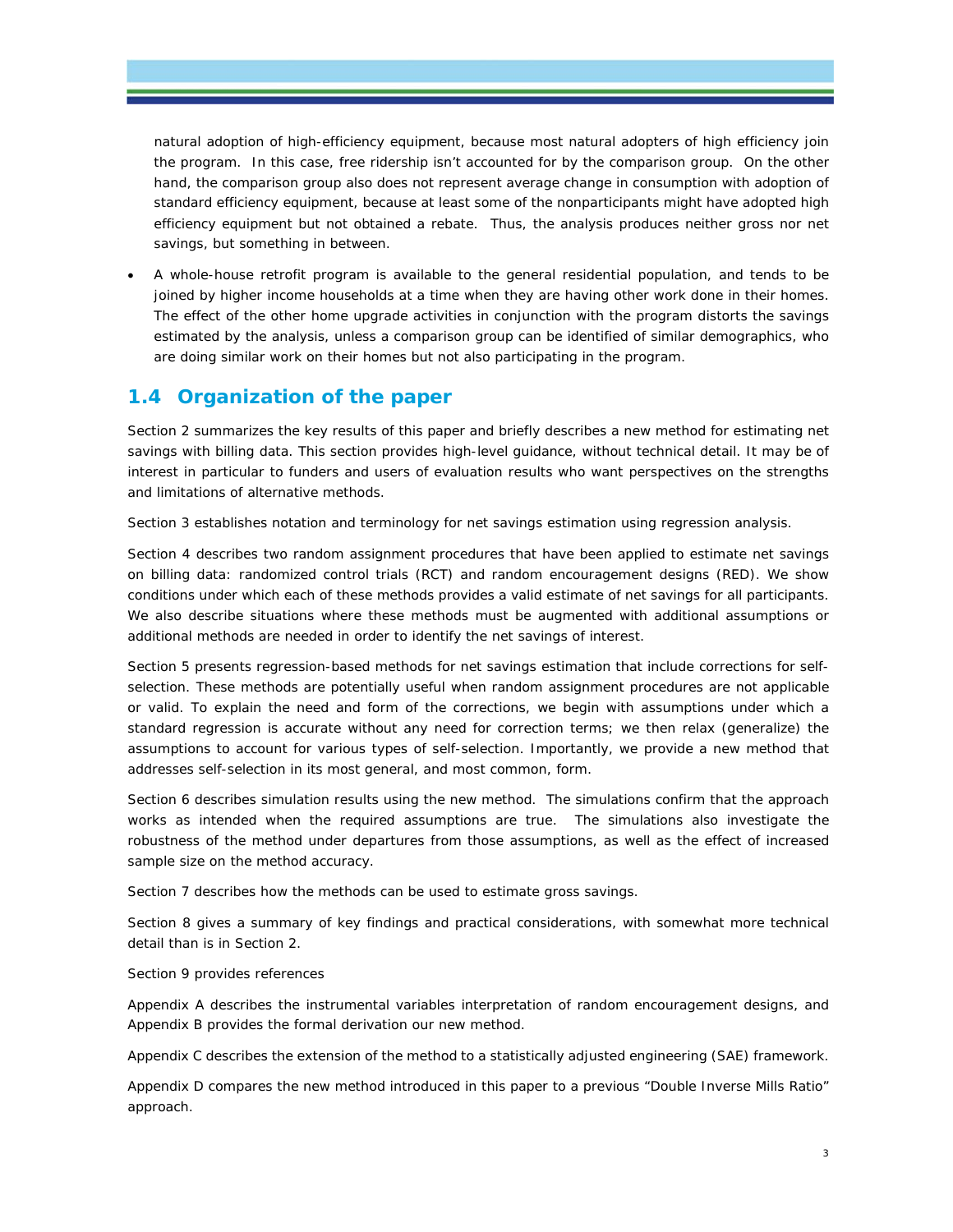#### **2 KEY LESSONS**

## **2.1 An improved method for controlling for self-selection: the IV-IMR method**

This paper introduces a method for controlling for self-selection that addresses key sources of bias that can confound net savings estimates from billing analysis. The new method appears to be more robust than prior methods, without adding more complexity. The method incorporates a model of the probability of participation. The predicted probability and the Inverse Mills Ratio, which is derived from the same estimated probability function, are both included in the regression analysis of customers' consumption. Inclusion of participation probability in a billing analysis regression is not by itself new, but is a basic Instrumental Variables (IV) approach. Our discussion shows that the IV approach alone provides net savings only in special circumstances, while our new method combining the IV and IMR terms can provide net savings under more realistic assumptions.

For ease of exposition, we describe the IV-IMR method starting from a simple regression model as follows. Let  $\Delta_i$  denote the change in consumption for customer j and let  $D_i$  be a dummy variable equal to 1 if customer j is a participant and equal to 0 if customer j is a non-participant. The regression is then:

$$
\Delta_j = a - bD_j + v_j
$$

-

The coefficient b is intended to capture the average net savings of the program.<sup>2</sup> Estimation of this coefficient will be biased relative to the true net savings if the comparison group are not a good representation of participants absent the program. More precisely, bias is introduced when the change in consumption that would have occurred without the program is different for participants and nonparticipants. For example, customers who would have adopted the measure on their own may be more likely to join the program than those who would not adopt on their own, resulting in a more negative change on average for participants than nonparticipant, even without any effect of the program. In terms of the regression, this means that the participation dummy variable  $D_i$  is correlated with the residual term  $v_i$ . This correlation violates a fundamental requirement for unbiased estimation, that the explanatory variables be uncorrelated with the error terms.

To address this bias, we enhance the regression by taking the following steps:

- 1. Fit a model of the probability of participation as a function of available explanatory variables. A common model form for this purpose is a probit.
- 2. Using the estimated participation model, calculate for each participant and each nonparticipant
	- a. The predicted participation probability from the fitted model  $\hat{D}_i$
	- b. The "Inverse Mills Ratio" IMR<sub>i</sub>, if the prediction model is a probit, or the analogous term if the prediction model is based on other assumptions. (The IMR formula is given in Section 5.3.)
- 3. Estimate the primary regression equation with these two changes:

 $3$  This effect is sometimes referred to as the effect of encouragement. However, it is important to recognize that it is the effect of the program, for those who would not otherwise have joined. It is not the effect of encouragement alone. Thus, we emphasize that it is a program effect, not an encouragement effect.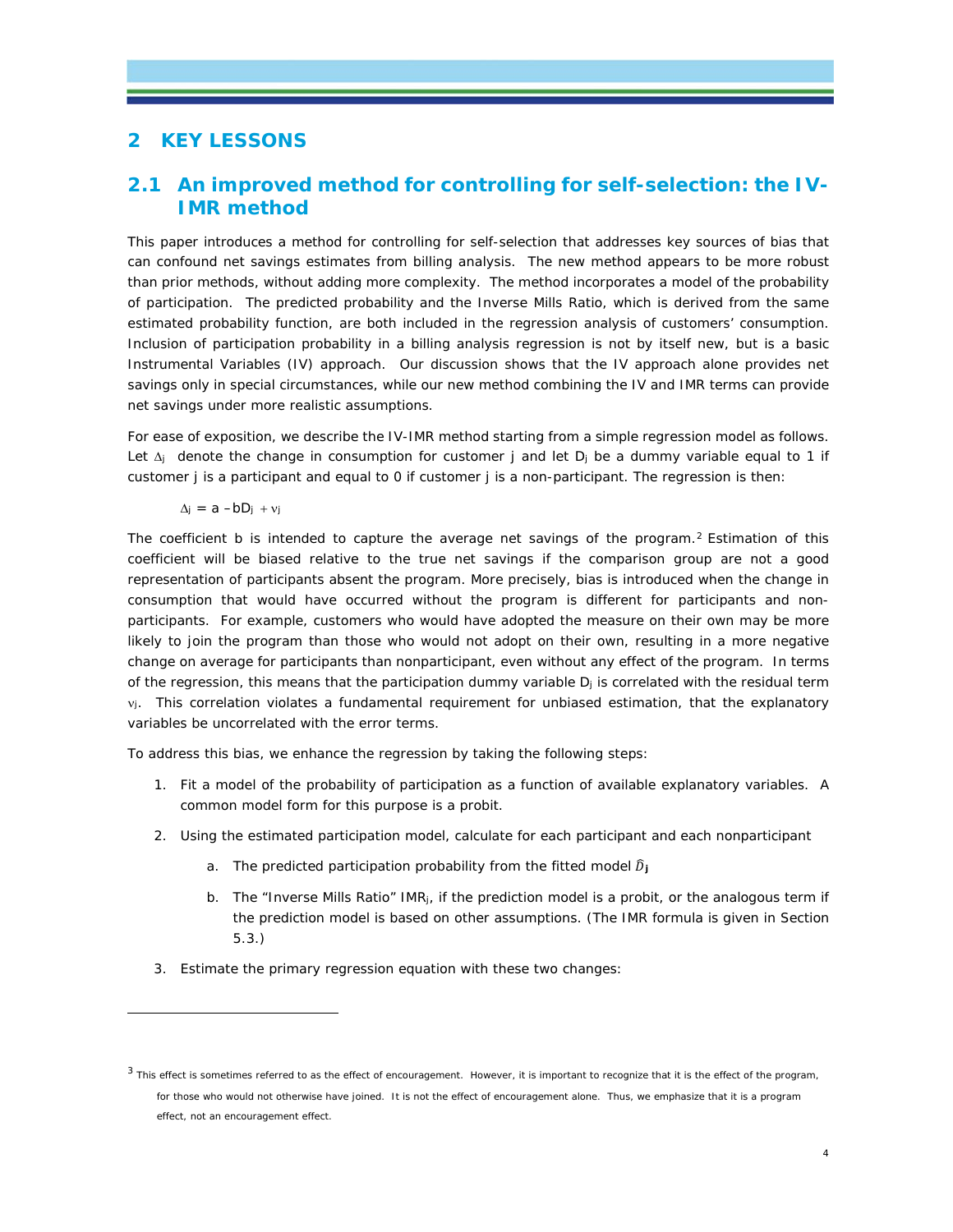- a. Replace the participation dummy  $D_i$  in the primary regression equation by the predicted participation probability  $\hat{D}_j$  from the estimated participation model.
- b. Include an extra term in the primary regression that is the product of the predicted participation probability  $\widehat{D}_i$  and the IMR<sub>i</sub>.

That is, fit the resulting regression model

 $\Delta j = a - b \widehat{D} j - c \widehat{D}_j 1 M R_j + v_j^*$ 

4. Calculate average net savings per participant from the fitted model as the average over all participants of the estimated participation terms. That is,

 $\overline{net_p} = \hat{b} + \hat{c} \overline{IMR_p}$ 

where  $\overline{IMR}_P$  is the average of IMR<sub>i</sub> over participants. We call the procedure IV-IMR because it uses both instrumental variables (replacing the participation dummy with the probability), and an inverse Mills ratio. The participation model (and the associated IMR parameters) are most credibly estimated when there is one or more variable that affects the participation decision but does not otherwise affect (change in) energy consumption. Reasons that both terms are needed in general are described in the later sections.

The specific method presented here, using a probit model and the IMR, assumes a normal distribution of underlying drivers of consumption change and of participation. Alternative model forms can be used for different distributional assumptions. There are theoretical reasons to believe the method will not be highly sensitive to departures from normality. Simulation results presented in the paper support this conjecture. The paper provides extensions to allow more explanatory variables that affect the change in consumption and net savings. The principles and the key steps remain the same. The new method remains to be tested for practical trade-offs between biases of different sources and variance.

#### **2.2 A partial correction: IV only, without IMR**

A simple method that is sometimes used to address the self-selection problem is the same as above, but without the additional term involving the IMR. The method then is simply use of an instrumental variable  $\hat{D}_i$  in place of the participation variable  $D_i$ . This IV-only method produces an unbiased estimate of net savings per participant only if it is reasonable to assume that participation is unrelated to the net savings a customer would obtain if they join the program. This assumption probably does not hold for most programs.

For those customers who would adopt the program measure without the program, net savings is zero, while for those who would not otherwise adopt the program measure net savings is the gross savings of the measure. Thus, to assume that participation is unrelated to the net savings that will be obtained is to assume that participation is unrelated to the natural adoption tendency. A more likely assumption for most programs is that natural adopters will be more attracted to the program than those who will need to take additional action and incur additional costs.

#### **2.3 The importance of good predictors of participation**

The IV-IMR procedure described in section 2.1 provides an unbiased net savings estimate (subject to the assumed normal distribution) regardless of what variables are available to explain participation probability. However, if the participation model is not very informative, the estimated net savings coefficients will have high variance. Obtaining well-determined net savings by either IV-only or IV-IMR methods requires a model of participation that itself has good predictive power. Moreover, if the participation predictors are also direct explanatory variables for the change in consumption, the regression estimates become more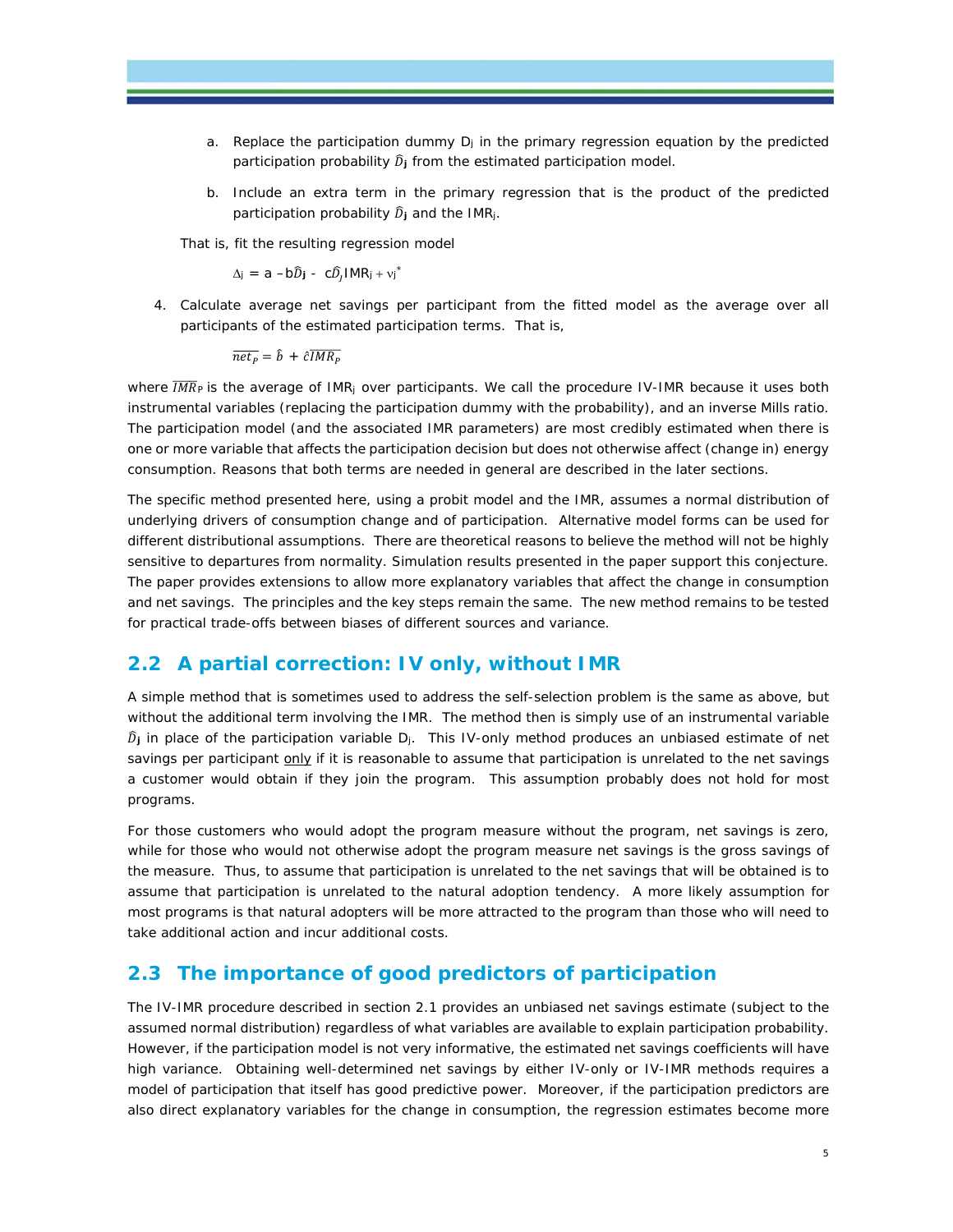sensitive to the assumed probit (or other) distribution assumption to separate the effect of participation from the direct consumption effects. Thus, the ideal situation is one where there are strong predictors of participation that are not also direct drivers of consumption, or close correlates of such drivers.

# **2.4 The challenge of obtaining data for key participation drivers**

A key factor affecting program participation is the applicability of the program measures. If the program measure would make no sense for a group of customers, it's hard to make a case that those customers can account for what participants would have looked like without the program, including the effect of natural adoption of the measure. For example, if savings for a furnace replacement program are to be calculated relative to standard efficiency equipment, the comparison group would ideally consist only of nonparticipating customers who are replacing their furnaces. If savings are calculated relative to existing equipment, the ideal comparison group is other customers whose furnaces are close to needing replacement.

The framework developed in this paper is built from specific representations of participation probability, naturally occurring savings, and potential net savings. In theory, if these models are sufficiently informative then measure applicability is in principle reflected in these models. In practice, however, these models tend to be fairly blunt tools. Pre-screening on applicability could be a more direct way to establish a suitable comparison group, but requires conducting a survey and relying on respondent recall to collect such information from a large pool of nonparticipants. As a result, most post-hoc comparison group selection methods are unlikely to directly account for measure applicability. In the absence of this information, the participation model is left to account for such effects via other variables. A key driver of participation probability—such as the need for the replacement equipment the measure applies to—will be omitted from the prediction model. The result can be a weak participation model, with the associated poorly determined net savings coefficients.

# **2.5 Use of Randomized control trials (RCT)**

If customers can be assigned randomly to be program participants or not, there is no role for self-selection and no potential for self-selection bias in a simple difference-in-differences design. However, randomization of program eligibility is not consistent with the way most programs are delivered. Usually, customers cannot be forced to participate in a program. And even when participation can be required for some customers, denying participation to other customers is often politically or ethically difficult. Situations where net savings estimation is a challenge are precisely those situations where program participation is voluntary.

## **2.6 Use of Random encouragement design (RED)**

A related "random encouragement design" (RED) manipulates the probability of participation, versus participation status directly. The program is available to all customers, but a randomly assigned subset of customers receive extra encouragement which increases the probability that these customers will elect to participate. A RED provides an unbiased estimate of the net savings of customers who were induced to join the program because of the encouragement.

A key point that is sometimes overlooked in RED analysis is that this framework does not in general provide an estimate of the net savings for participants who did not need the encouragement to join (i.e., the participants who did not receive encouragement and those who received encouragement but would have joined anyway.) This point means that adding an RED to an existing program will not ordinarily provide net saving for the existing program. However, RED can be useful in two ways for obtaining net savings for all participants: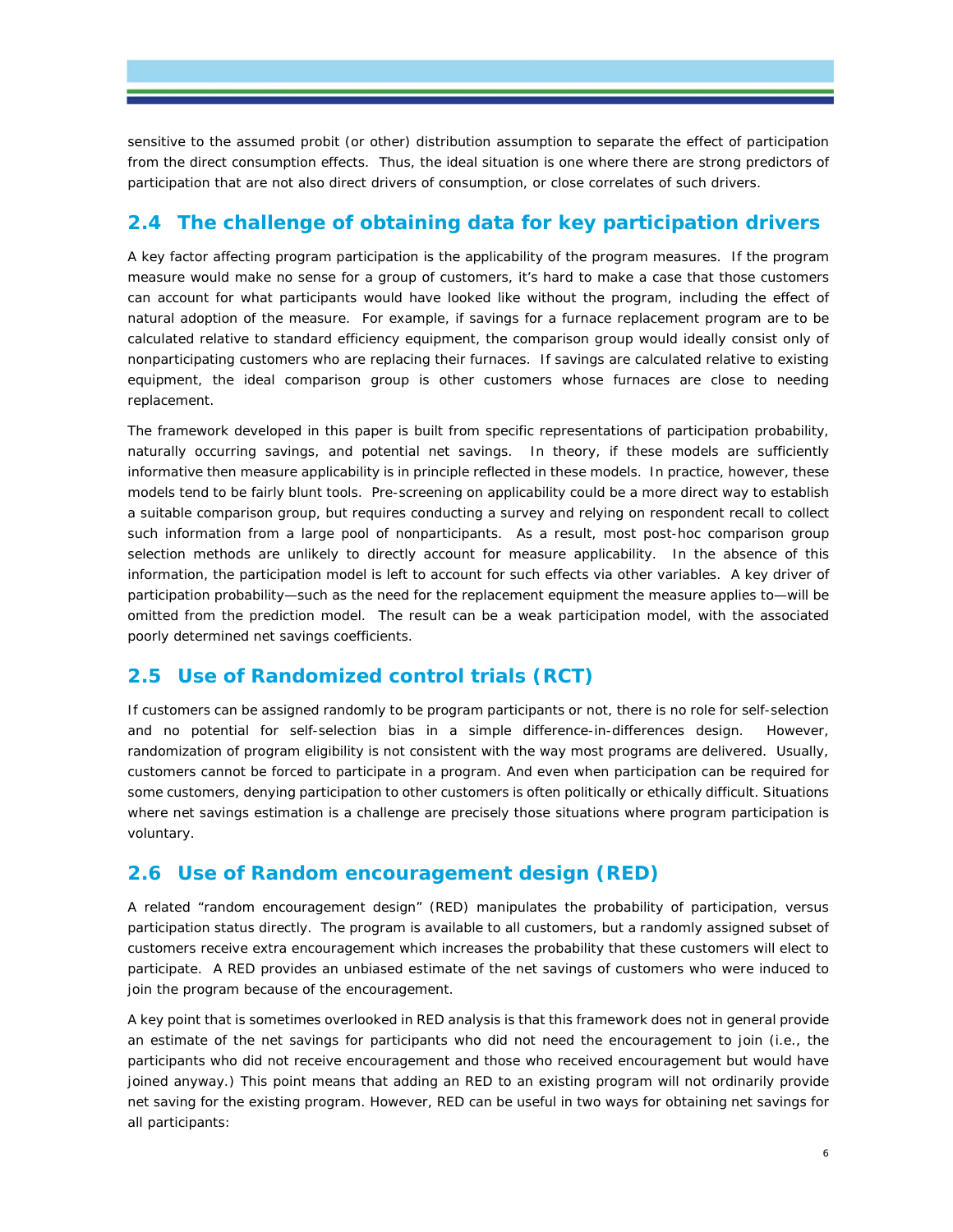- For some programs, net savings can be assumed to be the same for all participants, whether or not the encouragement induced them to join. In this case, the net savings for the participants who joined because of the encouragement, which RED estimates, is applicable to all participants.
- RED creates variation in customers' probability of participating, with customers who were encouraged having a higher probability of participating than those who were not encouraged. This variation is useful for estimating the IV and IV-IMR models described above. Specifically, RED creates variation in  $\hat{D}_j$  and IMR<sub>i</sub>, which improves the estimation of the corrected regression equation.

In principle, the participation model could predict the participation decision solely as a function of the encouragement assignment indicator. However, unless net savings is the same for both encouraged and not-encouraged participants, it is important to have good explanatory variables for participation *in addition to* the randomly assigned encouragement. If only the RED indicator is available to explain participation, the participation model cannot be informative as to the relationship between net savings and participation absent encouragement. This is the self-selection relationship that needs to be addressed to obtain net savings for the not-encouraged participants—that is, for the base existing program.

If the RED is used to obtain net savings for an ongoing program, it is the net savings absent the encouragement that is of interest. Since it is unlikely that the customers who required extra encouragement to join have the same natural adoption rate as those who join without extra encouragement, the net savings for the encouraged and not-encouraged groups will typically be different. Thus, for example, if without the RED we would want the participation model to include variables such as income and education, or neighbourhood averages of these from Census data, those variables should still be included if we do have an RED.

## **2.7 Billing analysis for gross savings**

This paper focuses on estimation of net savings. However, all the methods described here are applicable to estimation of gross savings, with the dummy variable defined as indicating measure adoption rather than program participation.

## **3 SPECIFICATION FOR NET SAVINGS ESTIMATION**

To establish concepts and terminology, we begin by considering a standard regression framework. A general approach to estimating the causal effect of an energy efficiency program or intervention on energy consumption is to regress consumption or change in consumption on a set of explanatory variables including program participation. Data from both participants and a comparison group of nonparticipants are included in the regression. The regression is often structured as a panel or pooled time series-crosssectional regression, where each observation corresponds to a customer and a time period. For expositional clarity, we consider the cross-sectional analog to this kind of panel data analysis. Further, we start with a simple explanatory form, describing change in consumption as a function of participation only.

Regardless of the details of the structure, the maintained assumption is that energy consumption among the comparison group (or the model parameters estimated using this comparison group) provides an unbiased estimate of what energy consumption (or change in consumption) among participants would have looked like absent the program.

In its simplest form, the regression for net savings analysis using a participant/non-participants comparison is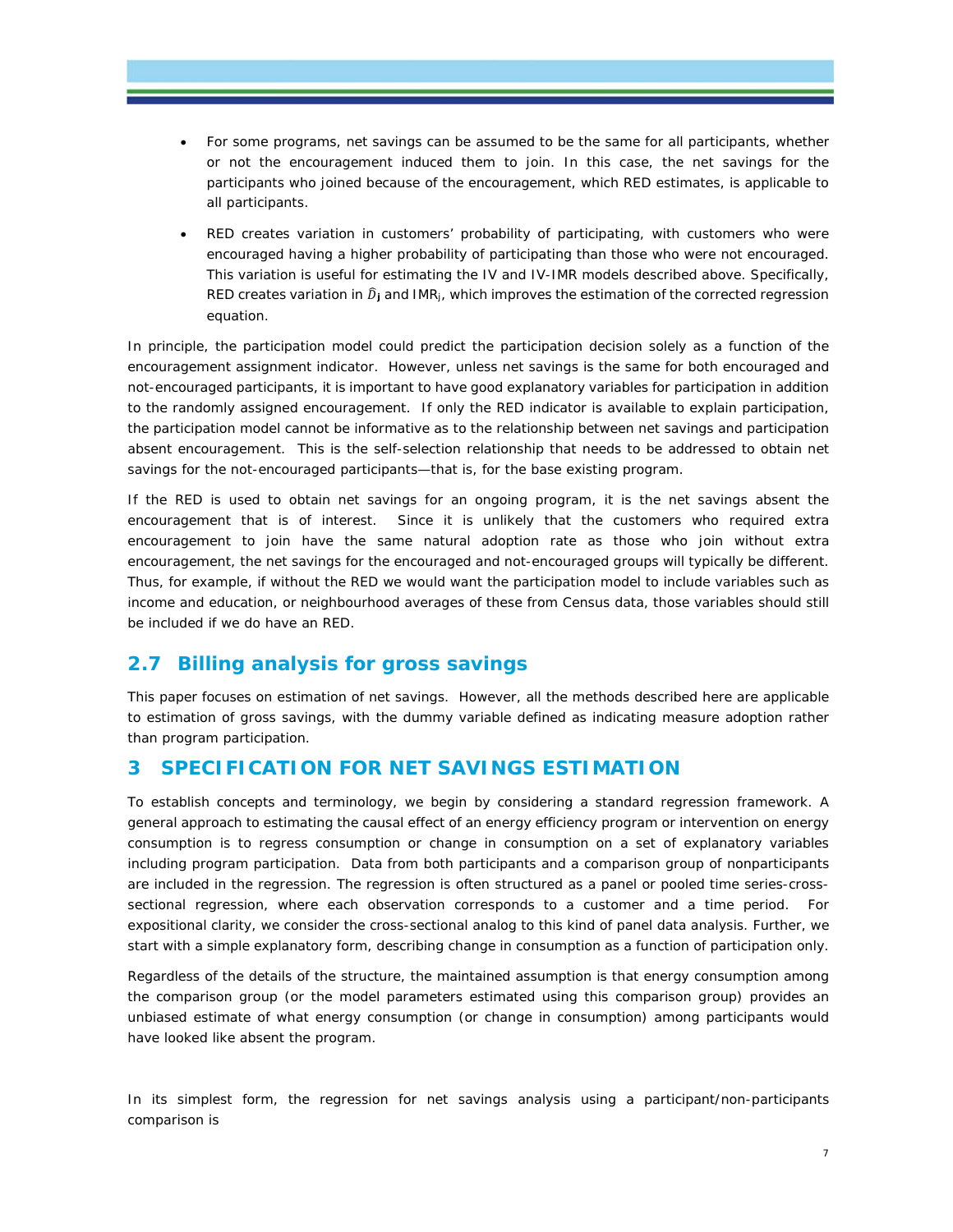$$
(1) \qquad \Delta_j = a - b \ D_j + v_j
$$

where

 $\Delta j$  = change in annual energy consumption for household j

 $D_i = 0/1$  indicator variable for whether household j participated in the program.

 $v_j$  = residual error.

The change  $\Delta_i$  is the difference between consumption in the later year (post) and the earlier year (pre) so that a positive value of  $\Delta j$  corresponds to an increase and a negative value to a decrease.

To explore the potential effects of self-selection into participant and comparison groups, we consider a decomposition of the consumption change for customer j, namely

(2)  $\Delta_i$  = noc<sub>i</sub> - net<sub>i</sub>D<sub>i</sub>

where

 $noc<sub>i</sub>$  = naturally occurring change for customer j.

 $net_i$  = the net savings customer j will have IF customer j participates in the program, which we call the **potential net savings**.

If customer j would adopt the measures offered by the program even if the program didn't exist, noci includes the effect of the measure adoption, and net<sub> $i$ </sub> = 0. If customer j would adopt only if they participate in the program, net<sub>j</sub> = the gross savings customer j will have if they adopt the measure. If customer j would take some energy-saving actions without the program, but less than their full gross savings when they do participate, net<sub>i</sub> is something in between 0 and full gross savings. Importantly, the "potential net savings"  $-$ - net<sub>i</sub>  $-$  exists for both participants and comparison group customers, but is realized only by participants. For non-participants, it is the net savings that they *would have* obtained if they had chosen to participate.

As indicated, the potential net savings net<sub>i</sub> is not necessarily discrete. There could be a range of net effects from 0 through full gross savings, and gross savings itself may have a range of values. For purposes of this paper, both potential net savings and gross savings for customer j include any rebound effect, as well as any participant spillover that results from adopting the measure, but as noted, nonparticipant spillover is assumed to be zero.

To flesh out the possibilities, we represent the naturally occurring savings for customer j as the average over the entire eligible population, including both participants and nonparticipants, plus the difference between customer j's value and the population average, and similarly for potential net savings. That is

(3)  $noc_i = a + \varepsilon_i$ 

$$
net_j = b + \psi_j
$$

where a and b are the respective unknown population averages, and the deviations from the averages  $\varepsilon_i$ and  $\psi_i$  are random with zero mean in the population of all customers. At this point, we make no assumptions about the distribution of the random elements  $\varepsilon_j$  and  $\psi_j$ . Whatever the distribution of naturally occurring change and of potential net savings, the unknown parameters a and b are the corresponding averages over the population of customers (both participants and non-participants), and the random components are simply the difference between a given customer's value and the corresponding population mean. We use the convention that positive savings represents a reduction in consumption, so that the coefficient b is assumed to be positive, and consumption would be reduced by this amount on average if all customers in the population participated.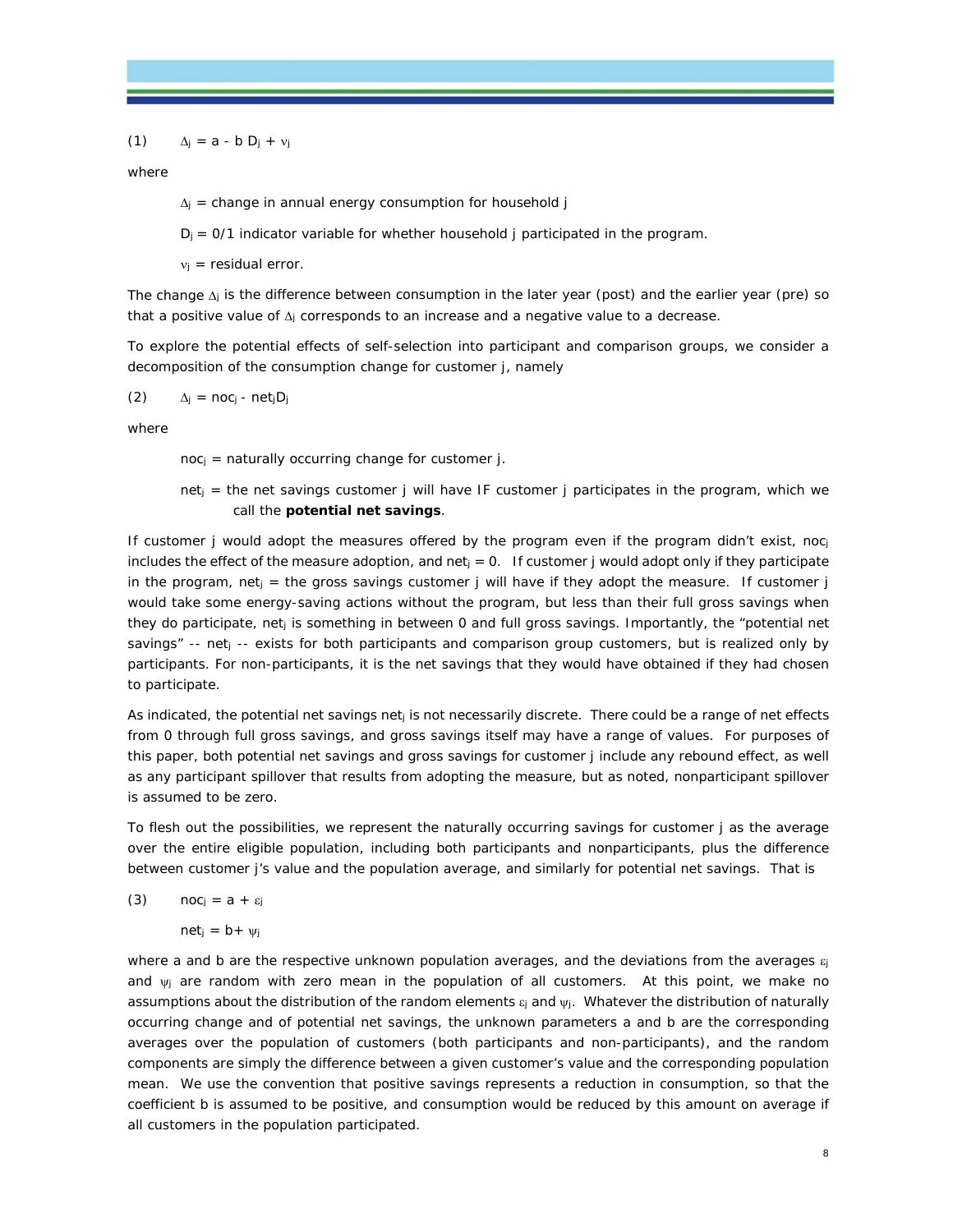With this framework, Eq. (2) becomes

(4) 
$$
\Delta_j = a - bD_j + \epsilon_j - \psi_j D_j.
$$

We rewrite Eq. (4) as Eq. (1) (copied here for convenience)

(5) 
$$
\Delta_j = a - bD_j + v_j
$$

with

$$
\nu_j\,=\,\epsilon_j\,\text{-}\,\,\psi_jD_j.
$$

The coefficient b is the average potential net savings over participants *and* nonparticipants. The average realized net savings among all participants is the average of  $(b + \psi_j)D_j$  over all participants.

$$
(6) \qquad \overline{net}_P = \overline{b + \psi D} = b + \overline{\psi}_P
$$

That is, the average savings among participants, which is what we want to estimate, is the same as the coefficient b only if the random component  $\psi_i$  is zero on average over all participants. (Note that, by the definition in (3),  $\psi_j$  is zero on average over all customers in the population, including participants and nonparticipants. It need not be zero on average over participants.) As will be seen, under certain circumstances, simple analysis will provide an unbiased estimate of  $\overline{net}_P$  whether or not it is the same as the population mean potential net savings b. Under other circumstances, additional steps are required.

#### **4 PREVIOUS APPROACHES TO NET SAVINGS ESTIMATION**

In this section, we describe several prominent approaches that have been used for estimating net savings. We have two purposes here. First, we want to show the conditions under which these earlier approaches provide valid estimates of net savings. Under these conditions, the new method that we describe in this paper is not needed: the earlier method can be used instead. Usually, the earlier methods are easier, and so it is advantageous to use them whenever possible. Second, we want to describe the conditions under which these earlier methods do not provide a valid estimate of net savings. The new method is useful in these situations.

#### **4.1 Difference in Differences**

The regression estimate of net savings from Eq. (1) using ordinary least square regression is the same algebraically as the Difference of Differences (DID) estimate

$$
(7) \qquad \Delta \Delta = \overline{\Delta}_P - \overline{\Delta}_C
$$

where the subscripts P and C, respectively, denote the participant and comparison groups, and the bar over the term indicates average over the indicated group. That is, both the regression formula (1) and the DID estimator (7) will yield the same estimate of net savings.

We can rewrite the DID estimate as:

(8) 
$$
\Delta \Delta = \overline{\Delta}_P - \overline{\Delta}_C
$$

$$
= (\overline{noc}_P - \overline{net}_P) - \overline{noc}_C
$$

$$
= -\overline{net}_P + (\overline{noc}_P - \overline{noc}_C)
$$

The program net savings is the potential net savings for those who do in fact participate, whose average is  $\overline{net}_P$ . Equation **(8)** yields the desired quantity  $\overline{net}_P$  only when the average naturally occurring savings is the same for participants and non-participants. However, Eq. **(8**) does not require that potential net savings be the same for participants and nonparticipants.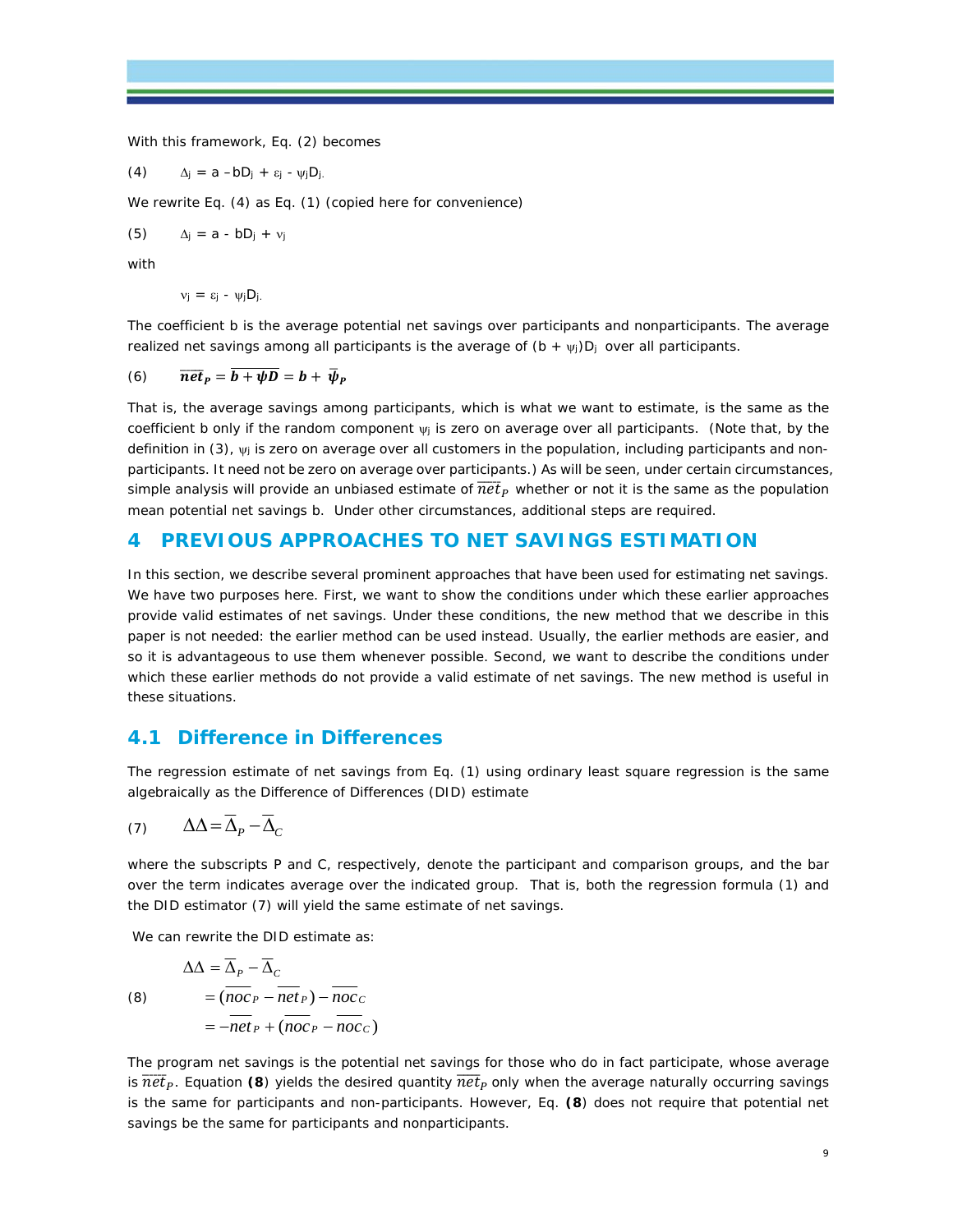We can now consider two ways that the DID estimate has been used: research designs that implement random assignment, those that rely on naturally occurring variation in program participation.

## 4.1.1 DID with RCT

Consider a randomized control trial (RCT) in which customers are randomly assigned into two groups, a group of participants and a group of non-participants. This form of assignment constitutes the classic design for controlled scientific experiments. Since the two groups are determined randomly, it is reasonable to expect that the naturally occurring savings is the same on average for the two groups. In this case, the difference in differences provides an unbiased estimate of the net savings of program participants:  $\overline{n_0c_p}$  =  $\overline{noc}_\mathcal{C}$  such that the DID in eq. **(8**) becomes  $-\overline{net}_\mathcal{P}.$ 

Note that this RCT design requires a mechanism for ensuring compliance with random assignment, such that customers who are assigned to be participants are actually participate and customers who are assigned to be non-participants do not participate. For some programs, assignment can be straightforward. Programs that send home energy reports to customers are an important example: customers who are sent a report are participants, and those who are not sent a report are non-participants. The utility creates an RCT design by sending reports to some randomly-selected customers and not sending reports to other randomly-selected customers. The only difficulty that might arise is that customers who were assigned to the non-participant group must be denied a report even if they request it. For other programs, however, some action by the customer is required in order for the customer to be a participant. In these cases, assignment to participation and non-participation groups can be difficult or even conceptually impossible. For example, to create an RCT design for a rebate program, the customers in the participant group must be somehow required to adopt (and pay for) a measure that would qualify for a rebate. And customers in the non-participant group must not obtain rebates. If they adopted a measure that qualifies for a rebate, they would not be allowed to obtain the rebate and, importantly, they must know beforehand that they would not obtain the rebate. Even if these conditions could be enforced, the RCT design would provide an estimate of the net savings from a program that forces customers to take specified actions, rather than the net savings from a program that promotes action.

#### 4.1.2 DID without non-random assignment

Usually, participation in efficiency programs is voluntary: customers decide themselves whether they want to participate or not, or, more directly, whether they want to take the actions that qualify them for participation. With voluntary participation, it is doubtful that the naturally occurring change would be the same for participants and non-participants. For example, customers who are planning to buy high efficiency appliances even without a program are probably more likely to join a rebate program, in order to get the rebate, than customers who were not planning to buy any high efficiency appliances. Their naturally occurring change in consumption is therefore lower -- more negative -- reflecting the savings from the high efficiency measures that they would have taken without the program.

Since naturally occurring change of the two groups is not the same, the DID estimate in equation **(8**) does not equal  $-\overline{net}_P.$  Without random assignment, the DID estimate, and likewise the regression estimate of net savings, has error equal to the difference in naturally occurring change between participants and nonparticipants. The DID or simple regression estimator is biased by the amount of the expected difference in naturally occurring savings, which includes the differential rate of natural adoption between the two groups. Our new method corrects for this bias.

## **4.2 Random Encouragement Design**

Another evaluation strategy that makes use of random assignment is the Random Encouragement Design (RED). Customers are randomly assigned to receive or not receive special encouragement to participate.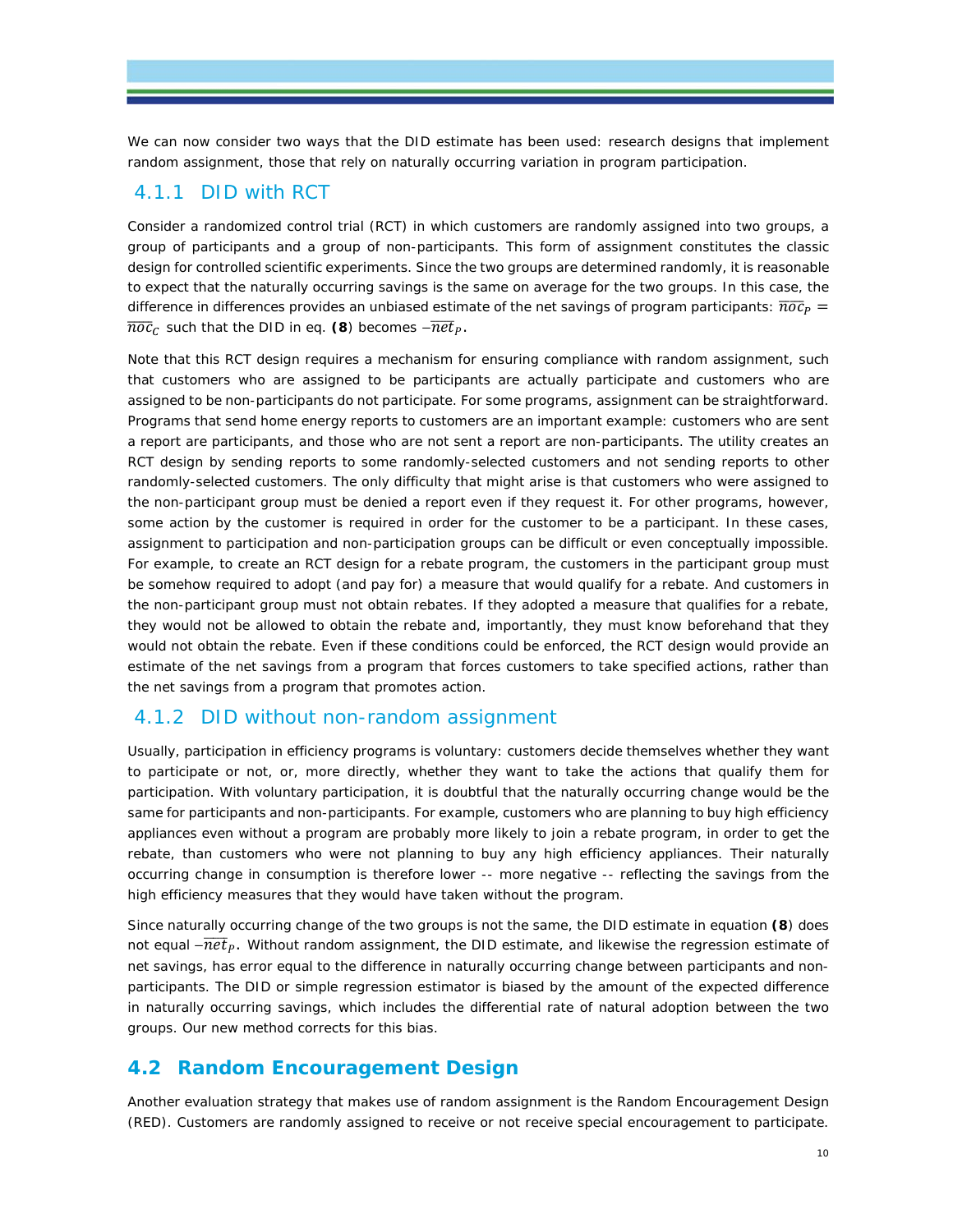For convenience, we use the terms "encouraged group" and "not-encouraged group." The specific form that this encouragement takes can vary significantly across settings. It could be as simple as an informative phone call, or it could involve a much more effortful campaign to encourage targeted consumers to participate. The program participation rate is compared for the two groups, with the expectation that the encouragement induced more customers to participate, such that the participation rate is higher in the encouraged group than the not-encouraged group. The change in consumption of customers for the two groups is compared. Any difference is attributable to the encouragement-induced increase in program participation, since the two groups are randomly assigned and hence otherwise the same.<sup>3</sup> This information can be used, as shown below, to estimate the net program savings for the customers who were induced by the encouragement to participate.

In section 4.1 above, we considered a standard DID estimator that compares participants with nonparticipants. For RED, a DID estimator is also used, but with different groups being compared. In particular, rather than considering participants versus nonparticipants, RED compares the encouraged customers with the not-encouraged customers. The DID estimator becomes:

$$
(9) \qquad \Delta A = \overline{A}_t - \overline{A}_0
$$

where the subscript E denotes the encouraged group and the subscript 0 indicates the group notencouraged group. For each of these two groups of customers, the average consumption change is the sum of the average of the two components of Eq. (2), such that:

(10) 
$$
\Delta \Delta = (\overline{\text{noc}}_E - \overline{\text{ne}}_E \overline{D}_E) - (\overline{\text{noc}}_0 - \overline{\text{ne}}_0 \overline{D}_0)
$$

$$
= -(\overline{\text{ne}}_E \overline{D}_E - \overline{\text{ne}}_0 \overline{D}_0) + (\overline{\text{noc}}_E - \overline{\text{noc}}_0)
$$

where  $\bar{D}_E$  is the share of customers in the encouraged group who participated,  $\bar{n}et_E$  is the average net savings for participants in the encouraged group, and similarly for the not-encouraged group with subscript 0. In the second line of Eq. (10) the first term in parentheses is the difference in average realized net savings between the encouraged and not encouraged groups. Because of the random assignment, the second term in parentheses -- the difference in average naturally occurring change for the two groups can be expected to be zero. With this zero difference in naturally occurring change, the DID estimator for the RED becomes the difference in average realized net savings between the encouraged and the not encouraged group:

(11) 
$$
\Delta \Delta = -(\overline{\text{net}}_E \overline{D}_E - \overline{\text{net}}_0 \overline{D}_0)
$$

-

This is the impact of the encouragement on the average change in consumption.

The impact of the encouragement on the share of customers who participate is the difference in participation rates between the encouraged and non-encouraged groups:  $R_E = \overline{D}_E - \overline{D}_0$ . This is an estimate of the share of customers in the encouraged group who were induced by the encouragement to participate (and would not have participated without the encouragement.) The average savings of these extra participants (that is, of the customers who were induced by the encouragement to participate) is the extra

 $3$  This effect is sometimes referred to as the effect of encouragement. However, it is important to recognize that it is the effect of the program, for those who would not otherwise have joined. It is not the effect of encouragement alone. Thus, we emphasize that it is a program effect, not an encouragement effect.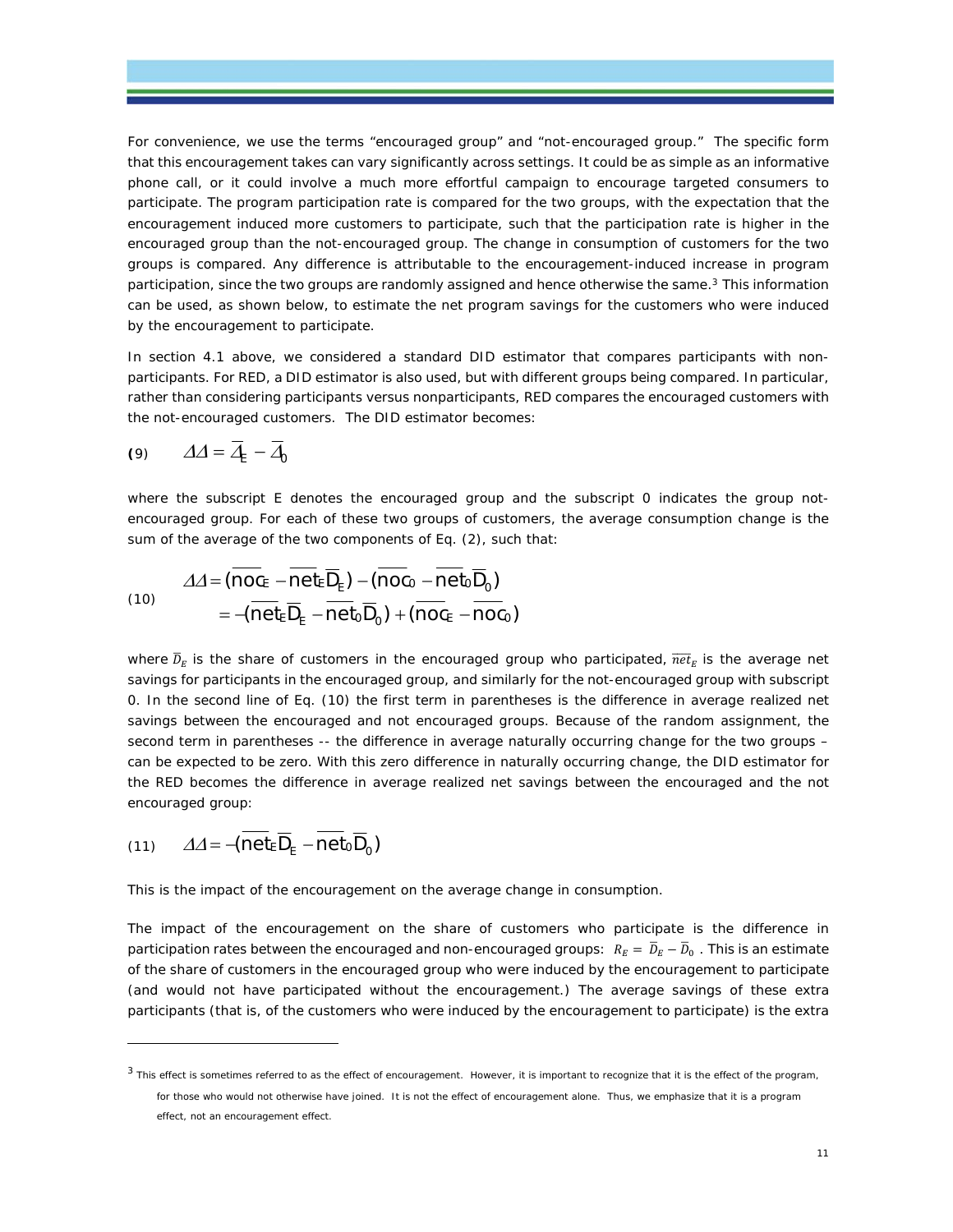savings induced by the encouragement divided by the share of customers who were induced by the encouragement:

#### **(12)** LATE =  $\Delta\Delta$  / R<sub>F</sub>.

This is the average net savings of the customers who were induced by the encouragement to participate. In the statistics literature, this is called the "Local Average Treatment Effect" (LATE), but the term needs to be translated appropriately to be meaningful in the current context. The word "local" refers to observations on the margin. In our context, "local" refers to the customers who were induced by the encouragement to participate and would not have participated without the encouragement. The word "treatment" refers to the program, not the encouragement. So, the "local average treatment effect" is the average effect of the program ("treatment") on the customers who were induced by the encouragement to join the program (the "local" customers).

The LATE from RED is an unbiased estimator of the average net savings per participant who was induced by the encouragement to participate. The question arises: when is this a valid estimate of the net savings of the program?

From Eq. (11), we see that the LATE calculation (12) gives us

(13) 
$$
LATE = \Delta \Delta / R_E = -(net_E D_E - net_0 D_0) / R_E
$$

There is an important situation for which the RED LATE estimator provides net savings for the program. Suppose that net savings is the same for participants who participated because of the encouragement as for participants who would have participated without encouragement. In this case, Eq. (11) becomes:

(14) 
$$
\Delta \Delta = \overline{net_P}(\overline{D}_E - \overline{D}_0)
$$

and the LATE estimator becomes:

(15) 
$$
LATE = -\overline{net_P}(\overline{D}_E - \overline{D}_0)/(\overline{D}_E - \overline{D}_0) = -\overline{net_P}.
$$

That is, when the average net savings per participant is the same for the participants who were induced by the encouragement as for those who would have participated without encouragement, the RED's standard LATE calculation provides an unbiased estimate for this uniform net savings per participant.

Low-income home weatherization programs are an important example of this situation. Low-income households might not be able or willing to incur the expense of weatherizing their homes without the program. Then the net savings of the program are simply the gross savings of the weatherizations, since no customers would have weatherized without the program. Furthermore, weatherization perhaps provides the same savings for households who joined the program because of the encouragement as for those who did not need the encouragement in order to join.

For most programs, however, it is unlikely that participants who did not need the encouragement to participate would have the same net savings as participants who were induced by the encouragement to participate. In particular, the free-ridership rate is unlikely to be the same among participants who would have joined even without the encouragement as among participants who needed to be additionally encouraged to join. A far more likely situation is that those who would install measures on their own would be more likely to participate in the first place without extra encouragement, and the encouragement would be needed for those who are less likely to install the measure on their own. In this situation, the RED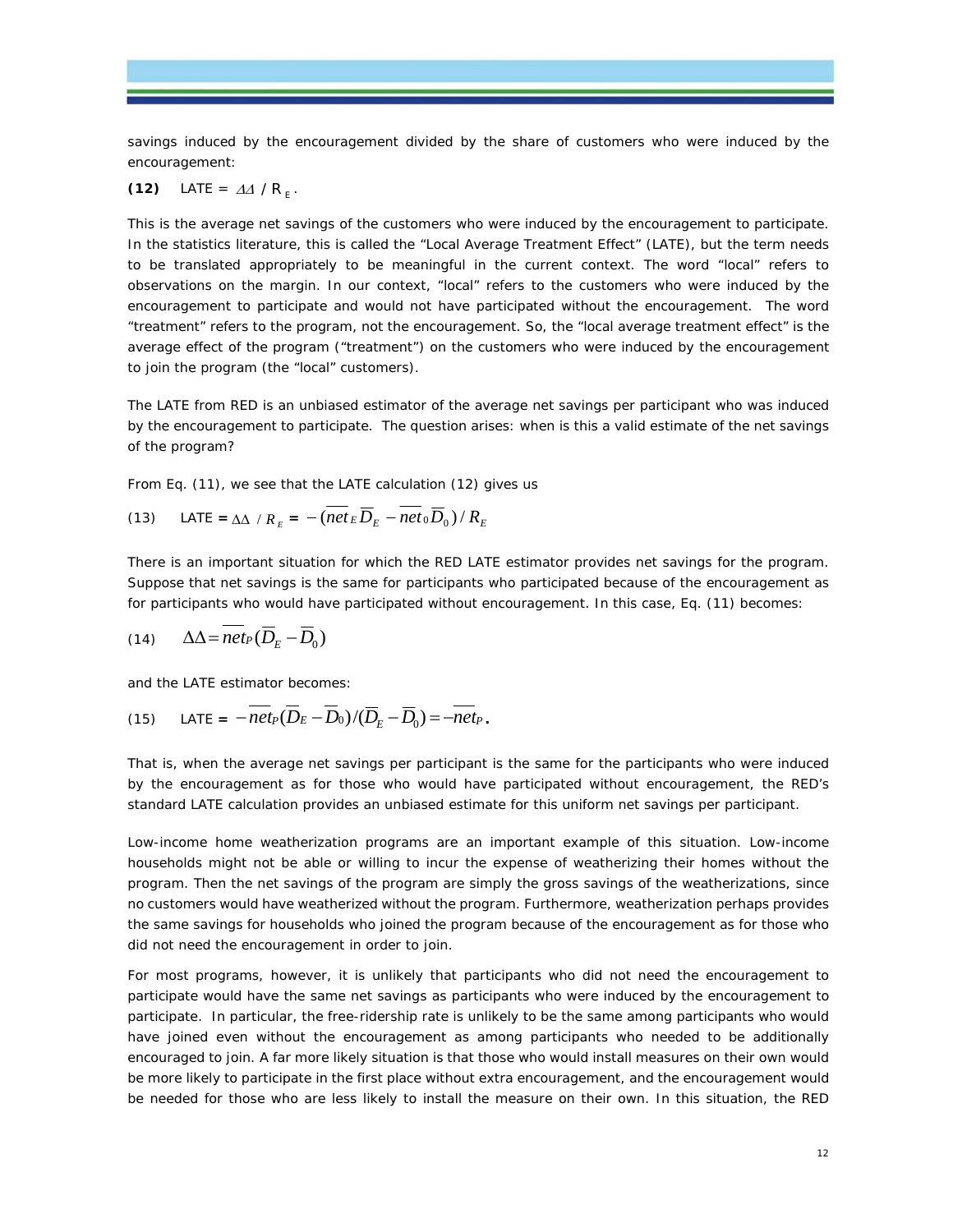estimate from Eq. (12) would overstate the net savings of the program.<sup>4</sup> In Section 5 we will consider methods to address these challenges.

One additional note maybe needed before moving to the next section. We have described above how the DID estimator takes a different form with an RED design than the participant-nonparticipant difference given by Eq. (7). The corresponding regression formulation also takes a different form. The RED estimator can be interpreted as an instrumental variables (IV) estimator of the regression equation. We give details of this interpretation in the appendix A. The IV interpretation is useful in our discussion below.

## **5 NEW PROCEDURE: IV-IMR FOR NET SAVINGS WITHOUT RANDOM ASSIGNMENT**

As stated above, program participation is usually voluntary, which means that customers self-select into the participant group. The issue that determines the appropriate method of analysis is: what factors affect customers' decision to participate in the program? We use the specification for net savings described in Section 3.1, and consider three increasingly challenging situations.

- 1. Whether or not a customer participates **is not** related either to the customer's naturally occurring savings *nor* to the net savings the customer will get if the customer participates.
- 2. Whether or not a customer participates **is** related to the customer's naturally occurring savings, but **not** to the net savings the customer will get if the customer participates.
- 3. Whether or not a customer participates **is** related **both** to the customer's naturally occurring savings **and** to the net savings the customer will get if the customer participates.

## **5.1 Participation is unrelated to the customer's naturally occurring savings and potential net savings**

If there's no relation between participation and naturally occurring savings, and no relation between participation and potential net savings, the participant-nonparticipant DID estimator of average net savings, or the corresponding regression estimate from Eq. (1), is unbiased. This is the condition that says the non-participant group is essentially the same as the participant group apart from participation itself, aside from random differences that are zero on average. Thus, there are no self-selection effects to be controlled or corrected for. As discussed in Section 3.1, for most programs these assumptions are difficult to justify outside of RCT assignment.

-

<sup>4</sup> There is another consideration with RED that warrants mentioning. In particular, participants who did not need the encouragement to participate might nevertheless be induced by the encouragement to take more actions than they would have without the encouragement. In this case, the realized savings for those who would participate anyway is affected by the encouragement. The DID with RED gives an estimate of the overall encouragement effect, including the extra savings of customers who were *not* induced by the encouragement to participate but took more measures because of the encouragement. As a result, eq. (12) overestimates the average effect on the customers who participated because of the program.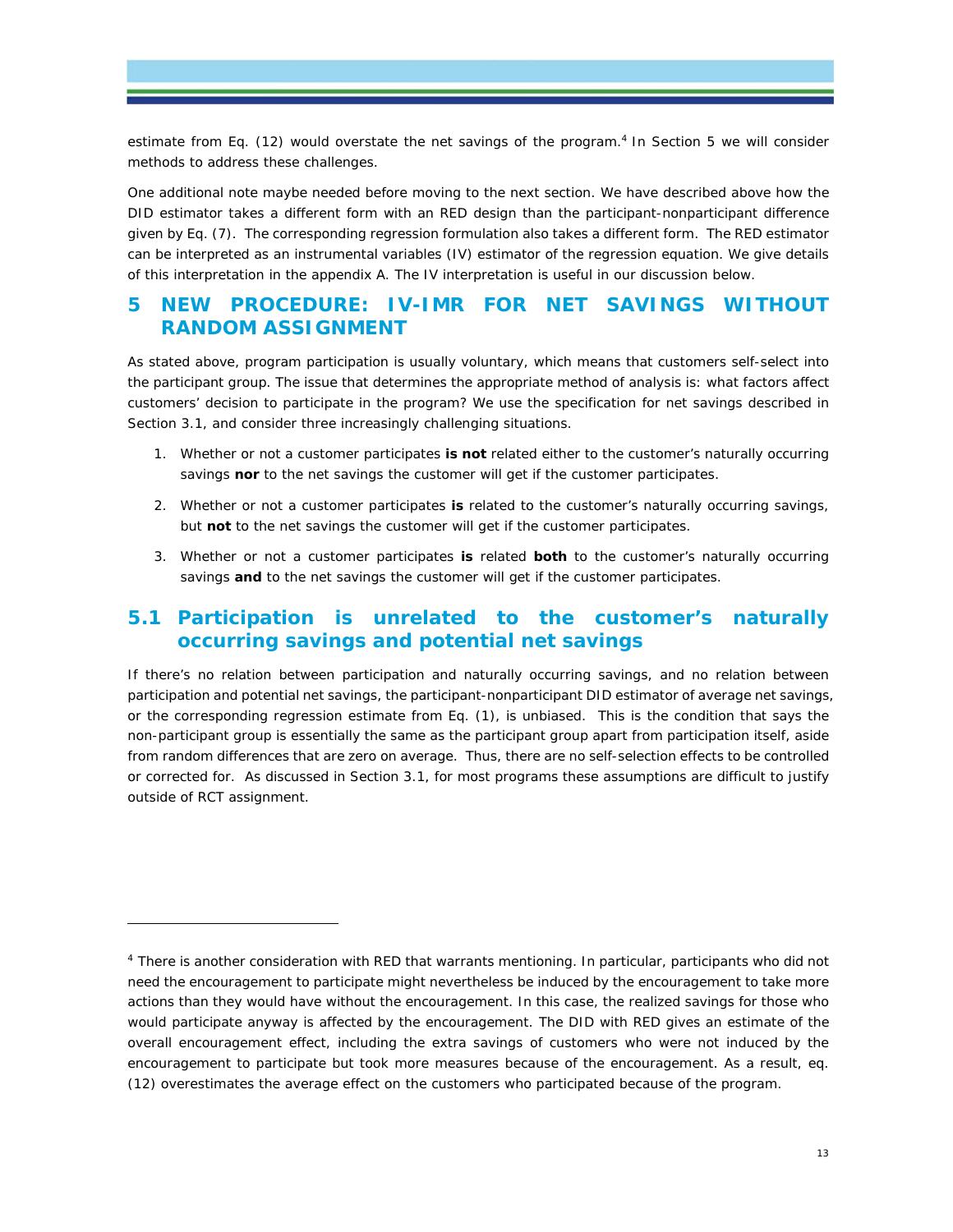## **5.2 Participation is related to the customer's naturally occurring savings but not to their potential net savings**

#### 5.2.1 Instrumental Variables Correction

Now we suppose that the participation decision is related to naturally occurring savings but is independent of potential net savings. The assumption that participation is independent of potential net savings means that the participation decision does not depend on potential net savings directly, and also that potential net savings is not correlated with naturally occurring savings. Participation related to naturally occurring savings would arise, for example, if customers who tend to conserve energy year over year in other ways are more likely to join the program than other customers. In that case, we would expect a greater reduction in consumption to be associated with those who choose to participate than with those who do not, apart from any effects of participation itself. The result would be to overstate net savings. The opposite direction of bias would be expected if people who take more energy efficiency actions on their own are less likely to participate.

To develop an unbiased estimator for this situation, we first fit a model that predicts participation as a function of a set of observable customer characteristics **zj**, where those characteristics are uncorrelated with the variable component  $\varepsilon_j$  of naturally occurring savings in Eq. (3). Denote by  $\widehat{D}(z_j)$  the predicted participation probability for customer j based on this estimated model. We then fit, in place of Eq. (4) or Eq. (1), the regression equation

**(16)**  $\Delta i = a - b \hat{D}(z_i) + v_i^*$ 

where the error becomes

$$
v_j^* = v_j - b(D_j - \widehat{D}(z_j)) = \epsilon_j - D_j \psi_j - b(D_j - \widehat{D}(z_j))
$$

This procedure is called instrumental variables (IV) regression where the variables in **zj** are instruments that explain participation.

If the instruments in  $z_j$  are uncorrelated with  $\varepsilon_j$ , as stated above, then the participation residual  $D_j - \hat{D}j$ has zero conditional mean by construction. We are assuming, in the current situation, that net savings are unrelated to participation and hence is uncorrelated with the participation residual. As a result, the predictor  $\hat{D}$  is uncorrelated with all the components of the residual  $v_j^*$  and the regression will give an unbiased estimate of the average net savings *b*. Because net savings are unrelated to participation (by assumption), the net saving for participants are the same regardless of participation probability  $\widehat{D}(z_j)$ ).

The regression equation (16) thus provides an unbiased estimate of the average net savings per participant. It is important to re-iterate two important caveats underlying this result. First, this interpretation requires the strong assumption that participation in the program is unrelated to the magnitude of net savings that will be realized if the customer does participate. As discussed earlier, this assumption will not be satisfied in many contexts. Second, for this approach to provide meaningful results, we need good explanatory variables for the participation decision. This requirement is discussed further in relation to adding other explanatory variables to the primary equation (16).

Importantly, if an RED was implemented, this provides a potentially useful instrument to use in the estimation of the participation equation. A dummy variable indicating assignment to the encouragement will be uncorrelated with  $\varepsilon_i$  by design. The variation in  $\hat{D}(z_i)$  that is induced by the encouragement can be used to estimate the coefficients in equation (16). Even absent a RED, the participation probabilities predicted using the participation equation can vary over customers in a way that supports the identification of average net savings in Equation (16). The key challenge is isolating variation in participation that is independent of  $\varepsilon_{j}$ .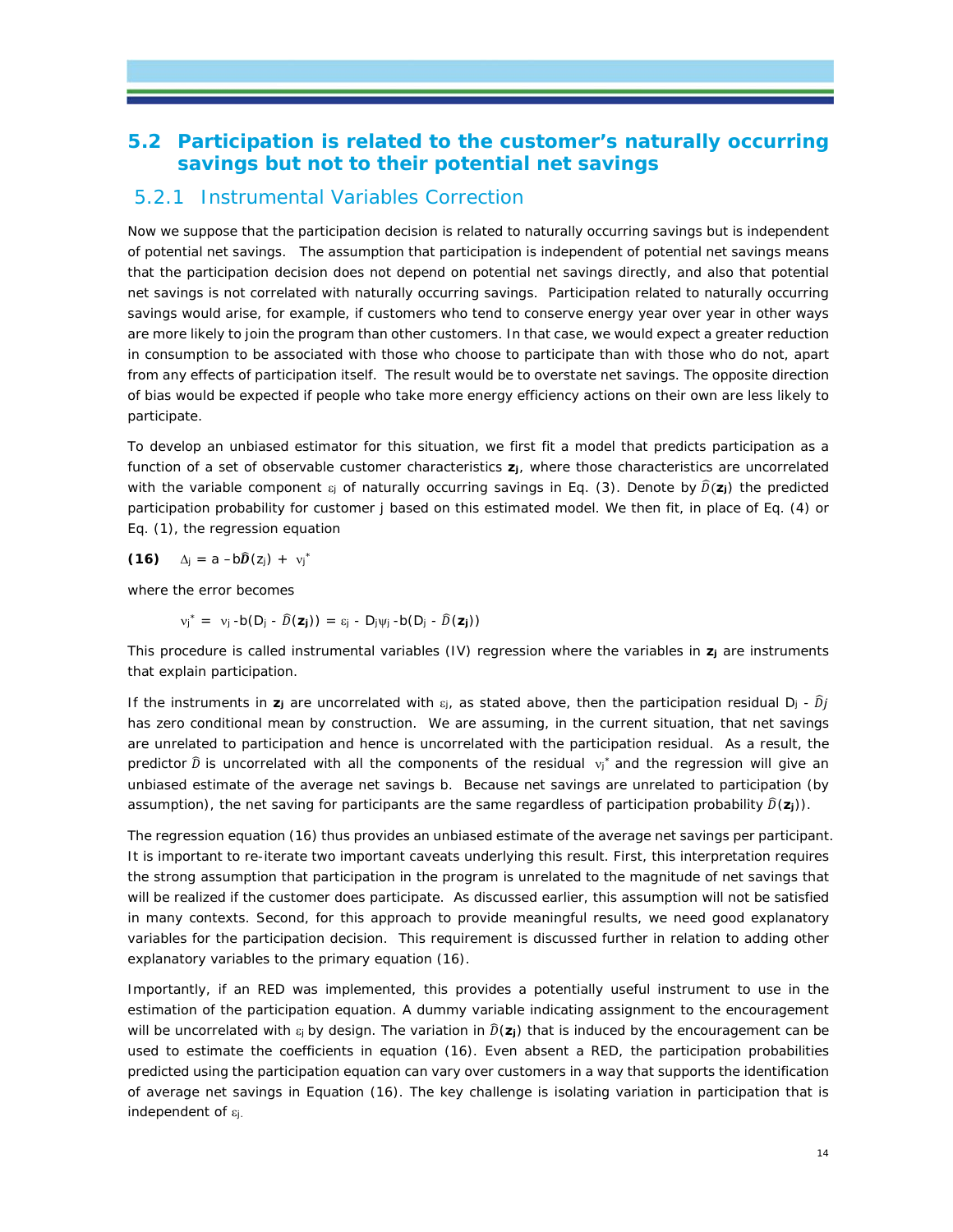#### 5.2.2 Adding other explanatory variables

It may seem counterintuitive to assume as in Eq. (16) that there are variables **zj** that explain participation, but are uncorrelated with naturally occurring savings, while naturally occurring savings is itself correlated with participation. The assumption becomes more plausible if we replace the simple population mean of naturally occurring savings in Eq. (3) by a more informed model

 $(17)$  noc<sub>i</sub> =  $x_i\alpha + \varepsilon_i$ 

where  $x_j$  is a set of explanatory variables that is also included in the set  $z_j$ ,  $\alpha$  is a corresponding set of coefficients, and  $\varepsilon_i$  is still a random deviation with zero mean. Thus,  $z_i$  is related to noc<sub>i</sub> through the common explanatory variables  $x_j$ , but there is no relationship between the noc residual  $\varepsilon_j$  and either the participation predictors  $z_j$  or the corresponding predicted participation  $\widehat{D}(z_j)$ . The expanded expression for the observed change corresponding to Eq. (4) then becomes

$$
(18) \qquad \Delta_j = \mathbf{x}_j \alpha - bD_j + v_j
$$

and the unbiased regression equation corresponding to Eq. (16) becomes

$$
(19) \qquad \Delta_j = \mathbf{x}_j \alpha - b \widehat{D}(\mathbf{z}_j) + v_j^*
$$

With this structure, OLS regression will provide an unbiased estimate of the coefficient b, net savings per participant, *provided* that participation is unrelated to potential net savings and provided that valid instruments for participation are available. The ideal instrument is a variable that is a good predictor of participation, but does not otherwise affect energy consumption. In practice, it may be difficult to find variables that belong in the participation predictor set **z** and do not also belong in the primary equation's explanatory variables **x**. If the only available predictors of participation are also included in the primary equation's explanatory variables, the estimated coefficient b will be sensitive to the particular functional form used to specify the participation model  $\hat{D}(z_j)$ . That is, the estimation result will rely on the probit or other distributional assumption to make it possible to distinguish between effects on participation and direct effects on consumption. In such a case, it would be important to at least test for the robustness of the estimated net savings under alternative distributional assumptions.

### **5.3 Participation is related to both the customer's naturally occurring savings and their potential net savings**

A less restrictive set of assumptions is that a customer's decision to participate or not is related to both naturally occurring savings nocj and the potential net savings netj. With these assumptions, Eq. **(19**) no longer provides an unbiased estimate of average net savings.

The reason is that replacing the participation dummy by predicted participation  $\widehat{D}(z_i)$  isolates the variation in participation that is uncorrelated with the residual variation  $\varepsilon_j$  in noc<sub>j</sub>, but expected participation  $\hat{D}$  is still correlated with  $\psi_j D_j$ , which is part of the error  $v_j^*$  in the regression. The correction in this case depends on the distribution of the error terms, including the error term in the underlying driver of participation.

The structure we consider is model (17) for naturally occurring change, together with net savings in the simple form of Eq. (3). We will relax the latter assumption later. We also assume that customer j participates in the program if the unobservable program attractiveness  $U_i > 0$ , and otherwise not, where Uj is itself a function of net savings, naturally occurring savings, and other observable variables **z**, plus a random error term  $\eta_i$ .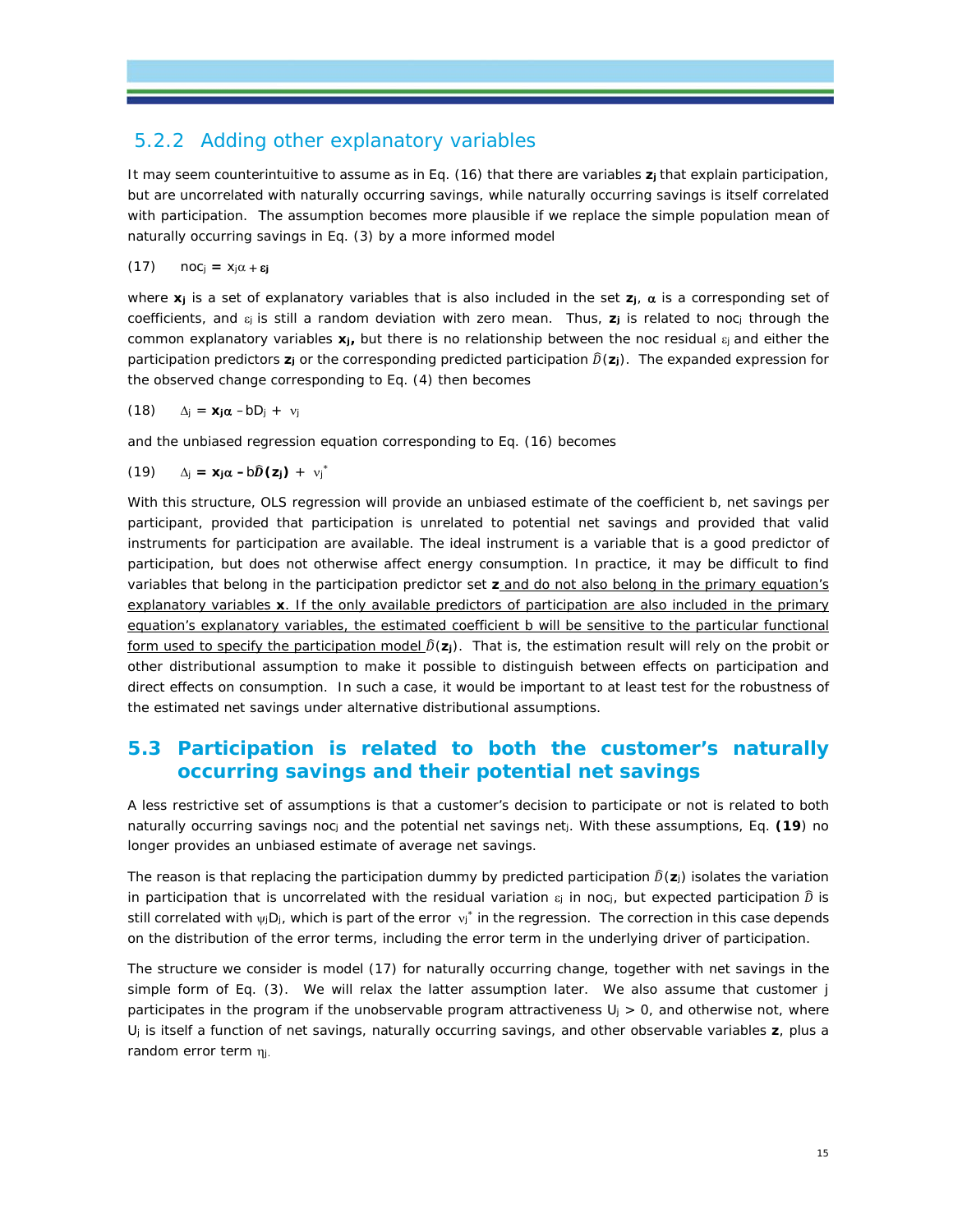#### 5.3.1 IMR Correction with normally distributed error terms

A relatively straightforward estimation is available under the assumption that all the error terms are independent, normally distributed with zero means. That is, all of the following are assumed to be normally distributed:<sup>5</sup>

- the deviation  $\varepsilon_j$  in Eq. (17)
- the deviation  $\psi$  in Eq. (3)
- the deviation  $\eta_i$  in U<sub>i.</sub>

With this assumption, the regression becomes

$$
(20) \qquad \Delta_j \,=\, \textbf{x}_j \alpha \,- b \widehat{D}\left(\textbf{z}_j\right) \,\textcolor{black}{\textbf{.}} \ \, c \widehat{D}\left(\textbf{z}\right) \, \phi(\textbf{z}_j \gamma) / \Phi(\textbf{z}_j \gamma) + \nu_j^{\,\star\,\star}
$$

Where

**xj** is the set of linear predictors of naturally occurring change from Eq. (17)

**z**<sub>j</sub> is the set of predictors of participation in an estimated probit model

 $\hat{D}(z_j)$  = the predicted participation probability from the fitted probit model

 $= 1 - \Phi(-\mathbf{Z}j\gamma)$ 

 $\alpha$  = coefficients determined by the regression (20)

 $y =$  coefficients determined by the probit fit

 $\phi$ () denotes the probability density function of the standard normal distribution

 $\Phi$ () denotes the cumulative distribution function of the standard normal distribution

The ratio

-

 $IMR(z_j | D_j = 1) = \phi(z_j \gamma) / \Phi(z_j \gamma)$ 

 $IMR$  ( $\mathbf{z}_j | D_j = 0$ ) =  $-\phi(\mathbf{z}_j \gamma)/\Phi(-\mathbf{z}_j \gamma)$ .

is known as the Inverse Mills Ratio. Thus, the regression (20) can be written as

 $(21)$   $\Delta_j = \mathbf{x}_j \mathbf{\alpha} - b\widehat{\mathbf{D}}(\mathbf{z}_j) - c \widehat{\mathbf{D}}(\mathbf{z}_j)$ IMR $(\mathbf{z}_j, D_j = 1) + v_j^{**}$ 

Eq. **(21**) is the same as Eq. (19), with the addition of the additional term involving the product of the predicted participation and the IMR. The derivation of this formula is provided in Appendix B. To simplify the notation, we use the shorthand

 $IMR_j = IMR(**z**<sub>j</sub> |**D**<sub>j</sub> = 1).$ 

The use of predicted participation by itself in place of the participation dummy breaks the correlation between the participation term and naturally occurring savings. Predicted participation interacted with the IMR corrects for the correlation between participation and net savings. And, again, a RED is useful in providing variation in the participation probability and the inverse Mills ratio, which assists in estimation of the coefficients b and c.

<sup>&</sup>lt;sup>5</sup> For each set of error terms  $\varepsilon_i$ ,  $\psi_i$  and  $\eta_i$ , a fixed variance is also assumed—that is, each error component is a set of independent identically distributed variables. The 3 variances are not assumed to be the same.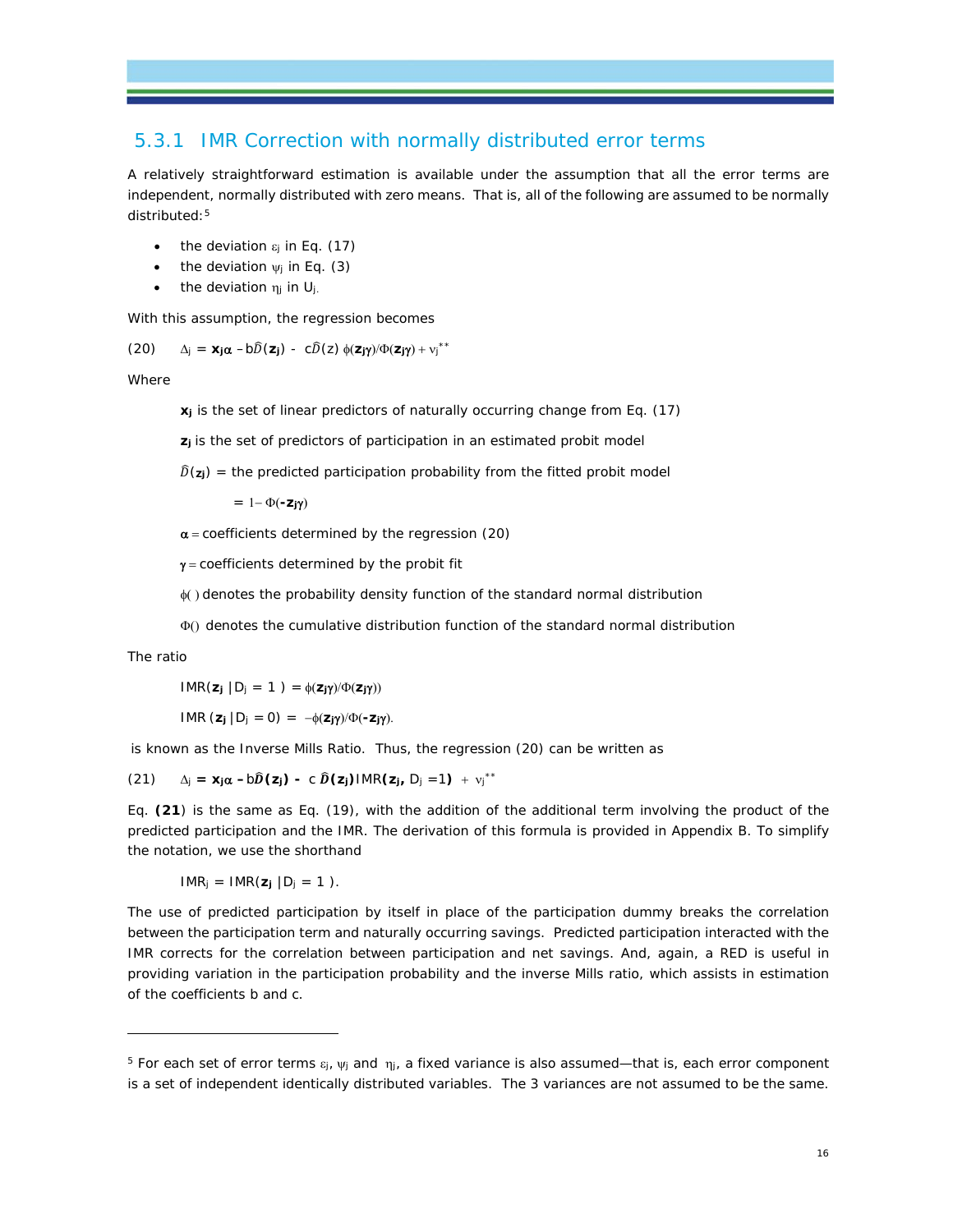## 5.3.2 Relation to Double Mills Ratio

Earlier work several years ago (XENERGY, 1996) addressed self-selection in billing analysis for net saving with a "Double Inverse Mills Ratio" method. That approach, like the IV-IMR method, included terms involving both predicted participation and the IMR in the regression. The IV-IMR method introduced here has advantages over the earlier method. The IV-IMR method has a somewhat simpler form, and directly utilizes the IV term as a predictor. This term has a familiar interpretation for those experienced with RED and other IV applications. Second, the IV-IMR method incorporates the IMR term in a different way that turns out to be more robust. Appendix D describes the relation between the two methods in more detail.

#### 5.3.3 Extension to Statistically Adjusted Engineering Estimates

An alternative formulation of the regression for net savings uses a Statistically Adjusted Engineering (SAE) approach. The SAE approach uses estimated gross savings in place of a simple participation dummy in the regression equation (1) or **(17**). The coefficient of the gross savings can be interpreted as a net-to-gross ratio, rather than as average net savings. Appendix C describes the basic extension of the IV-IMR to the SAE structure,

#### **6 SIMULATION RESULTS FOR THE IV-IMR APPROACH**

As discussed, the regression formula (20) with the combined correction terms including the participation probability by itself and interacted with the IMR is unbiased under the assumptions of normally distributed errors. We describe below simulations that adhere to the assumptions for this approach. We report the effects of varying the magnitude and direction of correlations. Then, to explore the sensitivity of the method to the distributional assumption, we simulated naturally occurring and potential net savings under non-normal distributions.

The general structure follows Eqs. (2) and (3) above

 $\Delta j$  = noc<sub>j</sub> - net<sub>j</sub>D<sub>j</sub>  $noc_j = a + \varepsilon_j$  $net_j = b + \psi_j$ 

The participation decision is based on the program attractiveness, an unobservable quantity denoted by U. Customer j participates or not, meaning  $D_j = 1$  or  $D_j = 0$ , for  $U_j > 0$  or  $U_j \le 0$ , respectively. It's this underlying structure of the participation decision that gives rise to the distributions that determine the form of the correction terms, as described further in Appendix B.

## **6.1 Simulations with distributions matching the regression assumptions**

Our results show that when the assumptions for the method are true, the regression method (20) does produce close to the true net savings, for sufficiently large sample size. By varying the sample size, the correlations, and the relative magnitude of the random terms, we see the effects of these factors on the stability of the estimates.

In all the scenarios examined, the propensity to participate (program attractiveness) is negatively related to naturally occurring savings and positively related to potential net savings.

## Case A: Positive relation between net savings and participation, net savings uncorrelated with naturally occurring change

Data are generated according to the following specifications: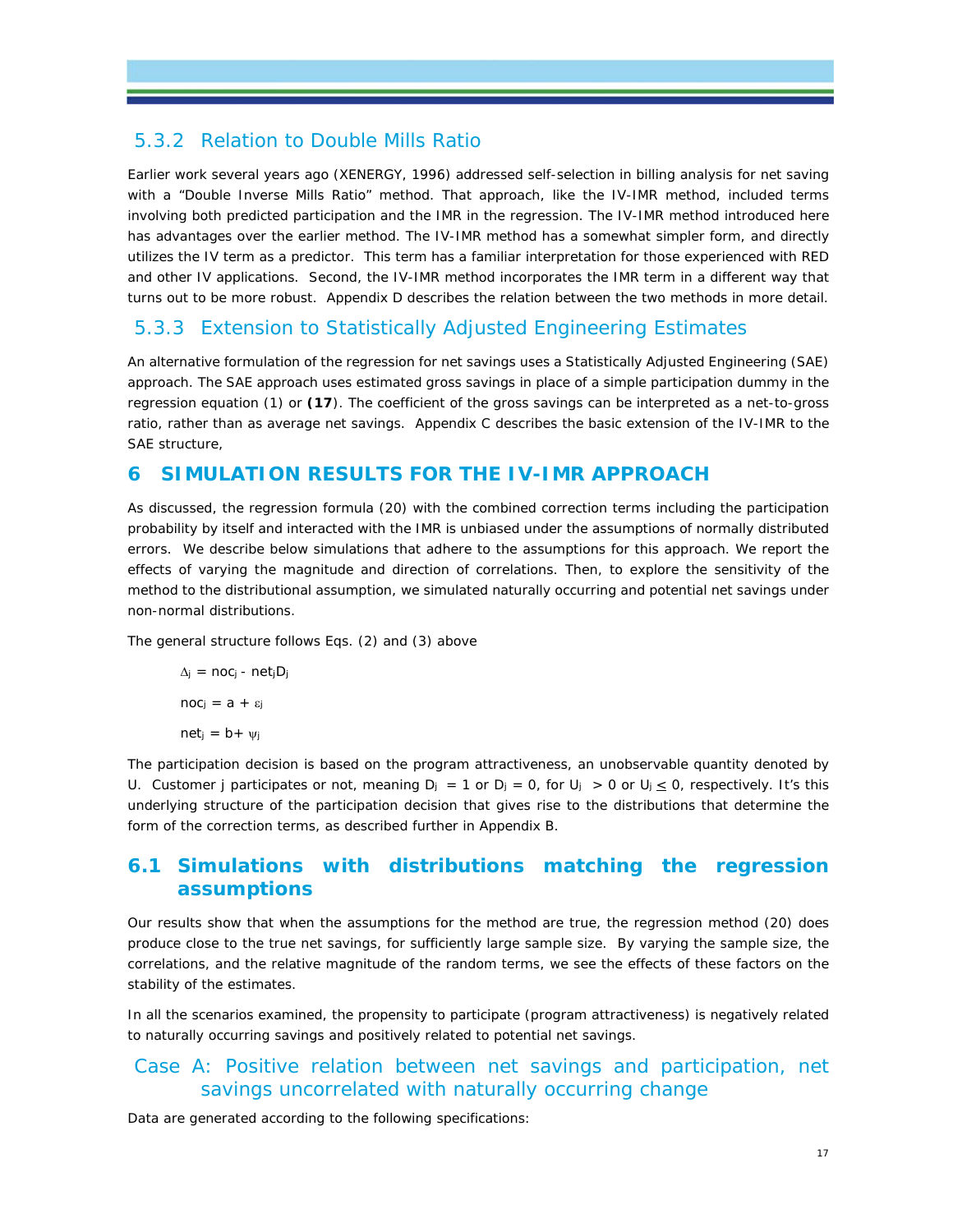| Mean naturally occurring savings noc | $a = -1$                                                                           |
|--------------------------------------|------------------------------------------------------------------------------------|
| Mean net savings                     | $b = 1$                                                                            |
| Unobservable program attractiveness  | $U_i = -4 - 1$ x noc <sub>i</sub> + 1 x net <sub>i</sub> + 1 x z <sub>i</sub> + ni |
| Participation driver                 | $z_i$ ~ Uniform between -2 and 2                                                   |
| Random variation of noc distribution | $\epsilon$ i ~N(0; 1)                                                              |
| Random variation of net distribution | $\psi i \sim N(0; 1)$                                                              |
| Random variation of U distribution   | $\pi i \sim N(0; 1)$                                                               |
| Correlation of noc and net           | $E(\epsilon_i \psi_i) = 0$                                                         |

With a = -1, the mean naturally occurring change noc is negative, meaning that customers reduce their consumption outside of the program on average. Net savings has a mean of 1 over all customers, which implies that, if all customers participated in the program, the average change in consumption would be 2 (noc of -1, with average net savings = 1). The attractiveness of the program,  $U_i$ , depends on noci with a negative coefficient, such that customers who reduce their consumption more outside of the program (i.e., nocj is more negative) are more likely to join the program. Potential net savings enters Uj with a positive coefficient, meaning that customers with larger potential net savings are more likely to join the program. With these parameters, the share of customers who participate in the program is about 17 percent (varying with the draws of the error terms.)

For each simulation:

- Data were generated by the specification above.
- A binary probit model of participation was estimated by maximum likelihood.
- The probability of participating and the inverse Mills ratio were calculated from the probit model;
- A regression following Eq. (21) was estimated by OLS. That is, the regression had  $\Delta_i$  as the dependent variable, and explanatory variables a constant, the negative of the probability of participating, and the inverse Mills ratio times the negative probability of participating.
- Net savings was estimated as the sum of the latter two terms multiplied by their estimated coefficients.

To see the effect of sample size, simulations were run with 1000, 10,000, and 100,000 sampled customers in the estimation dataset. For each sample size, the data were generated and net savings was estimated a total of 100 times, using different draws of the random terms.

The results are given in the first panel of Table 1. With a sample size of 1000, true net savings per participant, averaged over the 100 runs, is 1.6988. As specified above, the mean net savings in the population (i.e., if all customers participated) is 1. Customers with higher net savings chose to participate in the program, such that the mean net savings among participants is 1.6988 rather than 1.000. The estimated net savings per participant, averaged over the 100 runs, is 1.6995, which differs from the true net savings by only 0.007.

The RMSE is the square root of the average, over the 100 runs, of the squared difference between true and estimated net savings in each run; this statistic is a measure of the expected magnitude of difference between true and expected net savings in any one run. The value of 0.4790 means that, with a sample of 1000 customers, the net savings estimated by the procedures is expected to differ from the true net savings by 0.4790. This RMSE is fairly large with only 1000 customers in the sample, implying that the estimate is expected to be "off" by 28 percent in any given application. With larger sample sizes, the RMSE drops, as expected, such that with 100,000 customers in the sample, the procedure is "off" by only 3.3 percent on average (0.0574/1.7146).

#### **Table 1: Simulation Results: Data Generation Process Matching Assumptions**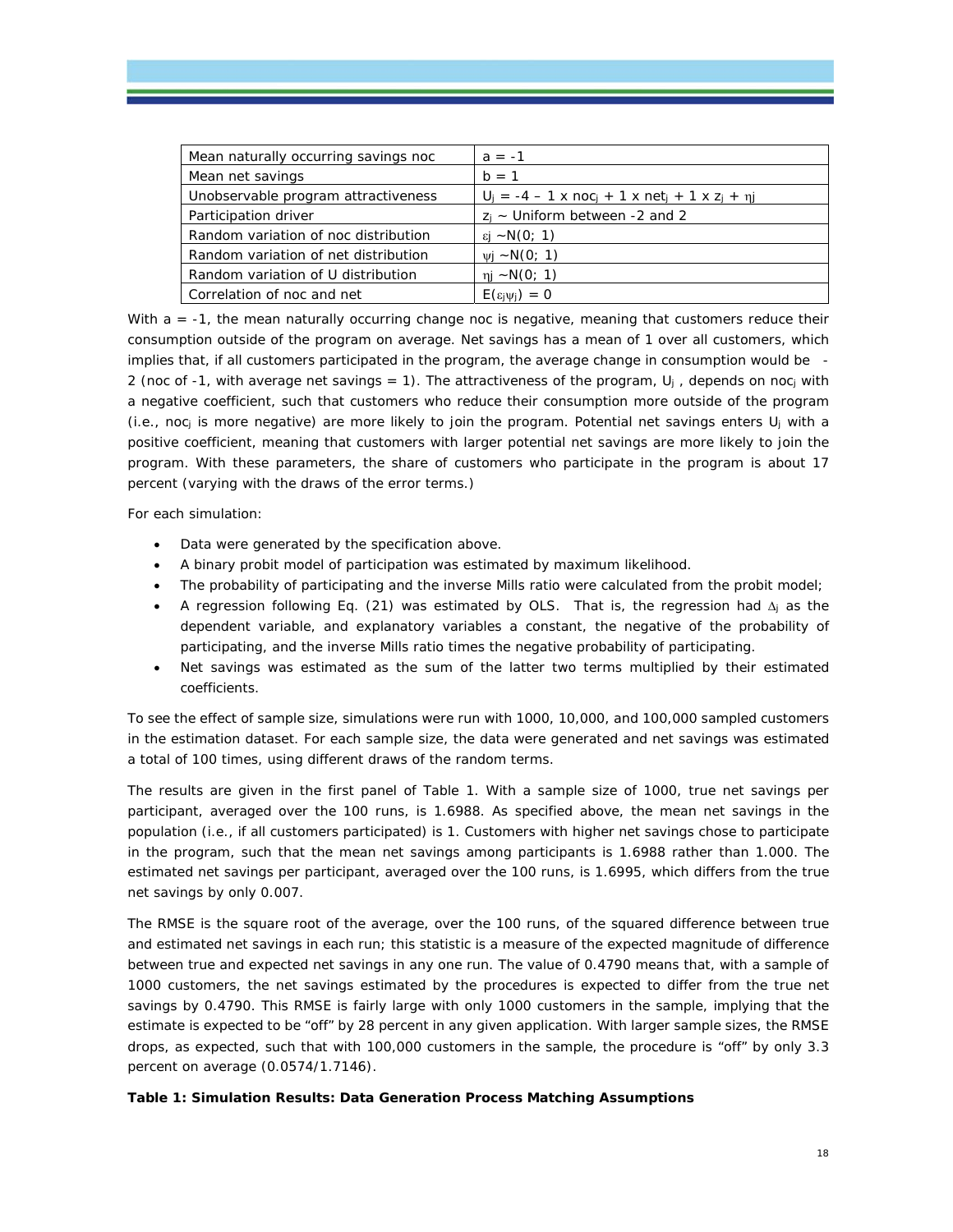| Sample size                                                                                                                                   | Net Savings per participant                                          |                  |                   |             |  |
|-----------------------------------------------------------------------------------------------------------------------------------------------|----------------------------------------------------------------------|------------------|-------------------|-------------|--|
|                                                                                                                                               | True                                                                 | <b>Estimated</b> | <b>Difference</b> | <b>RMSE</b> |  |
| A: Net savings uncorrelated with naturally occurring change                                                                                   |                                                                      |                  |                   |             |  |
| 1,000                                                                                                                                         | 1.6988                                                               | 1.6995           | 0.0007            | 0.4790      |  |
| 10,000                                                                                                                                        | 1.7153                                                               | 1.7366           | 0.0214            | 0.1541      |  |
| 100,000                                                                                                                                       | 1.7146                                                               | 1.7042           | $-0.0104$         | 0.0574      |  |
|                                                                                                                                               | B: Net savings negatively correlated with naturally occurring change |                  |                   |             |  |
| 1,000                                                                                                                                         | 0.6426                                                               | 0.6554           | 0.0128            | 0.2256      |  |
| 10,000                                                                                                                                        | 0.6467                                                               | 0.6533           | 0.0066            | 0.0737      |  |
| 100,000                                                                                                                                       | 0.6467                                                               | 0.6442           | $-0.0025$         | 0.0246      |  |
| C:<br><b>Net</b><br>with<br>naturally<br>savings<br>uncorrelated<br>occurring<br>change,<br>Less variation in observable participation driver |                                                                      |                  |                   |             |  |
| 1,000                                                                                                                                         | 1.7909                                                               | 1.5197           | $-0.2712$         | 8.1034      |  |
| 10,000                                                                                                                                        | 1.8009                                                               | 2.1137           | 0.3127            | 2.4434      |  |
| 100,000                                                                                                                                       | 1.8027                                                               | 1.6628           | $-0.1398$         | 0.7782      |  |

**Participation positively related to net savings and negatively related to naturally occurring change** 

## Case B: Positive relation between net savings and participation, negative relation between net savings and naturally occurring change

The same data generating process is specified, except that net savings is correlated with naturally occurring savings. The attractiveness of the program still depends on nocj and netj as before, with the customer finding the program more attractive when they would have reduced consumption anyway without the program and when the potential net savings of the program are larger. But in the current situation, net savings are smaller for customers who would have reduced their consumption more without the program.

The data generation process (dgp) is the same as for example A but with these two changes:

 $E(\epsilon_i \psi_i) = 0.9$ 

 $Uj = -3 - 1$  x nocj + 0.5 x netj + 1 x zj +  $\eta j$ 

In this set of simulations, net savings is very highly correlated (0.90) with the naturally occurring change in consumption. In Uj, the coefficient of netj is changed from 1 to 0.5, which means that the attractiveness of the program depends less on potential net savings than on the naturally occurring change in consumption. Also, to keep the participation share about the same as in example A, the constant in Uj is changed from -4 to -3, which gives an average participation rate of about 19 percent.

The second panel of Table 1 gives the results. With sample size of 1000, the true net savings per participant is 0.6426, which is lower than the average net savings that would occur if all customers participated, because customers with a negative naturally occurring change in consumption and hence (given the correlation) low net savings tend to join the program. The estimated net savings is close to the true net saving, on average over the 100 runs. The RMSE is smaller in this situation than previously, and decreases, as expected, with sample size.

#### Case C: Less variation in the participation drivers

The procedure is highly dependent on variation over customers in the probability of participating. To examine this issue, the same data generation process as in example A is used, except that now the variable **zj** is specified to range only from -0.5 to 0.5, rather than from -2 to 2. The unobservable components of program attractiveness  $\varepsilon_j$ ,  $\psi_j$ , and  $\eta_j$  still have the same level of variability. To maintain a similar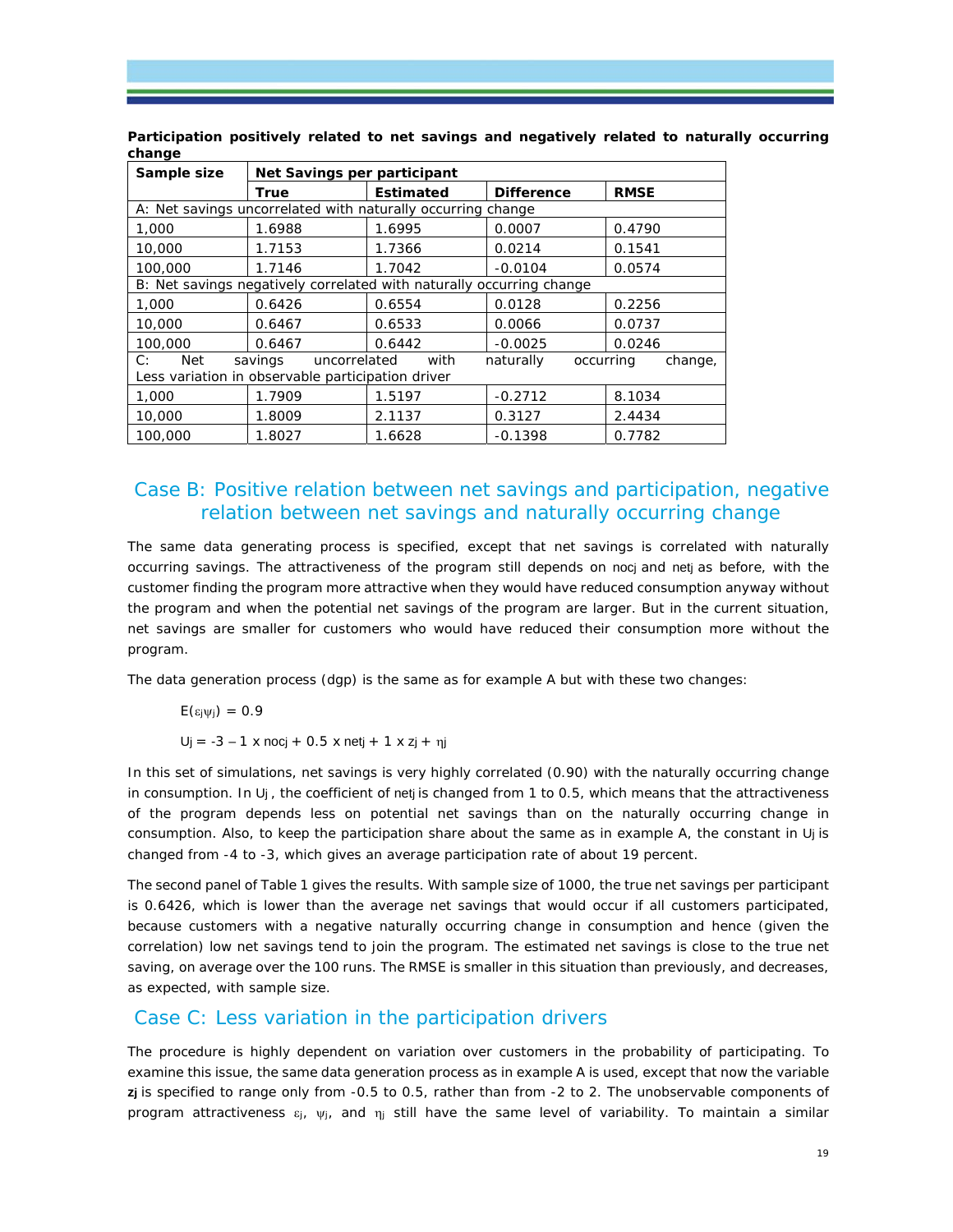participation share with this change in zj, the constant in Uj is changed from -4 to -3.5, which gives an average participation share of about 19 percent.

As shown in the third panel of Table 1, the procedure is far less accurate than in example A. These results indicate the importance in the procedure of variables that explain participation such that the participation probability varies considerably over customers. As discussed in Section 4.4.3, RED can assist in providing such variation, but it is still important to have variables that explain participation apart from the RED.

## **6.2 Data Generation Process Does Not Match the Model Assumptions**

#### Case D: NOC and NET are distributed logistically

Instead of being normally distributed, nocj and netj are assumed to be distributed logistically. All other aspects of example A are the same. The simulation results are shown in the top part of Table 2. The average difference between true and estimated net savings is fairly small. RMSE is higher than when the distributional assumptions are met (part A of Table 1), but with 100,000 sampled customers, RMSE is less than 10 percent of the true savings.

| Sample size                                 | Net Savings per participant |                  |                   |             |  |
|---------------------------------------------|-----------------------------|------------------|-------------------|-------------|--|
|                                             | True                        | <b>Estimated</b> | <b>Difference</b> | <b>RMSE</b> |  |
| D: NOC and NET are logistically distributed |                             |                  |                   |             |  |
| 1,000                                       | 2.3887                      | 2.4616           | 0.0730            | 1.9258      |  |
| 10,000                                      | 2.3847                      | 2.2909           | $-0.0938$         | 0.5194      |  |
| 100,000                                     | 2.3854                      | 2.2750           | $-0.1104$         | 0.2081      |  |
| E: NOC and NET are uniformly distributed    |                             |                  |                   |             |  |
| 1,000                                       | 1.8605                      | 2.1047           | 0.2442            | 0.7890      |  |
| 10,000                                      | 1.8563                      | 1.9053           | 0.0490            | 0.2092      |  |
| 100,000                                     | 1.8532                      | 1.9564           | 0.1033            | 0.1256      |  |
| F: NOC is discrete and NET is zero          |                             |                  |                   |             |  |
| 1,000                                       | 0                           | 0.0089           | 0.0089            | 0.1170      |  |
| 10,000                                      | 0                           | 0.0038           | 0.0038            | 0.0377      |  |
| 100,000                                     | $\mathbf 0$                 | 0.0027           | 0.0027            | 0.0131      |  |

**Table 2: Simulation Results: Data Generation Process Not Matching Assumptions** 

#### Case E: NOC and NET are distributed uniformly

In this scenario, nocj and netj are assumed to be distributed uniformly between -2 and 2. The results are similar to those with logistic errors: RMSE is larger than when the NOC and NET are normally distributed, but, with 100,000 sampled customers, RMSE is less than 10 percent of true net savings.

#### Case F: NOC is discrete and NET is zero

In this scenario, half of the customers, chosen randomly, have nocj = -2 while the other half have nocj = 0. Net savings are zero for all customers. Customers whose nocj = -2 are more likely to join the program than customers with nocj =  $0$ , as might happen if the program offered rebates for measures the customers would have taken anyway. To maintain a similar participation share as in example A, the constant in Uj is changed from -4 to -2. As shown in the bottom panel of table 2, the true net savings are zero, as specified. The estimated net savings are close to zero, on average, for all sample sizes. RMSE is fairly small, especially with large sample sizes.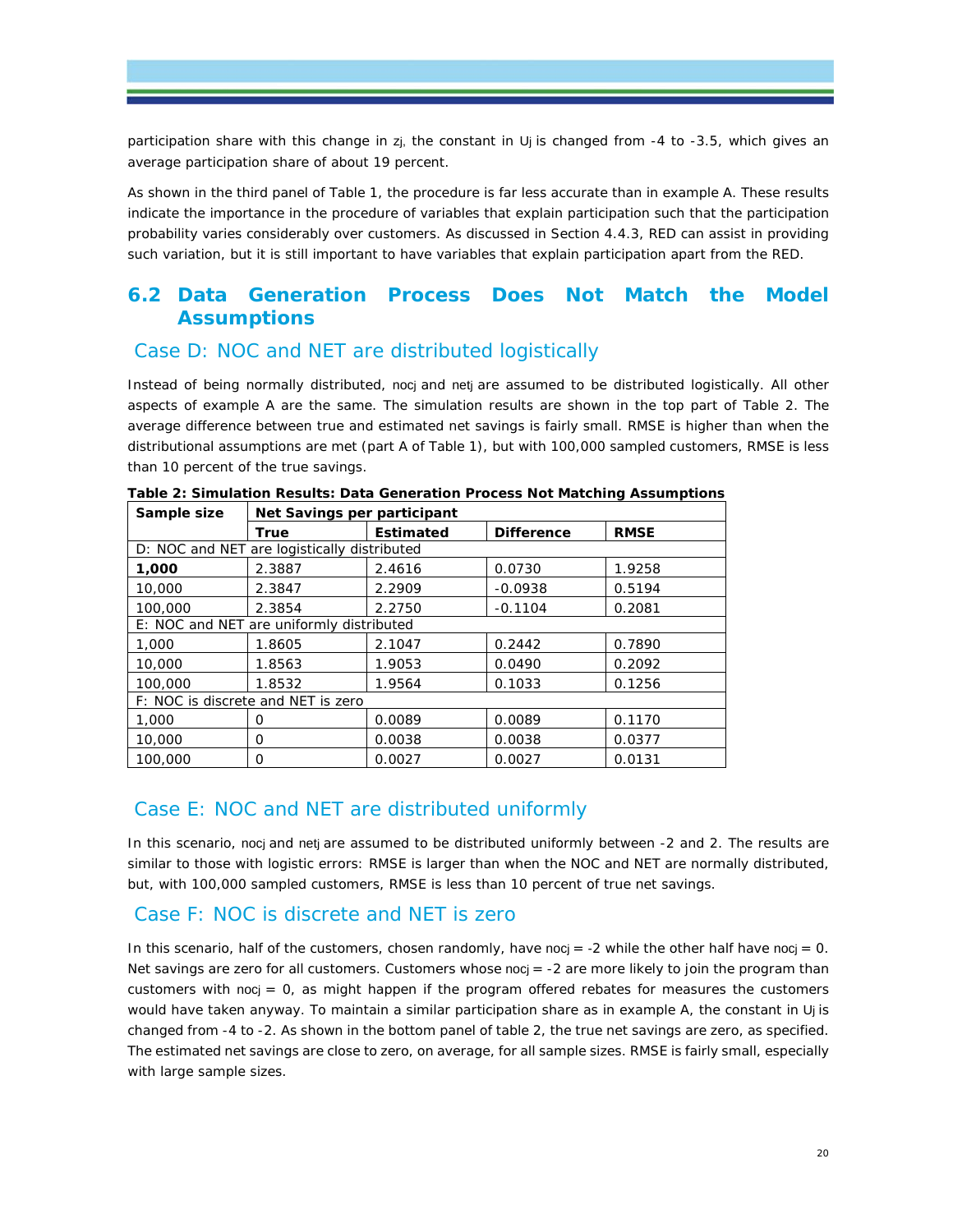# **6.3 Summary of Simulation Results**

The results displayed in Table 1, where the data follow the assumed normal distributions, indicate the following:

- The method does produce unbiased estimates.
- In Cases A and B, average net savings, average naturally occurring change, the range of variation in the observable participation driver z and the ranges of all the sources of unobservable variation are all of similar magnitude. In these cases, the RMSE is on the order of 1/3 of the estimate for a sample size of 1000.
- The relative accuracy of the method (ratio of RMSE to true value) is similar for Case A with no correlation between net savings and naturally occurring change as for Case B where these are very highly correlated.
- When less of the variation in program attractiveness is explained by the observable variable  $z_i$ Case C), the estimates still appear to be unbiased but the RMSE is much worse for a given sample size.
- For all the scenarios, the RMSE changes in proportion to the square root of the sample size, as expected.

The results displayed in Table 2, with various departures from the assumed normal distributions, indicate the following:

- The method still appears to have low bias for logistical and uniform distributions of net savings and naturally occurring change (Cases D and E), but the RMSE is higher for a given sample size compared to the corresponding case (A) where the data actually follow the normal distribution assumed by the method.
- When net savings is zero, the method correctly estimates very low net savings, even for naturally occurring change very far from a normal distribution (Case F).

Thus, overall

- As conjectured, the method appears to be valid even with departures from the assumed normal distribution.
- A mismatch between the actual distribution and the assumed distribution leads to higher standard errors.
- As suggested on conceptual grounds, having good predictors of participation is critical to the success of the method.

# **7 GROSS SAVINGS**

Consumption analysis to estimate net savings as described above compares the change in consumption for program participants with that of a comparison group of nonparticipants. Entirely analogously, the same methods may be used to estimate gross savings, comparing customers who install a particular measure with those who do not. Thus, for gross savings estimation, the dummy variable  $D_i$  indicates that customer j installed the measure. All the same results apply as described above.

Note that the estimation of gross savings by this approach requires that information be available on what customers installed in or outside of a program. Note also that the same challenge of self-selection bias applies for estimation of gross savings as for net.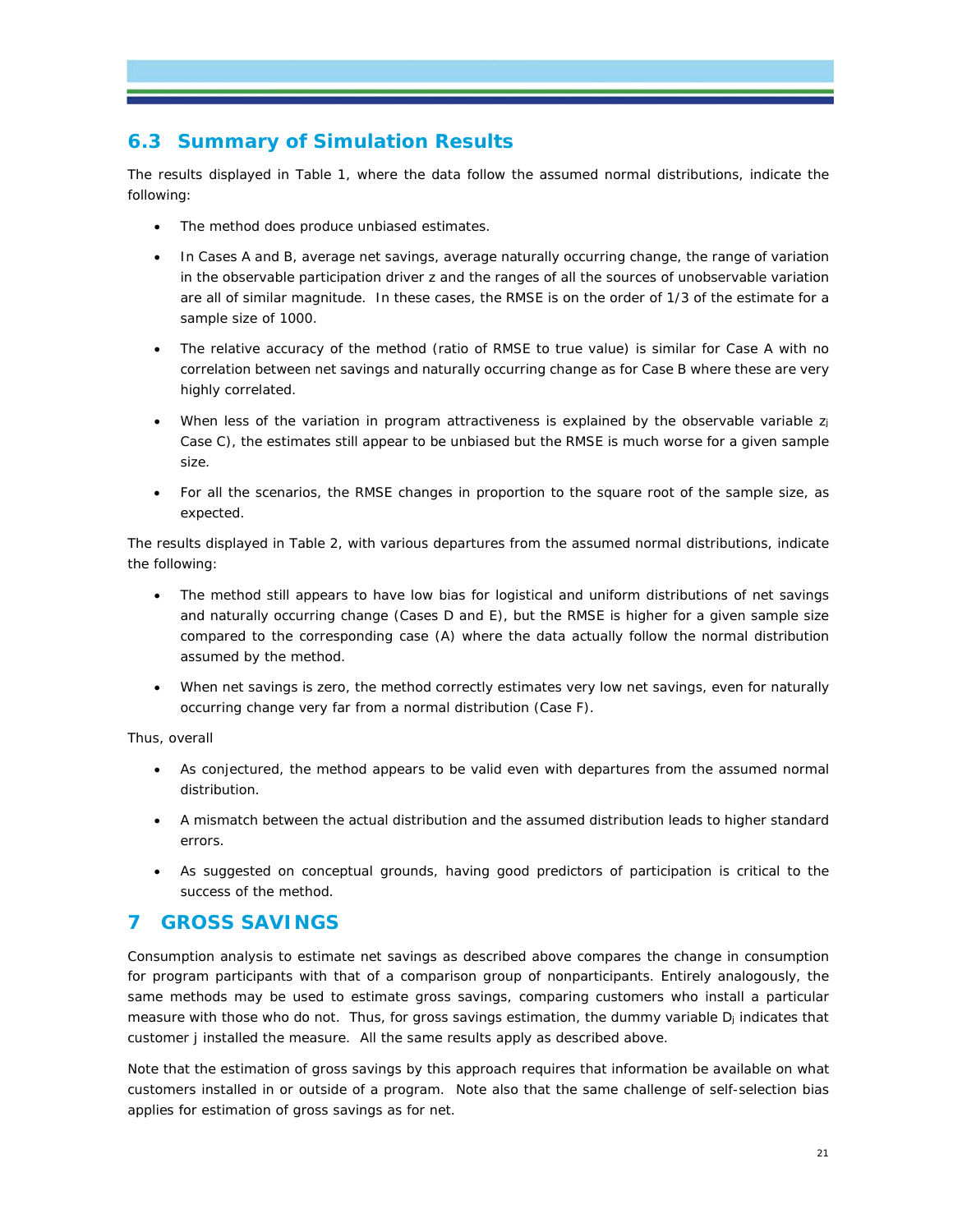DID for gross savings estimation is the difference in consumption change between those who do and do not install the measure. If those who do and those who don't install are otherwise similar, this difference is gross savings.

Analogous to Eq. (2) we write

(22)  $\Delta j = \text{base}_j - \text{gross}_jD_j$ 

where

 $D_j = 0/1$  dummy for customer j adopting the measure.

base<sub>i</sub> = change in consumption for customer *j* apart from how consumption changes with the measure in place.

 $qross<sub>i</sub> = the gross savings customer *j* will have IF they adopt the measure.$ 

The goal of the regression or DID analysis in this case is to estimate average gross savings. Without random assignment, the savings estimate has bias equal to the difference in the average base change apart from the measure, for those who do and don't choose to install it. With RCT the average gross savings estimate is unbiased.

With an RED design, the LATE savings estimate is an unbiased estimate of the average incremental gross savings per incremental adopter. If the average gross savings per adopter is the same for the incremental adopters as for those who adopt without encouragement, Eq. (16) gives an unbiased estimate for this uniform gross savings per adopter.

If the average gross savings is different for those who adopt only with encouragement than for those who would adopt anyway, but the realized gross savings for those who would adopt anyway is unaffected by the encouragement, Eq. (16 gives an unbiased estimate of the savings per adopter for those customers who adopt with encouragement but not otherwise.

If the average gross savings is different for those who adopt only with encouragement than for those who would adopt anyway, and the realized gross savings for those who would adopt anyway is affected by the encouragement, Eq. (16 includes both the realized gross savings of the incremental adopters and the incremental gross savings due to encouragement for those who would have adopted anyway. The IV-IMR formulation of Eq. (20) provides the gross savings for the natural adopters as well as for the incrementally encouraged adopters, with adoption rather than participation as the modelled dummy variable Dj.

A key difference between the application of methods described here to gross savings estimation and application to net savings estimation is the underlying reason to expect the action (participation or adoption) to be related to a customer's naturally occurring or base savings, or to their conditional net or gross savings, respectively. In the case of net savings, we are concerned that customers who are natural adopters, hence have zero potential net savings, will be more likely to participate. By contrast, for the parallel case with gross savings, we expect customers with 0 conditional gross savings to be unlikely to adopt. Thus, the underlying assumptions that drive the need for the IV-IMR method for net savings in most situations may not apply as often for gross savings estimation.

On the other hand, we do expect that if the measures have limited potential to provide savings for a particular customer, that customer will have negligible likelihood of either adopting the measure or participating in the program. Thus, if applicability is not available as an explicit screening variable, both participation likelihood and adoption likelihood will be related to the conditional net or gross savings. In these cases, if good proxy variables for measure applicability can be found, the methods described here may be useful for gross as well as for net savings estimation. If no such proxy variables are available, the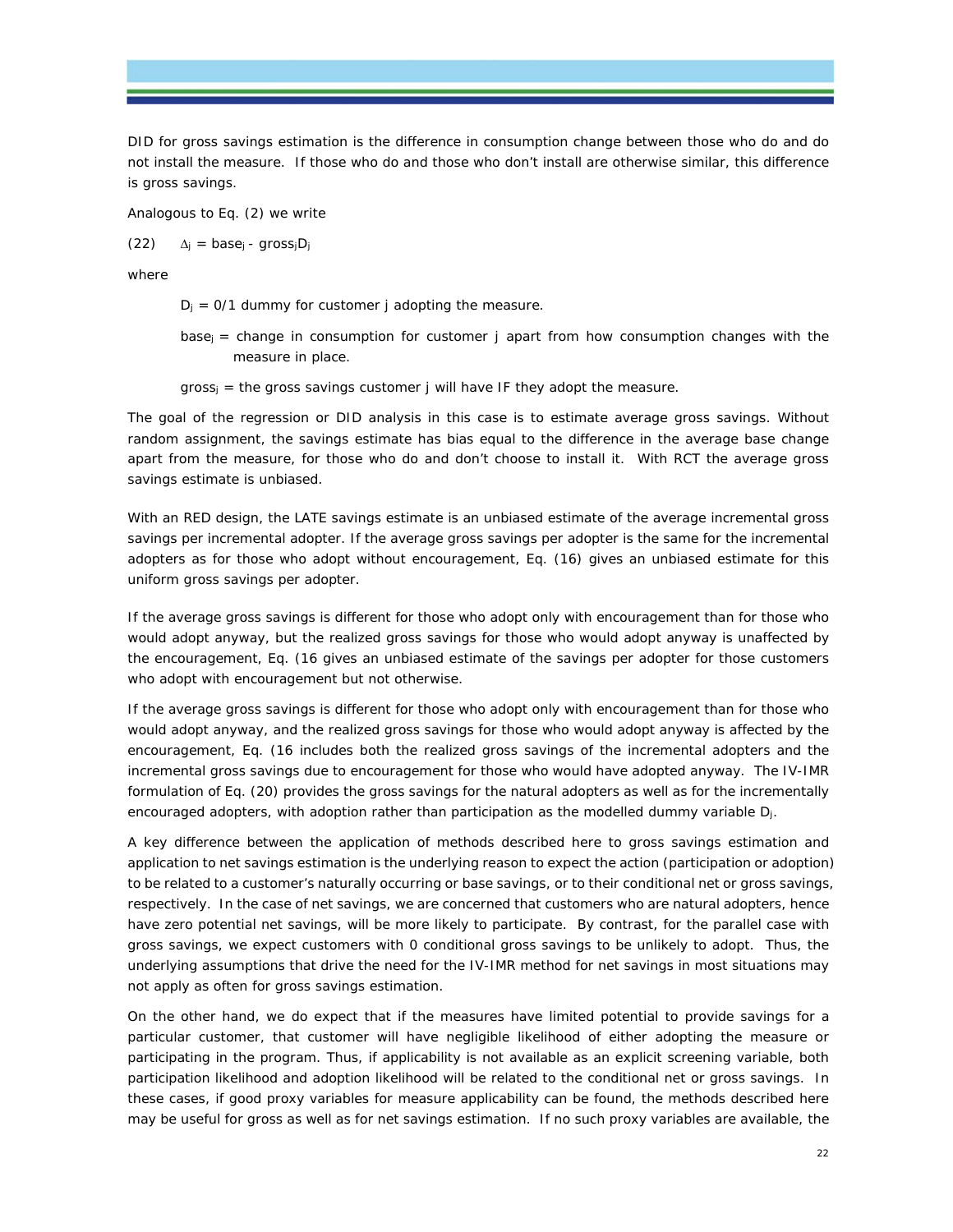methods here may not be effective. As noted, a finding that the IV or IV-IMR terms are not statistically significant does not mean that there is no self-selection problem, only that we don't have the information needed to identify and adjust for it.

A study design sometimes used is to take later participants as a comparison group for the participants in a particular year. This design has the advantage that similar information is known from program records for both the earlier participants and their comparison group. Also, the later participants can be identified as having particular program measures applicable based on the measures they implemented at the time of their participation. Since all the customers in the analysis are program participants, though at different times, the difference between early and later participants is that the earlier participants have adopted the measure(s) and the later ones have not. Thus, the dummy variable for this design is often best viewed as an adoption variable, and the analysis as providing an estimate of gross savings.

In the case where the measures are effectively unavailable outside the program, all the installations are program-attributable, so that net and gross savings are the same. This situation is sometimes assumed, for example, for some income-targeted weatherization programs. If net savings is assumed to be the same as gross, this assumption should be stated explicitly.

## **8 CONCLUSIONS**

## **8.1 Key Findings and Practical Considerations**

Outside of random assignment contexts, all regression analysis requires assumptions that are only approximately true. The method validity then depends on how reasonable the assumptions are, and how sensitive the results are to the assumptions.

## 8.1.1 No Self-Selection Correction

To use Eq. (1), or its SAE equivalent, with no self-selection correction terms implicitly assumes that the participant and comparison groups can be treated as if they were essentially randomly assigned. For this to be a reasonable assumption would require

- 1. That the program measures are applicable to virtually all customers included in the comparison group.
- 2. That customers who are interested on their own in adopting the program-eligible measures are no more likely to learn about the program than those who have no such interest.
- 3. That customers who are not interested on their own in adopting program-eligible measures are just as likely to participate as those who do have an interest in the measures, once they learn about the program.

#### 8.1.1 Correction using IV only

One strategy that has been used to address the self-selection problem is to find an "instrument" for participation. That is, a variable that significantly determines participation, but affects energy consumption only through the effect on program participation. With such an instrument, one can estimate the probability of participation and use this probability in place of the actual participation. This IV-only method produces an unbiased estimate of incremental net savings per increment of the instrument. These IV-only estimates provide an unbiased estimate of net savings for all participants only if it is reasonable to assume that participation is unrelated to the net savings a customer will have if they join the program. This assumption is not easily justified in most cases.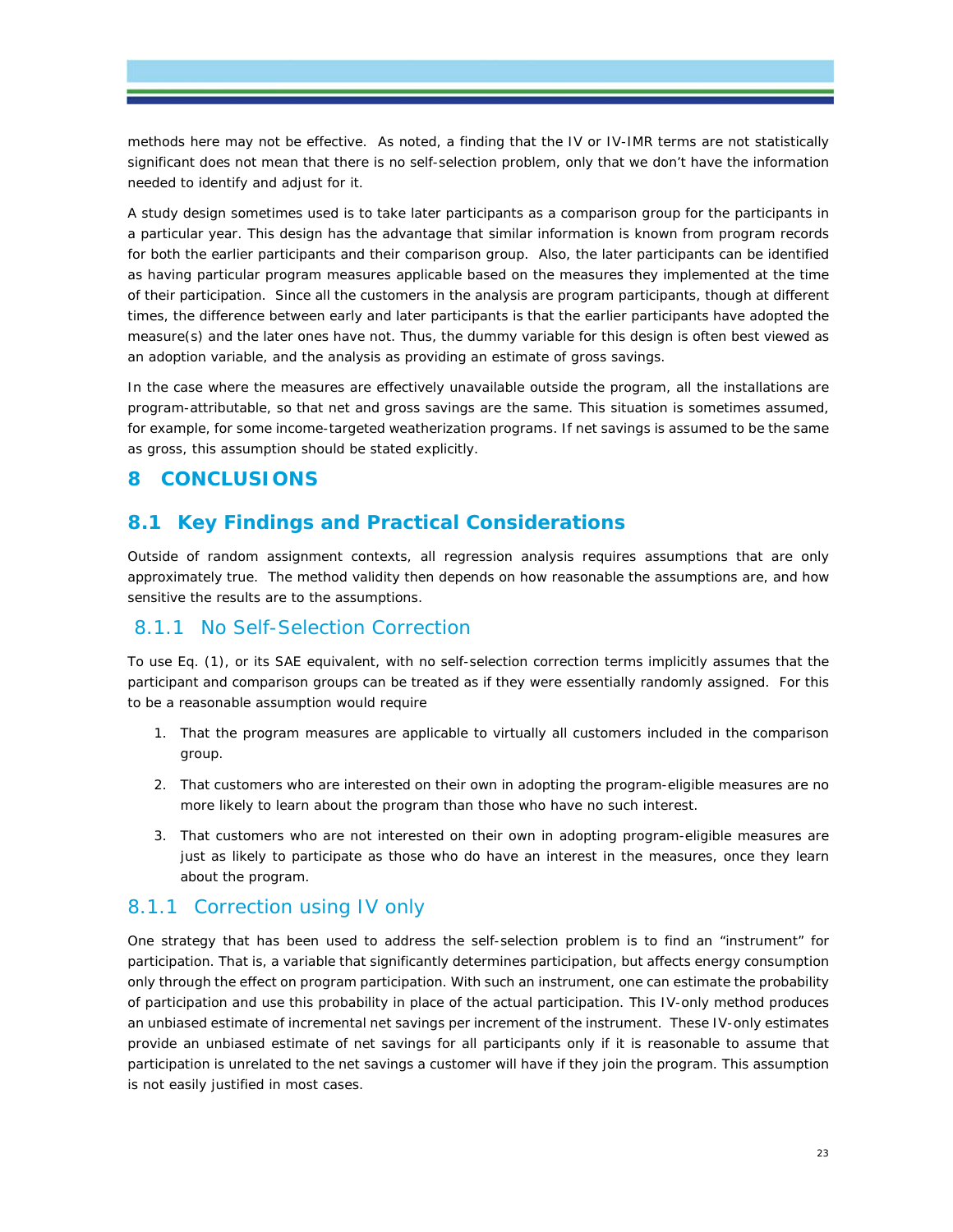In terms of the framework develop in this paper, to use the participation instrument but not the Mills Ratio term, as described in Section 5.2, requires the assumption that participation is related to naturally occurring change noc but not to the randomly varying component of potential net savings. This assumption is more palatable when the regression includes explanatory variables for noc as in Eq. (19), rather than leaving all variability in noc in the random term  $\varepsilon_j$  as in Eq. (16).

Even so, it is necessary to believe that customers who, for unobservable reasons, tend to have higher or lower net savings if they participate will participate at the same rates. For example, consider two customers of similar size, income, and house structure. One has already decided to implement a measure, so that their potential net savings net<sub>i</sub> = 0. The other will not implement without program assistance, so that their potential net savings is equal to the measure gross savings, net  $i = \text{gross}_i$ . The value of participation to the first customer is the value of the program rebate less the "hassle cost" of filling out the application. The value of participation to the second customer is the value of the program rebate plus the value of the gross savings, less the direct and hassle costs of installing the measure, and less the hassle cost of filling out the application. It's hard to imagine that these two customers would tend to have similar propensity to participate, unless the hassles, implementation costs, and savings are all trivial.

Use of the participation instrument without the IMR term does not require any distributional assumptions as does the IMR, but does assume particular functional forms. For example, the participation model may be a probit or logistic model with a simple linear form. It's possible to test the sensitivity of results to alternative participation model forms and to identify the most appropriate structural form using GLM approaches.

Use of the predicted participation instrument does require that available variables for predicting participation account for the strongest participation drivers that are related to naturally occurring or potential net savings. The challenge is that key drivers of participation are likely to include attitudes toward energy efficiency, and measure applicability. Typically, the only way to obtain these variables is by surveys of the customers to be included in the regression analysis. In that case, the study trades survey nonresponse bias for the structural bias in the regression equation.

Once the participation model is estimated, constructing the IMR (or analogous term for alternative distribution) is little extra work. In practice, then, the IV-IMR variant would be favoured, or at least tested, unless the uncertain distributional assumptions are considered too problematic.

## 8.1.1 Correction using the IV-IMR method

This paper introduces a method for controlling for self-selection that addresses key sources of bias in net savings estimates from billing analysis. This IV-IMR method combines an instrumental variable for participation with an Inverse Mills Ratio. The new method appears to be more robust than prior methods to departures from the normality assumption of the IMR, without adding more complexity.

Using the participation instrument plus Inverse Mills Ratio (or corresponding factor for an alternative distribution) as in Section 5.3 allows for unobservable drivers of both naturally occurring and potential net savings to affect participation. The required assumption is that the distribution of the unobservable factors, including those that drive program attractiveness to a customer, are all normal (or alternative specified form). Again, this assumption becomes more palatable when more explicit structure is incorporated for both net and noc, as in Eq. **(17**(16), rather than leaving all variability in the unobservable residuals as in Eq. (3).

A key to the success of any of these methods is having variables that are strong predictors of participation, but can be safely excluded from the primary equation. If all of the variables that predict program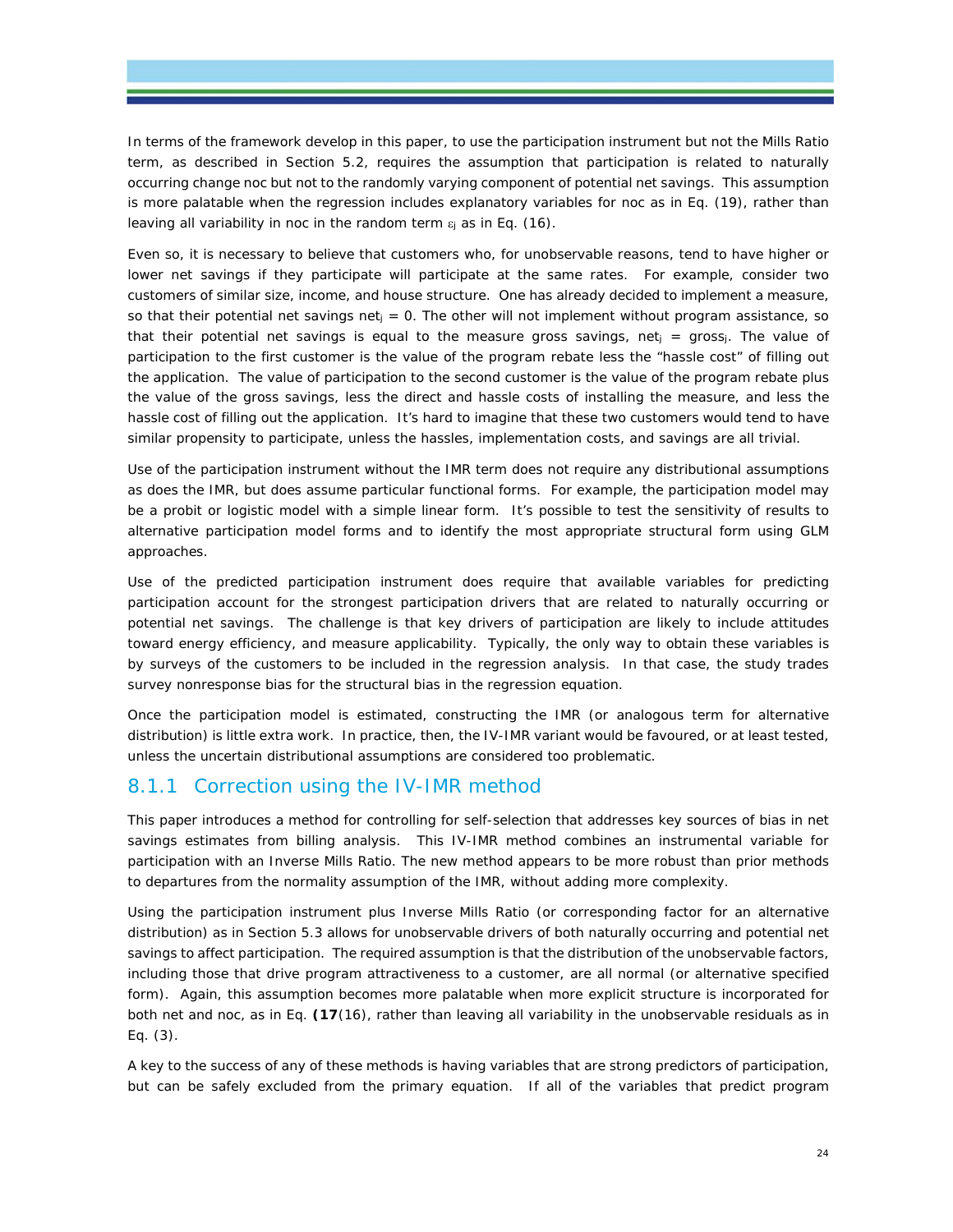participation also affect energy consumption directly, the adjustment steps will add to the variance of the estimate with little mitigation of the biases that are of concern.

## 8.1.2 The importance of good participation prediction

The IV-IMR method can provide an unbiased net savings estimate. In order for either the IV-only or the IV-IMR approach to work well, we need a strong and valid instrument for participation. As above, a valid instrument is a variable that significantly determines program participation, but does not affect energy consumption directly. That is, in Eq. (18) or (21), there should be terms included in the participation predictors **z** that are not in the direct consumption predictors **x.** With such an instrument, this approach can generate unbiased estimates even, to a certain extent, under departures from assumed normality.

The IV-only or IV-IMR method can be applied if some or all of the terms in the participation model also affect energy consumption directly, However, the more overlap there is between the participation drivers and the direct drivers of (change in) energy consumption, the less the model can reliably distinguish between direct consumption effects and participation effects.

If we have a good participation prediction model but its explanatory variables are all included as direct predictors of (change in) consumption in the primary equation, (all the terms in **z** are also included in **x or** should be) the estimated coefficients will depend heavily on the assumed distributional form. Thus, in this situation the IV-IMR method is less likely to be robust to departures from the normal distribution assumption underlying the specific IMR form.

Having a good participation model means not just that the model coefficients are statistically significant, but that the model can separate customers with higher versus lower participation likelihood. If the range of predicted participation probability is low over the observations in the regression, the participation instrument will have limited variability and will be closely correlated with the IMR term. For both IV-only and IV-IMR methods, limited variability in predicted participation leads to high variance in the estimated coefficients and in the net savings estimate. A finding that the terms  $\hat{D}$  or IMR have insignificant coefficients does not prove that there was no self-selection bias, only that we don't have the variation needed to mitigate it.

# 8.1.3 The importance of measure applicability

A key factor affecting program participation is the applicability of the program measures. If we have sufficiently informative models of participation probability, naturally occurring savings, and potential net savings, measure applicability is in principle reflected in these models. In practice these models tend to be fairly blunt tools. Pre-screening on applicability is a more reliable way to establish the comparison group, but requires additional information. If measure applicability, or other key drivers of participation, cannot be accounted for by available variables, the result can be a weak participation model, with the associated poorly determined net savings coefficients.

As an example, consider an HVAC replacement program, where savings are defined as the difference in consumption with the high efficiency equipment in place versus with standard new equipment in place. The ideal comparison group is a set of customers who replaced their HVAC equipment in the same span of time as the program participants. If we're able to identify a set of nonparticipant replacers, and restrict the analysis to this group, the participation model has only to identify factors affecting participation for those who replace. If we're not able to identify the replacers, it's unlikely that the estimated participation model will correctly assign a negligible probability to non-replacers and a higher probability to replacers. The result will be that the participants, who went from old HVAC equipment to high efficiency new equipment, are compared with customers who mostly didn't change out their equipment at all, and the savings estimate will be substantially overstated.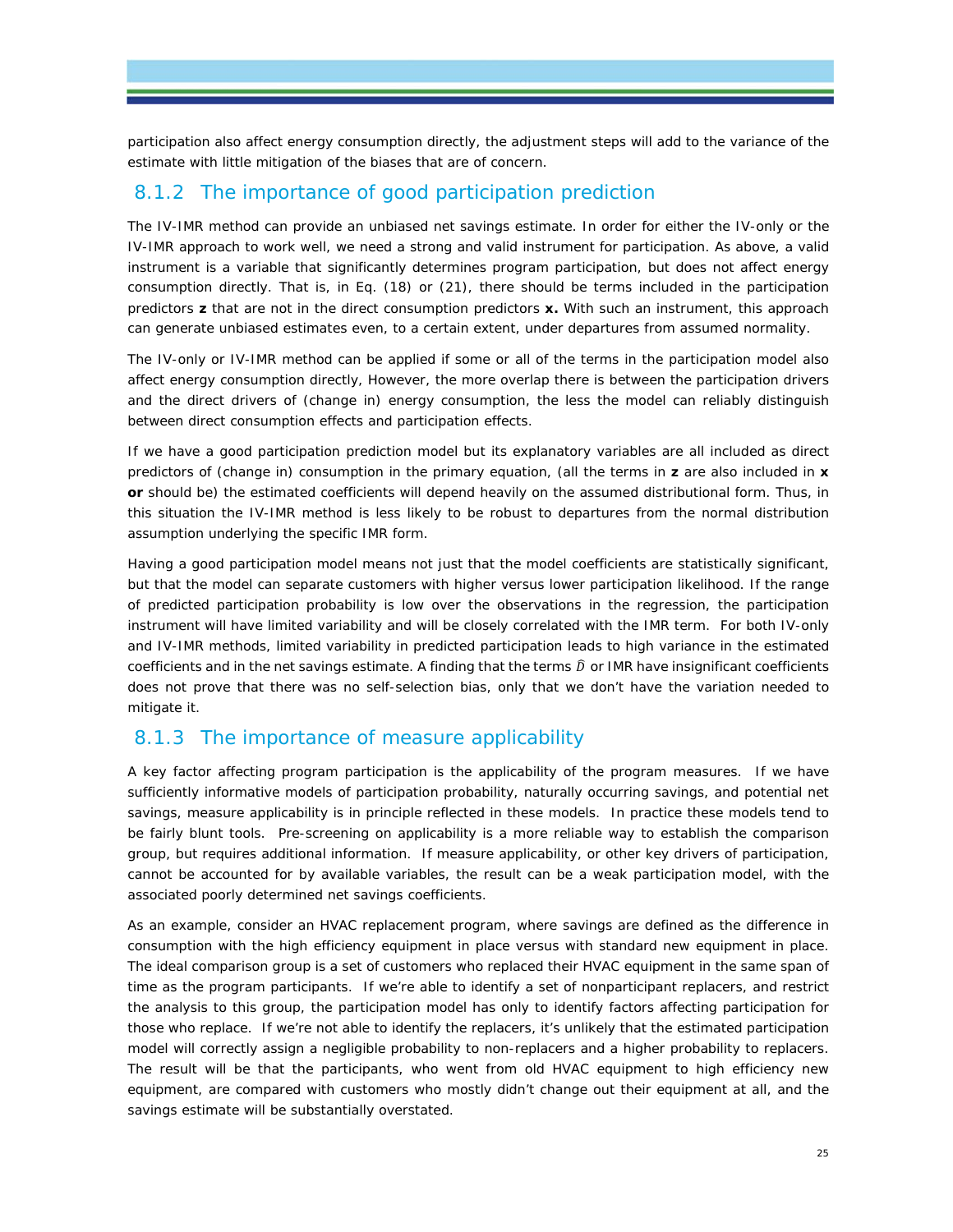If the savings for the HVAC program are to be calculated relative to existing equipment, the bias is less dramatic but still present. The customers that should be included in the comparison group—or identified by modelling as having non-negligible participation probability—are those who need to replace their equipment but haven't yet. Without this restriction, or identification via the participation modelling, the participants are compared with customers whose HVAC equipment spans a range from almost new to past the end of its expected life, rather than being compared with customers whose equipment was at a similar stage, some of whom might have replaced equipment on their own. Analysis of change in consumption rather than consumption itself, as in the framework described here, mitigates this problem, but doesn't eliminate it. A similar situation arises for measures such as shell improvements or controls that are "addons" to existing equipment rather than replacements. For customers that already have climate-appropriate shell features, or already have the offered control measures, the program measures are inapplicable, but the participation model is unlikely to identify them as low participation probability unless the explicit applicability information is available. The participants end up being compared with a pool of nonparticipants who had no reason to be adding the measure, rather than with those who could have benefited from it and may have installed it on their own.

#### 8.1.4 RCT

If customers can be assigned randomly to be program participants or not, no self-selection exists and therefore no self-selection bias in simple regression or Difference of Difference methods. However, randomized control trials assignment is not the way most programs are delivered. Situations where net savings estimation is a challenge are precisely those situations where program participation is voluntary.

### 8.1.5 RED

In a random encouragement design (RED), customers are randomly assigned to receive or not receive supplemental encouragement to join a program. This randomly assigned encouragement, assuming it significantly increases the probability of participation and does not directly affect energy consumption, can serve as an instrument for participation. The RED design therefore provides a true instrument for the application of the IV-only method described above. The RED can be used with or without additional variables contributing to the participation model. A model that includes more variables will tend to produce a wider range of variation in participation probability, which can facilitate estimation of the primary equation.

With the RED, the instrumental variables approach (IV-only) provides an unbiased estimate of the average net savings of the customers who participated because of the encouragement. Such information can be very useful for testing alternative program designs. However, the quantity of interest in most cases is the net savings for all participants, including those who join the program without special encouragement. The standard RED analysis does not provide this estimate unless we assume that net savings are the same for those who require extra encouragement to join as for those who join without that.

# 8.1.6 RED together with IV-IMR

Applying the IV-IMR approach together with an RED helps address weakness in each method. Adding the IMR term to a RED analysis addresses the limitation of the standard RED analysis, that the result is average net savings only for the incrementally encouraged participants, not for those who participate without special encouragement. The use of the RED provides the foundation for an informative participation model necessary to obtaining well determined results from either IV alone or the IV-IMR method.

However, even with an RED, it is still important to have good explanatory variables for participation apart from encouragement. If only the RED indicator is available to explain participation, the participation model can't be informative as to the relationship between net savings and participation absent encouragement.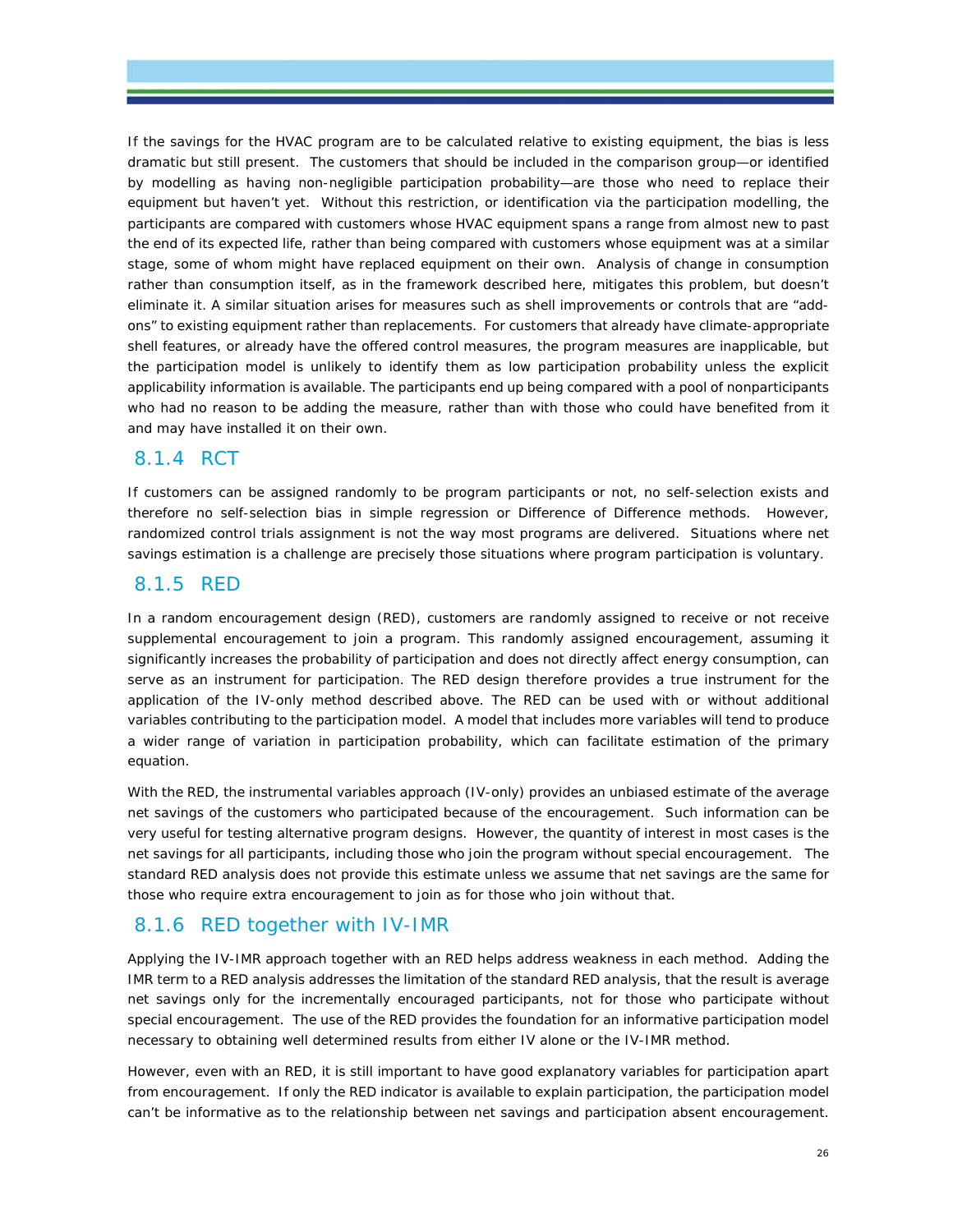This is the self-selection relationship that needs to be addressed. In fact, if the encouragement indicator is the only participation predictor, and the design includes only one type of encouragement, there are only two possible combinations of predicted participation and the IMR, one for encouraged customers and one for non-encouraged. In this case the IV and IMR terms are completely collinear, and the IV-IMR model cannot be estimated.

# 8.1.7 Billing analysis for gross savings

This paper focuses on estimation of net savings. However, all the methods described here are equally applicable to estimation of gross savings, if the dummy variable is measure adoption rather than program participation.

## 8.1.8 Spillover

The methods described here assume there is no nonparticipant spillover. A comprehensive net savings analysis including nonparticipant spillover would use the methods here, together with other methods to address nonparticipant spillover. The comprehensive analysis would need to address whether and to what extent the nonparticipant spillover is likely to affect the apparent net savings from the billing analysis.

# **8.2 Next Steps**

The IV-IMR method is a promising approach for net savings analysis, particularly when combined with an RED. Further work is needed to assess the performance of the method in practice.

This work includes

- applications to existing data sets
- simulations using parameters based on particular real-world examples
- exploration of alternative models of the underlying participation drivers
- further development of procedures to implement the method in a statistically adjusted engineering form
- extension of the methods to pooled time series cross-sectional models.

Key questions to be addressed by additional applications with simulated and existing data sets include

- How effectively can we obtain variables that account well for measure applicability and other natural drivers of participation?
- Under a realistic simulation process that generates potential net savings and participation, what is the difference in bias and variance using no correction, IV-only, or IV-IMR?

#### **9 REFERENCES**

- Applied Energy Group. 2014. SCE's Home Energy Report Program Savings Assessment: Ex-Post Evaluation Results, Program Year 2013. Prepared for Southern California Edison. http://www.calmac.org/publications/SCE\_2013\_HER\_Evaluation\_Final\_Report\_v10-24-14.pdf
- Churchwell, C. A. et al. 2013. "Default Critical Peak Pricing for Non‐residential Customers: Do Demand Reductions Persist? Are the Reductions Reliable?" *Getting It Done! Evaluation Today, Better Programs Tomorrow*, Chicago, IL: International Energy Program Evaluation Conference, August 2013.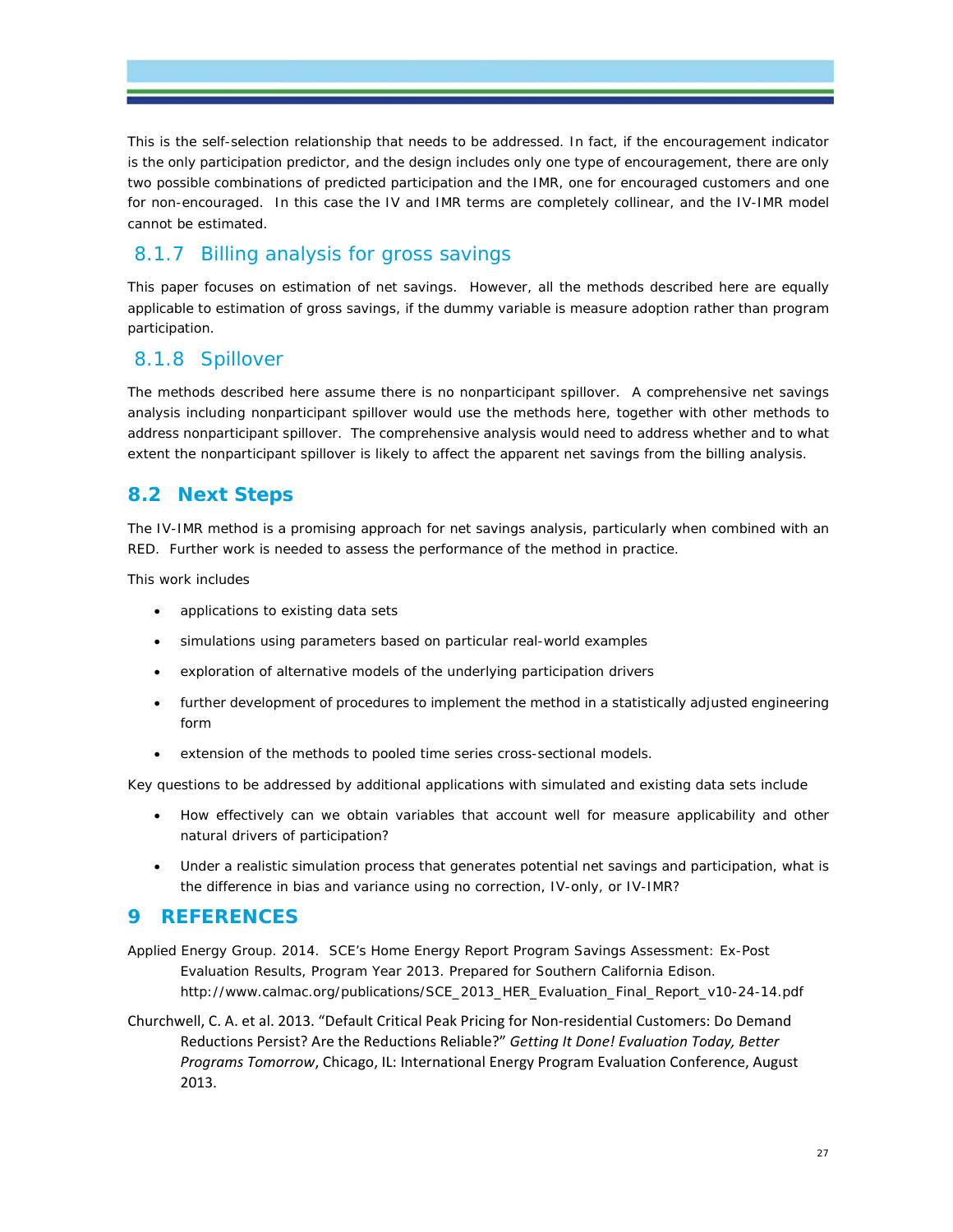- Department of Energy. 2014. Smart Pricing Options Final Evaluation The final report on pilot design, implementation, and evaluation of the Sacramento Municipal Utility District's Consumer Behavior Study. Prepared by J. Potter, L. Jimenez Sacramento, Municipal Utility District, and Stephen S. George, Ph.D., Nexant. https://www.smartgrid.gov/files/SMUD\_SmartPricingOptionPilotEvaluationFinalCombo11\_5\_2014 .pdf
- DNV GL 2017, *A White Paper: Mitigating Self-Selection Bias in Billing Analysis for Impact Evaluation*, Prepared for Pacific Gas and Electric Company, San Francisco (*to appear*)
- DNV GL, 2016. Impact Evaluation of 2014 San Diego Gas & Electric Home Energy Reports Program (Final Report). Prepared for the California Public Utilities Commission. http://www.calmac.org/publications/DNVGL\_SDGE\_HERs\_2014\_FINAL\_TO\_Calmac.pdf
- DNV GL, 2015. Impact Evaluation of PSE Web-Enabled Thermostat Program. https://conduitnw.org/\_layouts/Conduit/FileHandler.ashx?rid=2965
- Gandhi, R. et al., 2016, "Running Randomized Field Experiments for Energy Efficiency Programs: A Practitioner's Guide," *Economics of Energy & Environmental Policy*, Vol. 5, No. 2.
- Goldberg, M. et al. 2017, "Not Just Another Pretty Formula: Practical Methods for Mitigating Self-Selection Bias in Billing Analysis Regressions," *Making Ambitious-Reductions Real: Accurate and Actionable Evaluation, Baltimore, Maryland: International Energy Program Evaluation Conference*, August, 2017
- National Renewable Energy Laboratory. 2013. "Chapter 8: Whole-Building Retrofit with Consumption Data Analysis Evaluation Protocol," *The Uniform Methods Project: Methods for Determining Energy Efficient Savings for Specific Measures.* Prepared by K. Agnew and M. Goldberg, DNV GL. https://energy.gov/sites/prod/files/2013/11/f5/53827-8.pdf
- Nexant. 2016*. Behavioral Demand Response Study Load Impact Evaluation Report*. Prepared for Pacific Gas & Electric.

http://www.calmac.org/publications/Behavioral\_Demand\_Response\_Study\_Final\_Report\_CALMA C.pdf

- State and Local Energy Efficiency Action Network. 2012. *Evaluation, Measurement, and Verification (EM&V) of Residential Behavior-Based Energy Efficiency Programs: Issues and Recommendations*. Prepared by A. Todd, E. Stuart, S. Schiller, and C. Goldman, Lawrence Berkeley National Laboratory. http://behavioranalytics.lbl.gov.
- State and Local Energy Efficiency Action Network. 2012b. *Energy Efficiency Program Impact Evaluation Guide*. DOE/EE-0829
- XENERGY, Rev. 1996. *Net Savings Estimation: An Analysis of Regression and Discrete Choice Approaches.* Prepared for CADMAC by M. Goldberg, XENERGY, and Kenneth Train, NERA Economic Consulting.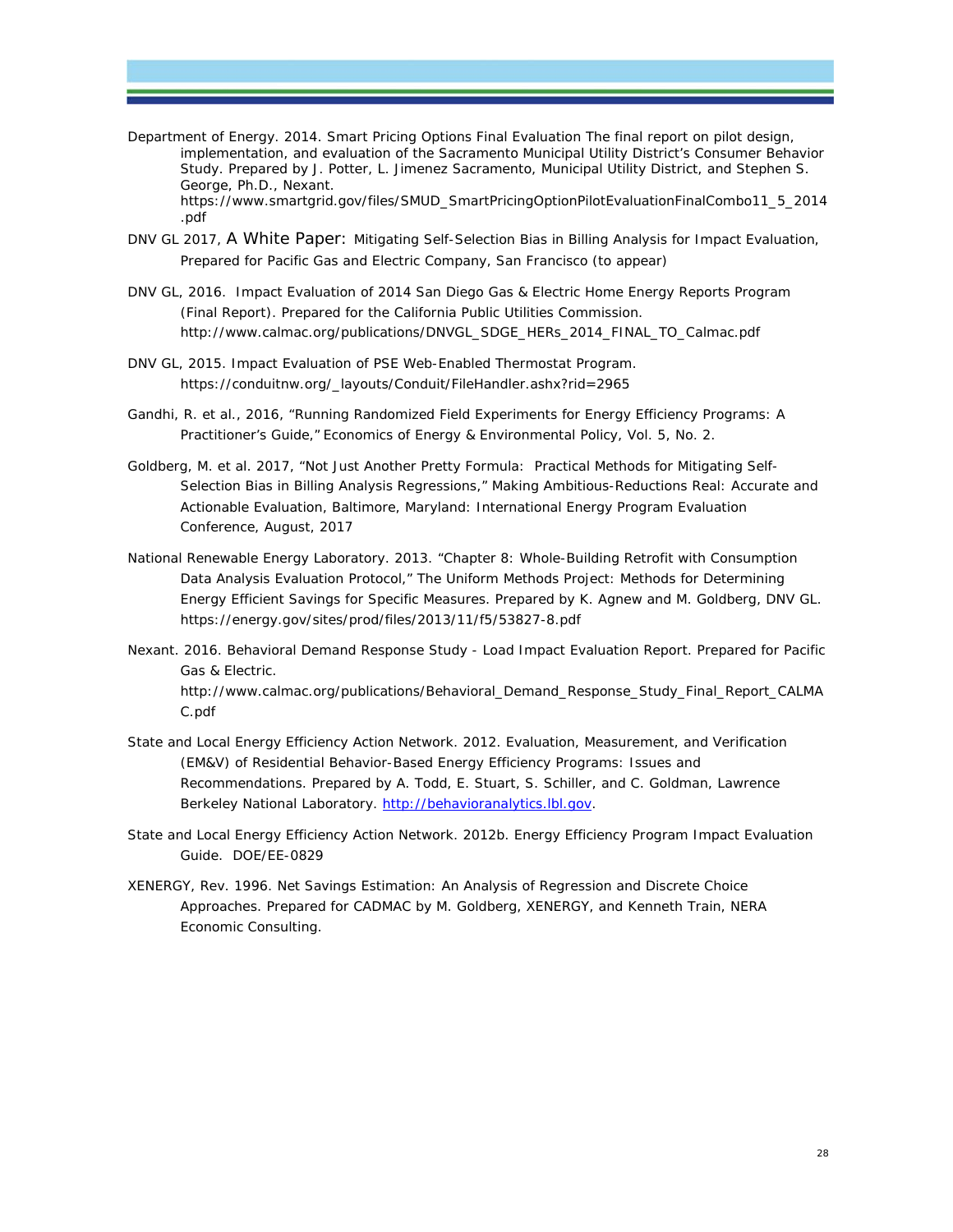#### **APPENDIX A: IV INTERPRETATION OF RED**

We use the same decomposition of change into naturally occurring and potential net savings given by Eqs. (2) and (3), so that Eq. (4) is still a correct description of the consumption change. The challenge of fitting Eq. (4) as an ordinary least squares (OLS) regression is that the participation variable D may be correlated with the error term v. This correlation violates a key assumption of OLS regression, leading to biased estimates. The correlation will be present if, as is likely, participation  $D_i$  is related either to naturally occurring savings noc<sub>i</sub> or to potential net savings net<sub>i</sub>.

To break this correlation, the RED regression replaces the participation dummy D<sub>i</sub> by predicted participation  $\hat{D}$ . In the simplest form, predicted participation is a function solely of whether or not the customer was in the encouragement group ENC:

$$
(A1) \qquad \widehat{D}j = \begin{cases} \overline{D}_E, j \in ENC \\ \overline{D}_0, j \in \sim ENC \end{cases}
$$

Eq. (4) then becomes

$$
(A2) \qquad \Delta_j = a - b \widehat{D} j - b (D_j - \widehat{D} j) + \epsilon_j - \psi_j D_j.
$$

$$
= a - b \widehat{D} j + v_j^*
$$

with

$$
v_j^* = -b(D_j - \widehat{D}j) + \epsilon_j - \psi_j D = v_j - b(D_j - \widehat{D}j)
$$

The corresponding estimated coefficient is the LATE estimate given by Eq. (12)

$$
(A3) \qquad \widehat{\boldsymbol{b}} = (\overline{\Delta}_{E} - \overline{\Delta}_{o})/(\overline{\boldsymbol{D}}_{E} - \overline{\boldsymbol{D}}_{o})
$$

This is the same as the LATE estimator given by Eq. (10(12), with expectation given by Eq. (11).

In Eq. (A2), the predictor  $\hat{D}i$ , being a scalar multiple of the encouragement dummy, is uncorrelated with either of the random elements  $\varepsilon_j$  or  $\psi_j$ , and is also by construction uncorrelated with the residual D<sub>i</sub> -  $\hat{D}_j$ . However, if the participation decision, with or without encouragement, depends on potential net savings, so that D<sub>i</sub> is correlated with  $\psi_i$ , the residual term  $v_i^*$  in Eq. (A2) does not have zero expectation. The estimated coefficient  $\hat{b}$  is an unbiased estimate of the average incremental net savings per incrementally encouraged participant, as described in Section 4.2. However, the expected value of  $\hat{b}$  is not the same as the average potential net savings of all participants as b is defined in Eq. (3). Further, as described in Section 4.2, only in the special and rare case where the average savings per participant is the same for encouraged and non-encouraged participants is  $\hat{b}$  an unbiased estimate of net savings per participant absent encouragement.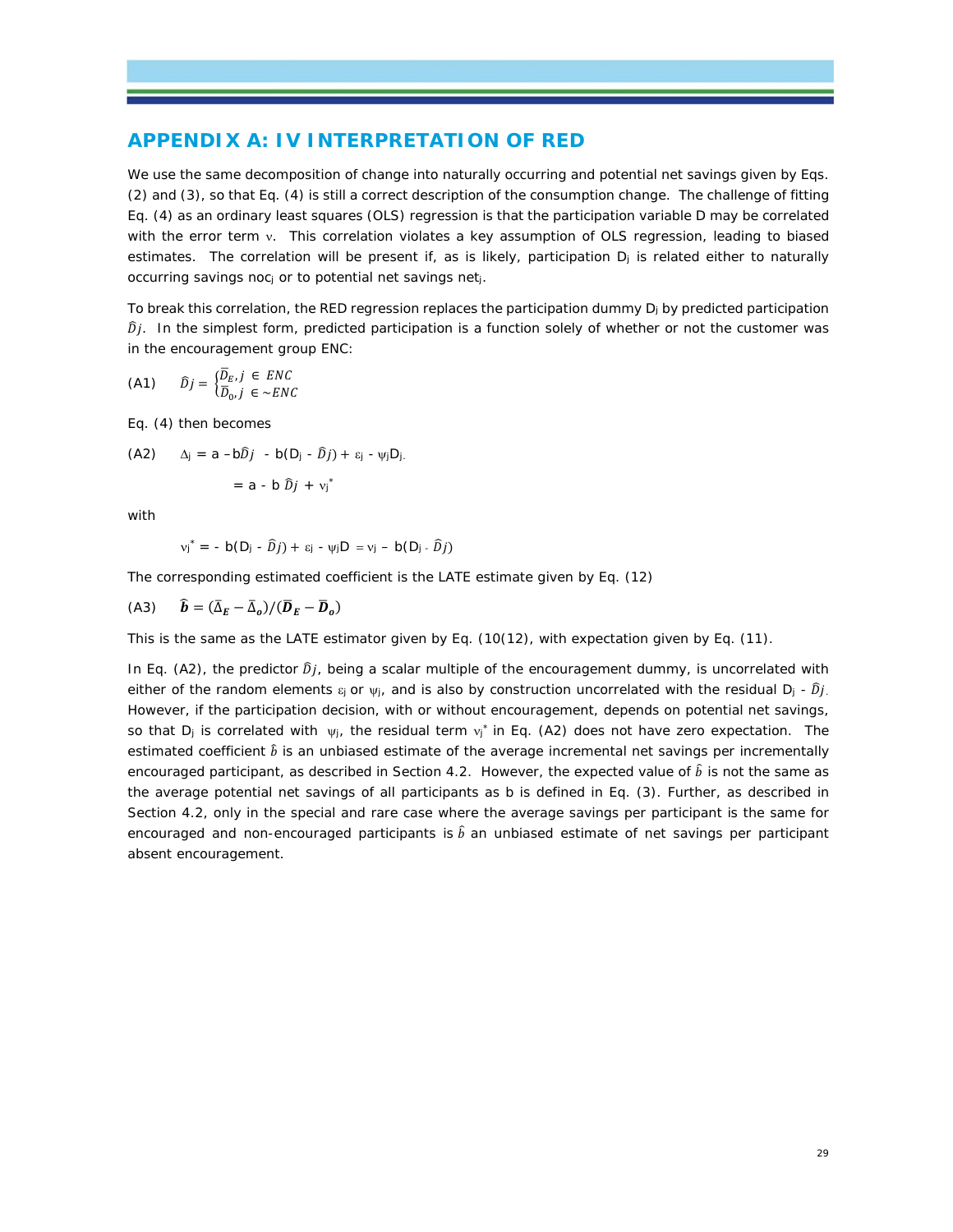#### **APPENDIX B: THE IV-IMR METHOD**

#### **Underlying Model of Program Attractiveness**

To develop the IV and IV-IMR methods, we begin by modelling the decision process of the customer. Let U<sub>j</sub> be a measure of the attractiveness of the program to person j, which depends on the customer's naturally occurring change, as well as on other observed and unobserved factors:

(B1)  $U_j = \lambda n o c_j + \theta n e t_j + \zeta z_j + \eta_j$ 

where  $z_j$  is a vector of observed variables and  $\eta_j$  captures the impact of other unobserved factors. The customer chooses to participate if doing so provides a positive level of attractiveness:

(B2) 
$$
D_j = \begin{cases} 1 & \text{if } Uj > 0 \\ 0 & \text{if } Uj \le 0 \end{cases}
$$

Substituting for noc<sub>i</sub> and net<sub>i</sub> gives

(B3)  $U_j = \lambda a + \theta b + \zeta z_j + \eta_j^*$ 

where the unobserved term is

(B4) 
$$
\eta_j^* = \lambda \epsilon_j + \theta \psi_j + \eta_j.
$$

If the variables in  $z_j$  are exogenous, i.e., independent of  $\varepsilon_j$ ,  $\psi_j$ , and  $\eta_j$ , then equation (B3) becomes the basis for a choice model. The probability that customer j chooses to participate is:

(B5) 
$$
P(\mathbf{z_j}) = \text{Prob}(\lambda a + \theta b + \zeta z_j + \eta_j^* > 0)
$$
  

$$
= \text{Prob}(\eta_j^* > -(\lambda a + \theta b + \zeta \mathbf{z_j}))
$$

$$
= 1 - F(-(\lambda a + \theta b + \zeta \mathbf{z_j}))
$$

where F is the cumulative distribution function of  $\eta_j^*$ . If  $\varepsilon_j$ ,  $\psi_j$  and  $\eta_j$  are normally distributed, then  $\eta_j^*$  is normally distributed and the participation decision is represented by a probit model.

Consider now Eq. (4) in the main text for  $\Delta i$ , which we reproduce here:

$$
(4) \qquad \Delta_j\,=\,a\,-bD_j\,+\,\epsilon_j\,\cdot\,\psi_jD_j.
$$

We describe the bias in this equation, and the technique to address it, starting from more restrictive and moving to less restrictive assumptions, as in Section 5.

## **B.1 No correlation between the participation decision and naturally occurring savings or potential net savings**

In Section 5.1, we assume that the participation decision is not related either to customer j's naturally occurring change noc<sub>i</sub> nor to the customer's potential net savings net<sub>i</sub>. Under those assumptions,  $\lambda = \theta$ =0 in Eq. (B3) and  $\eta_i^* = \eta_i$  in Eq. (B4). As a result, there is no correlation between the participation dummy  $D_j$ , determined by the value of the unobservable program attractiveness  $U_j$ , and the unexplained errors  $\varepsilon_i$  and  $\psi_i$  in Eq. (4). Eq. (1) estimated by OLS therefore gives an unbiased estimate of b.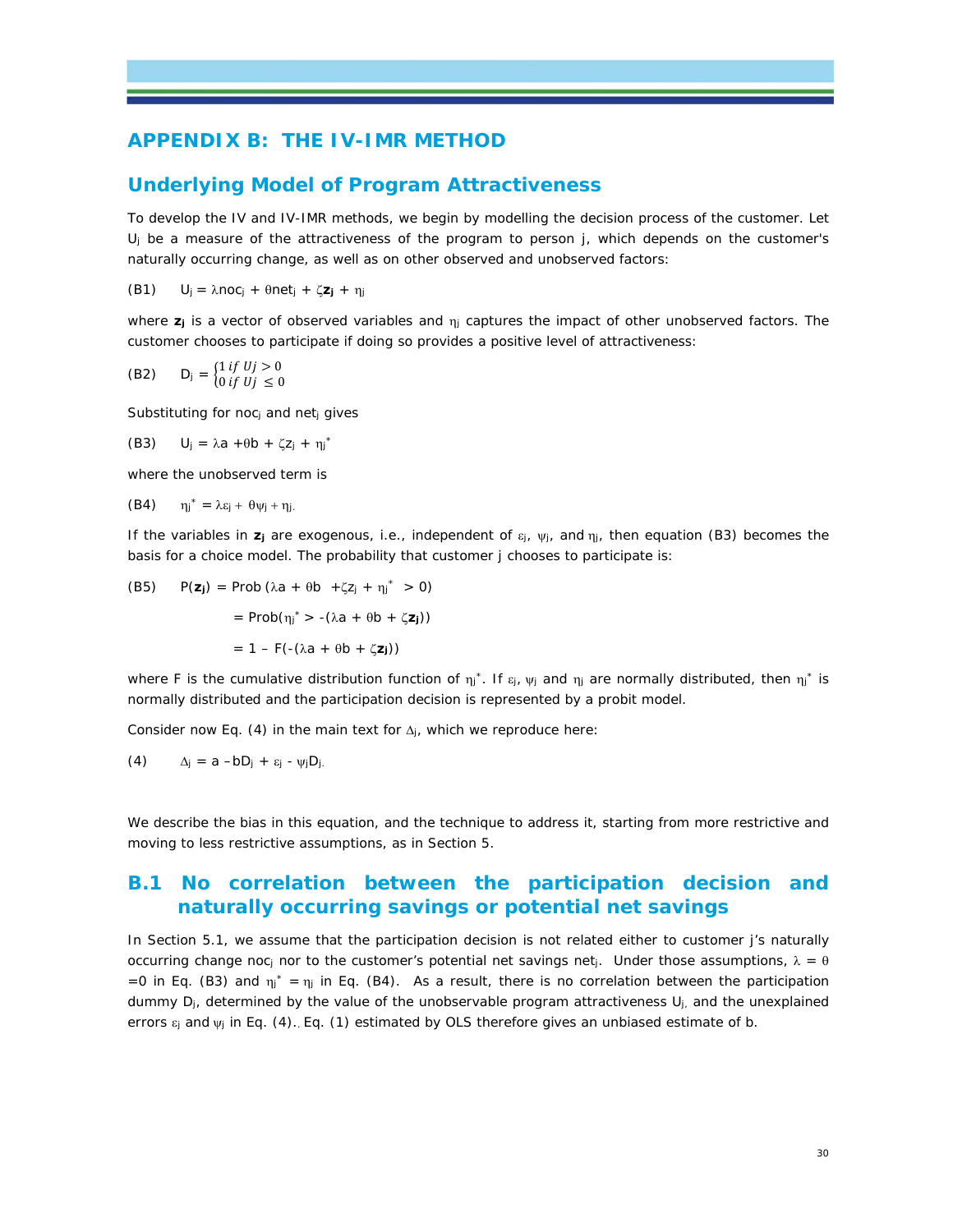## **B.2 Correlation between the participation decision and naturally occurring savings but not with potential net savings**

In Section 5.2, we assume that the participation decision is related to customer j's naturally occurring change but not to the customer's net savings. Thus, in Eq. (B3)  $\theta = 0$  but  $\lambda \neq 0$ . In this case, the participation dummy  $D_i$  is correlated with  $\varepsilon_i$ , which is a component of the overall residual  $v_i$  in Eq. (1), because the participation decision depends on the customer's naturally occurring change in consumption. The expectation of  $\Delta_i$  conditional on D<sub>i</sub> is:

(B6)  $E(\Delta_j | D_j) = a - bD_j + E(\varepsilon_j | D_j) - E(\psi_j D_j | D_j)$ 

where  $E(\epsilon_i | D_i) \neq 0$ . However, we can take the expectation conditional on the customer's probability of participating rather than on whether the customer actually participated:

(B7) 
$$
E(\Delta_j | P(\mathbf{z}_j)) = a - bE(D_j | P(\mathbf{z}_j)) + E(\varepsilon_j | P(\mathbf{z}_j)) - E(\psi_j D_j | P(\mathbf{z}_j))
$$

$$
= a - bP(\mathbf{z}_j) + 0 - E(\psi_j | D_j = 1, P(\mathbf{z}_j))E(D_j | P(\mathbf{z}_j))
$$

$$
= a - bP(\mathbf{z}_j).
$$

The result (B7) follows because

 $P(z_i) = E(D_i|P(z_i))$  by definition,

 $E(\varepsilon_j | P(\mathbf{z}_j)) = 0$  since  $\mathbf{z}_j$  is independent of  $\varepsilon_j$ , and

 $E(\psi_i | D_i = 1, P(\mathbf{z}_i)) = 0$  since the participation decision is independent of net savings.

The regression equation (4) then becomes

(B8) 
$$
\Delta_j = a - bP(\mathbf{z}_j) + v_j^*
$$

where  $v_i^* = \varepsilon_i - \psi_i D_i - b(D_i - P(z_i))$  has zero expectation conditional on P( $z_i$ ). OLS on equation (B8) is unbiased since the error term has zero mean conditional on the explanatory variables. Eq. (16) in Section 5.2 is Eq. (B8), with  $\hat{D}$  j denoting the estimated probability P( $z_j$ ).

This is the instrumental variables formulation. It is valid only if the participation decision is unrelated to the potential net savings. As discussed in Section 3, this assumption is difficult to justify in most cases.

#### B.2.1 How to apply the method

The researcher obtains a sample of customers, including participants and non-participants. The researcher estimates a binary probit model of whether the customer participated, using exogeneous explanatory variables **zj**. The probability of participating P(**zj**) is calculated for each sampled customer j using the estimated probit model. Then a regression is estimated where the dependent variable is the pre-to-post program change in consumption  $\Delta_i$  and the explanatory variables are a constant a and the probability of participating P( $z$ j). The estimated net savings per participant for the program is  $\hat{b}$ , the negative of the estimated coefficient of the probability of participating.

Note that the variables in **zj** are independent of nocj, even though the customer's decision to participate depends on its naturally occuring change in consumption. As described in Section 5.2.2, this seeming paradox arises only because we have not parameterized the naturally occurring change in consumption as a function of observed variables. Usually, the researcher will specify the naturally occurring change with its mean expressed as a vector of explanatory variables and corresponding coefficients  $x_i\alpha$ . In this case, the **xj** variables that relate to naturally occurring change enter the choice model and the regression, in place of the constant a.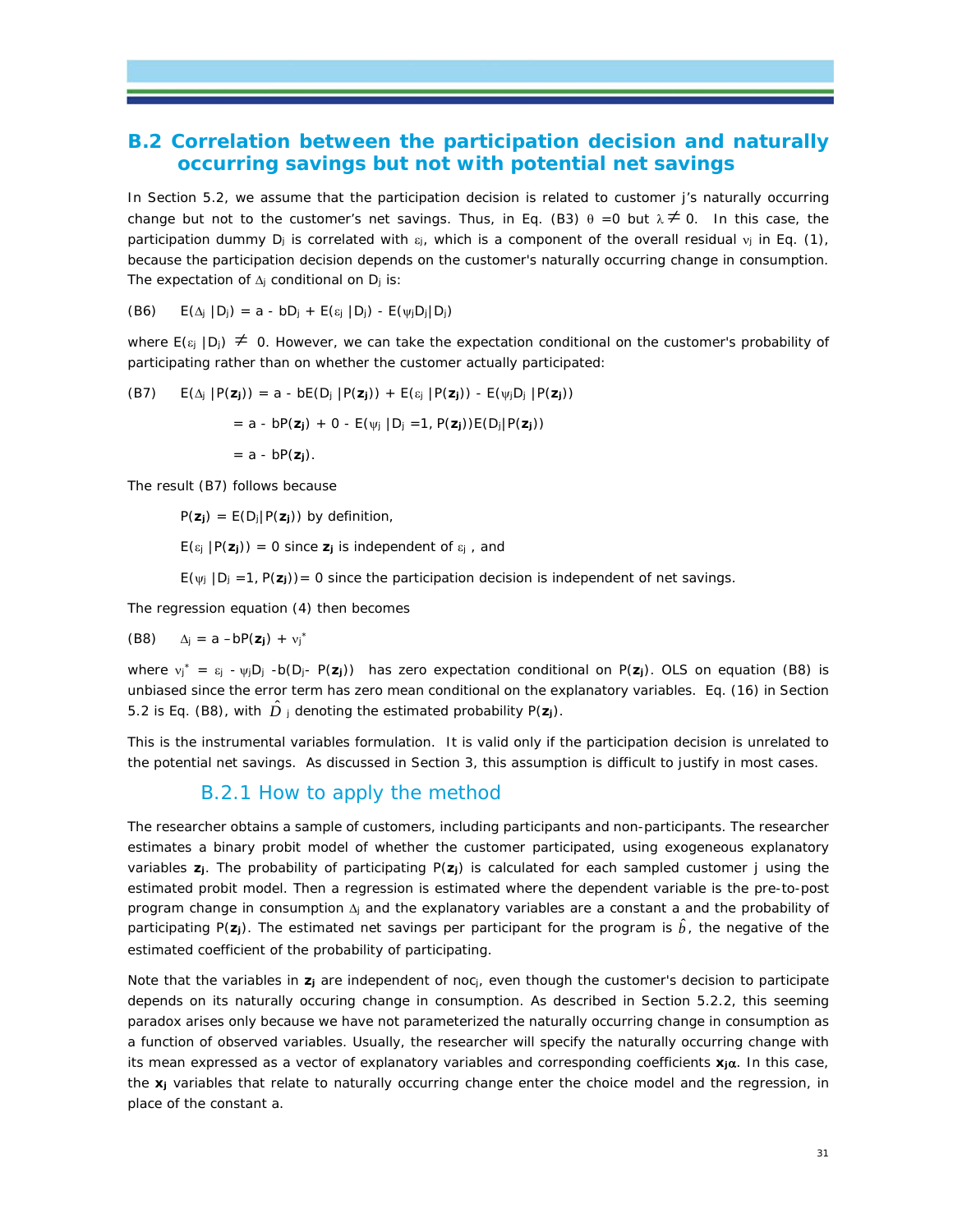## **B.3 Participation is related to both naturally occurring and net savings**

In Section 5.3, we present the most general case, where the participation decision may be related to both a customer's naturally occurring change and to their net savings. Customers might consider, when deciding whether to participate in a program, the net savings that they would obtain from it. Or net savings might be correlated with naturally occurring savings, such that participation becomes related to net savings indirectly.

The choice model is the same as in the previous section. The attractiveness U of the program is again given by Eq. (B3), and now neither  $\lambda$  nor  $\theta = 0$ . Eq. (B3) can be written as

(B9) 
$$
U_j = a^{**} + \zeta z_j + \eta_j^*
$$

where  $a^{**} = \lambda a + \theta b$ .

If each of the error terms in Eq. (B4) is normally distributed, then the model is a probit. The expectation of  $\Delta$ *j* conditional on P( $z$ *j*) becomes:

(B10) 
$$
E(\Delta_j | P(\mathbf{z}_j)) = a - bP(\mathbf{z}_j) - E(\psi_j | P(\mathbf{z}_j))
$$
  
=  $a - bP(\mathbf{z}_j) - E(\psi_j | D_j = 1, P(\mathbf{z}_j))P(\mathbf{z}_j)$ 

The term  $E(y_j|D_j = 1, P(z_j))$  does not equal zero because now the participation decision depends on net savings. To obtain a useable regression equation, we need to calculate the value of  $E(\psi_j|D_j = 1, P(\mathbf{z}_j))$  for each customer in the sample.

If all error terms are normally distributed, then the formula for  $E(y_j|D_j = 1, P(z_j))$  is the inverse Mills ratio:

(B11) 
$$
E(\psi_j|D_j = 1, P(\mathbf{z}_j)) = c \phi(-(a^{**} + \zeta \mathbf{z}_j)/\sigma))/(1-\Phi(-(a^{**} + \zeta \mathbf{z}_j)/\sigma))
$$

where c is a parameter to be estimated,  $\sigma$  is the standard deviation of  $\eta_j^{**}$ , and the inverse Mills ratio is defined as

(B12) 
$$
IMR = \phi(-(a^{**} + \zeta zj)/\sigma)/(1-\Phi(-(a^{**} + \zeta zj)/\sigma))] = \phi(a^{**} + \zeta zj)/\sigma)/\Phi((a^{**} + \zeta zj)/\sigma))
$$

Estimation of the participation model provides estimates of  $a**/\sigma$  and  $b/\sigma$ , which are used to calculate IMRj. The regression equation becomes:

 $(B13)$   $\Delta$ **j** = a – bP(**zj**) – cIMR<sub>i</sub>P(**zj**) +v<sub>i</sub><sup>\*\*</sup>

Using  $\hat{D}_j$  to denote the estimated probability P( $z_j$ ), we have

(B13)  $\Delta j = a - b \hat{D} j - c \text{IMR}_j \hat{D} j + v j^{**}$ 

This is the IV-IMR method given by Eq. (20) in Section 5.3.

#### B.3.1 How to apply the method

As for the simpler case of A.3, the researcher obtains a sample of customers, including participants and non-participants. The researcher estimates a binary probit model of whether the customer participated, using exogeneous explanatory variables **zj**. The probability of participating and the inverse Mills ratio are calculated for each sampled customer. Then a regression is estimated where the dependent variable is the pre-to-post program change in consumption  $\Delta_j$  and the explanatory variables are a constant a, the probability of participating  $\hat{D}$  j, and the inverse Mills ratio multiplied by the probability of participating. The estimated net savings per program participant is estimated as the average over all participants in the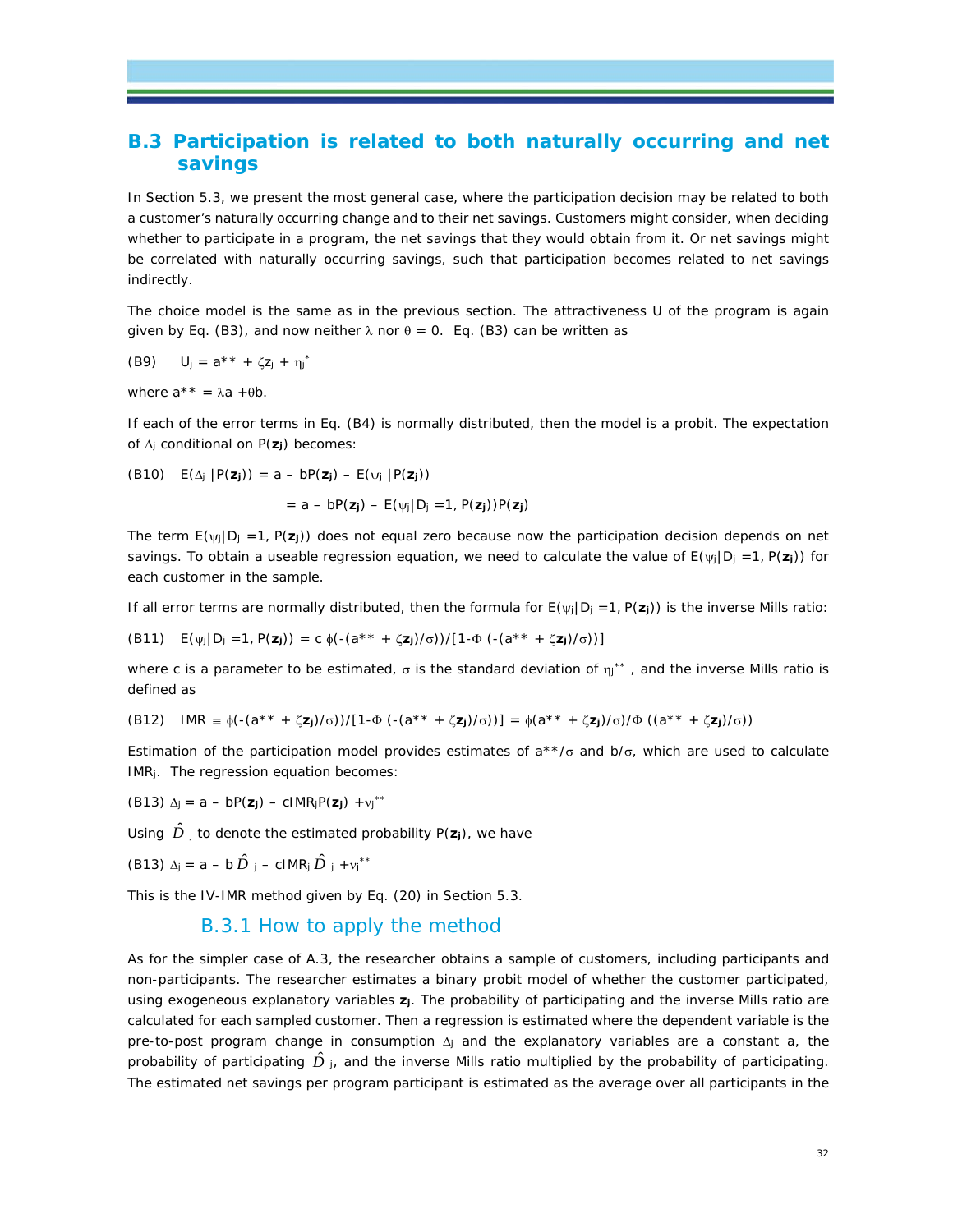sample of  $(\hat{b}+\hat{c}IMR_{_f})$  where  $\hat{b}$  and  $\hat{c}$  are the negatives of the estimated coefficients of the participation probability and the inverse Mills ratio time this probability.

If the error terms are not normally distributed, then the choice model will not be probit and, perhaps more importantly, the inverse Mills ratio will not represent the true conditional mean  $E(\psi_i|D_i = 1, P(\mathbf{z}_i))$ . It is possible to utilize a flexible functional form for the conditional mean; however, identifying an appropriately flexible function might be difficult.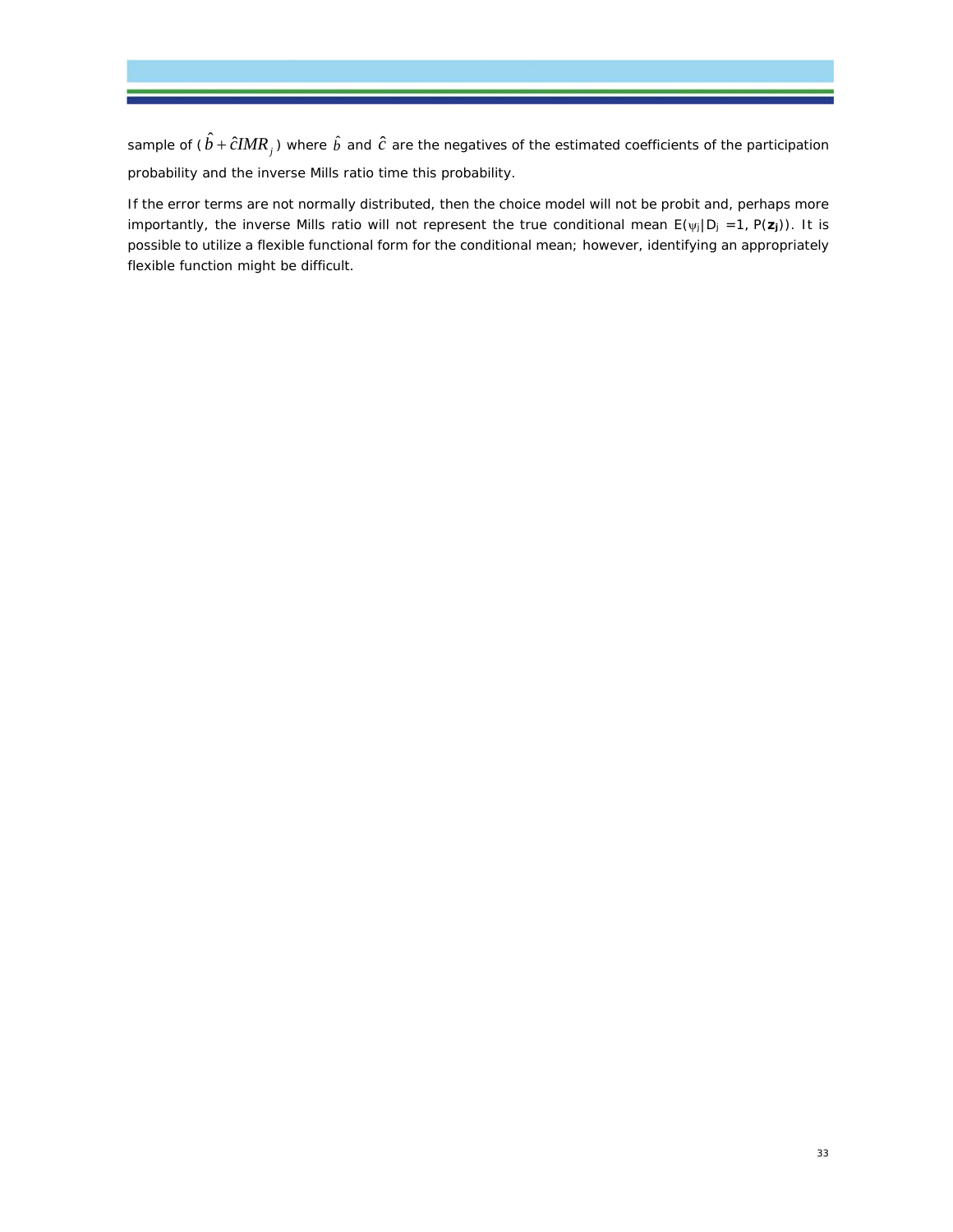## **APPENDIX C. IV-IMR FOR STATISTICALLY ADJUSTED ENGINEERING ESTIMATES OF NET SAVINGS**

An alternative formulation to Eq. (1) starts with a Statistically Adjusted Engineering (SAE) approach. The general SAE framework represents the program not by a participation dummy  $D_i$  but by the estimated gross savings Gj for each participant j. Thus, analogous to Eq. (1), the SAE representation is

(C1)  $\Delta_i = a - b G_i + v_i$ 

where  $G_j$  = program estimate of gross savings for participants, zero for nonparticipants. In the context of net savings estimation, the coefficient b is intended to be the ratio of true net savings to program estimated gross savings. If the program estimated gross savings is correct, the coefficient b is the net-to-gross ratio.

In this case, known gross savings  $G_i$  varies across participants, and the regression is designed to determine the net-to-gross ratio, rather than average net gross savings. In this case, Eq. (2) becomes

 $(C2)$   $\Delta_j$  = noc<sub>j</sub> - net<sub>j</sub>G<sub>j</sub>

and the underlying assumptions corresponding to Eqs. (3) and (18) are

$$
noc_j = \mathbf{x}_j \alpha + \epsilon_j
$$
  
net<sub>j</sub> = (b+ $\psi_j$ )G<sub>j</sub>.

Thus,

 $\Delta j = \mathbf{x}_j \alpha - bG_j + \varepsilon_j - \psi_j G_j$ .

The corresponding regression, including the instrument for participation and the Mills ratio, is

 $(C3)$   $\Delta_i = \mathbf{x}_j \alpha - b\widehat{D}(\mathbf{z}_j)G_i + c \widehat{D}(\mathbf{z})G_iIMR_i + v_i^{**}$ 

In Eq.  $(C3)$ ,  $G<sub>i</sub>$  is the gross savings that customer j would have if they participated in the program, whether or not the customer actually was a participant. Determining G<sub>i</sub> meaningfully for nonparticipants is an obvious challenge for implementing the approach.